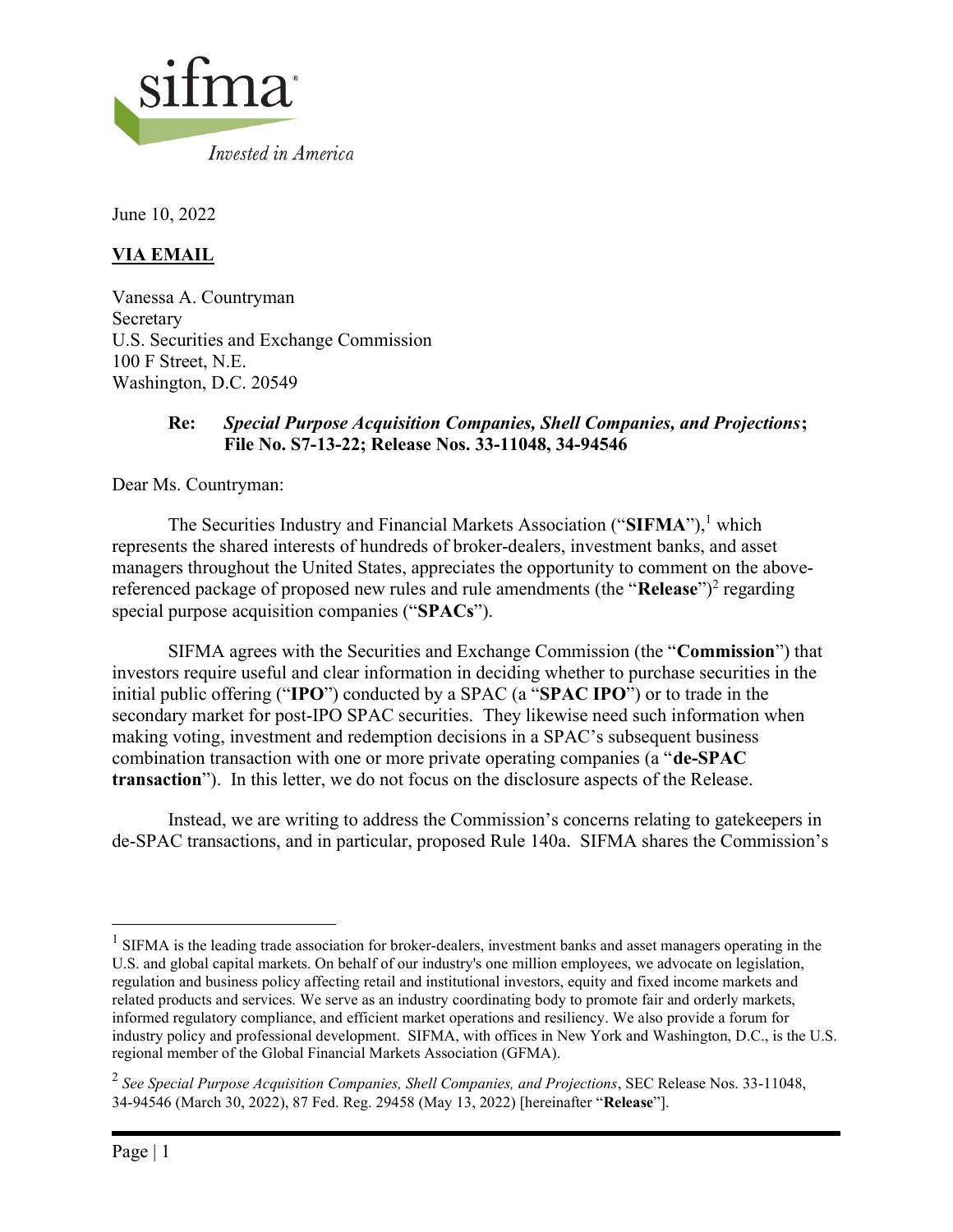view of the important role played by gatekeepers under the Securities Act. But we have significant concerns regarding proposed Rule 140a.

#### Proposed Rule 140a Exceeds the Commission's Statutory Authority and Is Therefore Unlawful

Proposed Rule 140a exceeds the Commission's statutory authority and is therefore unlawful and should be abandoned by the Commission. In the Release, the Commission references concerns about "de-SPAC transactions as a mechanism for private operating companies to access the U.S. public securities markets."<sup>3</sup> The Release points to "the lack of a named *underwriter* in these transactions that would typically perform traditional gatekeeping functions, such as due diligence, and would be subject to liability under Section 11" of the Securities Act of 1933, as amended (the "Securities Act"), for material misstatements or omissions.<sup>4</sup>

To address this perceived problem, the Commission has proposed Rule 140a under the Securities Act. This entirely new rule would provide:

> A person who has acted as an underwriter of the securities of a special purpose acquisition company and takes steps to facilitate the de-SPAC transaction, or any related financing transaction, or otherwise participates (directly or indirectly) in the de-SPAC transaction will be deemed to be engaged in the distribution of the securities of the surviving public entity in a de-SPAC transaction within the meaning of section  $2(a)(11)$  of the [Securities] Act.<sup>5</sup>

In effect, proposed Rule 140a treats an underwriter's involvement in a fully completed distribution (the SPAC IPO) as central to assigning underwriter status months or even years later. That subsequent underwriter status, and consequent liability, arises in a separate and distinct distribution (the de-SPAC transaction) of the securities of the combined company in a business combination involving the SPAC and one or more operating companies. The proposed rule does this by erasing the distinction between the two entirely separate distributions of securities registered under the Securities Act: proposed Rule 140a treats the SPAC IPO and the later de-SPAC transaction as one continuous distribution of securities, even though the first distribution is complete months or even years before the second distribution, and even though the two distributions involve fundamentally different securities, different investment decisions, and different purchasers. And it makes the underwriter of the SPAC IPO liable for both distributions, even if that underwriter never participated in any purchase, offer, or sale of the securities for distribution in the later de-SPAC transaction.

Proposed Rule 140a thus attempts to impose underwriter status on a new group of persons: banks that the proposed rule would deem to be underwriters of the de-SPAC

 $3$  *Id.* at 29461.

 $4$  *Id.* at 29462 (emphasis added).

 $5$  *Id.* at 29567 (proposing 17 C.F.R. § 230.140a).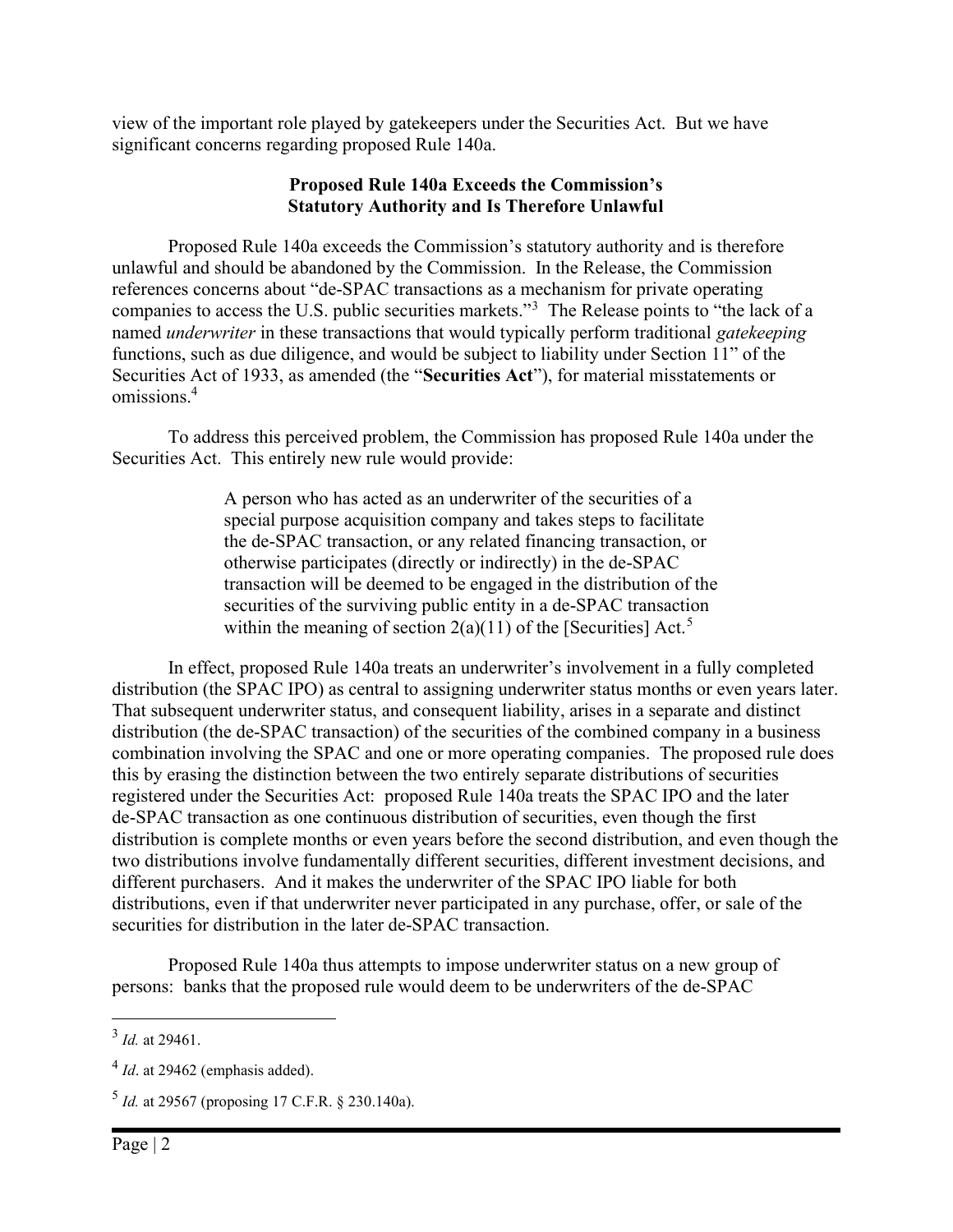transaction under Section  $2(a)(11)$  of the Securities Act because they underwrote the earlier SPAC IPO. The Commission is transparent about its aim in doing so. It seeks to subject those banks to gatekeeper obligations and potential liability under Section 11 of the Securities Act.<sup>6</sup>

Proposed Rule 140a founders on its defects as a matter of law because it:

- stretches the statutory definition of "underwriter" in Section  $2(a)(11)$  of the Securities Act beyond its limits, ignoring the statutory text, legislative history and judicial interpretations of its meaning;
- $\bullet$  runs afoul of multiple other provisions of the Securities Act, by incorrectly deeming the SPAC IPO and the later de-SPAC transaction to be one single distribution of securities;
- conflicts with the Commission's proposed Rule  $145a$ , which recognizes that the SPAC IPO and the subsequent de-SPAC transaction are two distinct distributions, subject to distinct registration requirements under the Securities Act;
- conflicts with longstanding policies and practices of the Commission and its **Staff**, which permit the initial listing of securities on U.S. stock exchanges and allow investors to make purchase, sale and voting decisions without attempting to impose Section 11 underwriter liability on any persons; and
- violates the Administrative Procedure Act (the "APA"), because proposed Rule 140a is an unreasonable interpretation of the unambiguous text of Section  $2(a)(11)$ .

The Commission repeatedly asserts that proposed Rule 140a will "clarify" the existing meaning of Section  $2(a)(11)$ .<sup>7</sup> This suggestive word choice has generated confusion among market participants, many of which have perceived—incorrectly in our view—a possible implication that the proposed rule comports with current law or could even have current effect,

 $^6$  *Id.* at 29463.

 $<sup>7</sup>$  Id. at 29486 (noting that "proposed Rule 140a would *clarify* that the SPAC IPO underwriter is an underwriter with</sup> respect to the distribution that occurs in the de-SPAC transaction" (emphasis added)); see also id. (explaining that "[c]larifying the underwriter status of SPAC IPO underwriters in connection with de-SPAC transactions" will affirm that they are subject to Section 11 liability and thereby motivate them to "help ensure the accuracy of the disclosures in these transactions" (emphasis added)); id. at 29487 (asking whether to "limit underwriter status as *clarified* by Rule 140a to the entities acting as traditional underwriter in a SPAC IPO" (emphasis added)); id. at 29508 (noting that "proposed Rule 140a clarifies the underwriter status of SPAC IPO underwriters at the de-SPAC transaction stage" (emphasis added)); id. at 29534 (noting that proposed Rule 140a "would *clarify* the underwriter status of SPAC IPO underwriters in registered de-SPAC transactions" (emphasis added)); *id.* (noting that proposed Rule 140a "would clarify that a person who has acted as an underwriter in a SPAC IPO and . . . participates (directly or indirectly) in the de-SPAC transaction will be deemed" to be a statutory underwriter in the de-SPAC transaction (emphasis added)); id. at 29536 (discussing expected effects of proposed Rule 140a in "clarifying the application of underwriter liability" (emphasis added)); id. at 29558 (explaining that the proposed rule would "clarify the underwriter status of SPAC IPO underwriters in connection with de-SPAC transactions" (emphasis added)).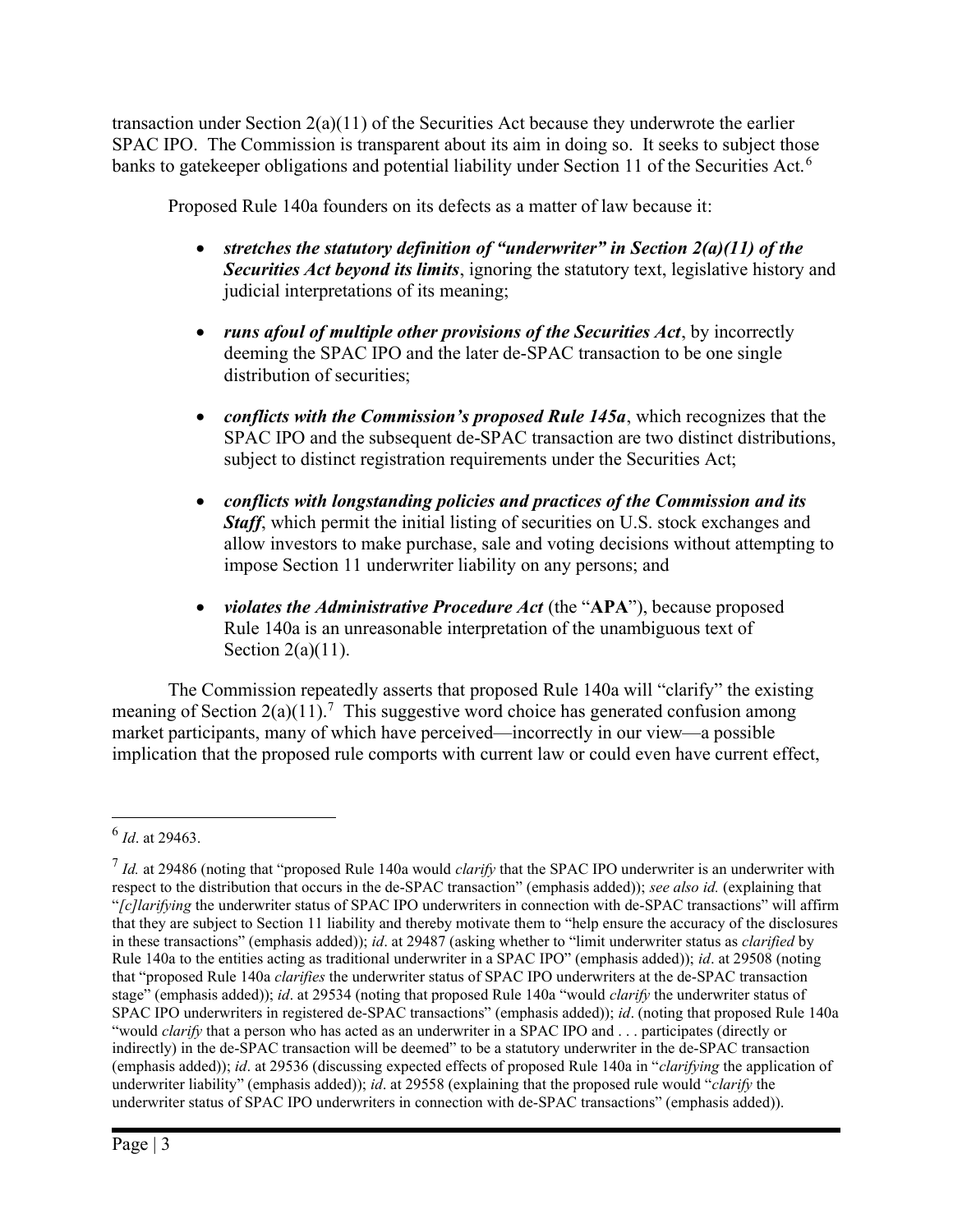despite its status as a proposed rule.<sup>8</sup> Far from "clarifying" Section  $2(a)(11)$ , the proposed rule distorts the meaning and exceeds the scope of the statute.

We accordingly urge the Commission to abandon proposed Rule 140a. We address our concerns in detail below.

## I. Proposed Rule 140a Stretches the Definition of Underwriter Beyond the Limits of Section 2(a)(11)'s Text, Legislative History and Judicial Interpretations

## A. Section 2(a)(11) Does Not Have "Unlimited Applicability" to All Persons Associated with a Securities Offering

Section 2(a)(11) of the Securities Act defines an "underwriter" as:

any person who has purchased from an issuer with a view to, or offers or sells for an issuer in connection with, the distribution of any security, or participates or has a direct or indirect participation in any such undertaking, or participates or has a participation in the direct or indirect underwriting of any such undertaking.<sup>9</sup>

Thus, an underwriter under Section  $2(a)(11)$  is any person who  $(1)$  purchased securities from the issuer with a view to their distribution, (2) offers or sells for an issuer in connection with the distribution of any security, or (3) directly or indirectly participates in the purchases, offers or sales relating to the distribution or in the underwriting of those purchases, offers or sales.<sup>10</sup> In other words, Section  $2(a)(11)$  includes as underwriters "any intermediary between the issuer and the investor that is an *essential cog* in the distribution process."<sup>11</sup>

It is crucial to understand that the term "underwriter" as used in Section  $2(a)(11)$  is not "a term of unlimited applicability" that captures "anyone associated" with an issuance of securities:

 $8$  The Commission, for its part, acknowledges that the proposed rule may be altogether unnecessary. *Id.* at 29486 (Question 83) (questioning "the need for proposed Rule 140a" based on "the other measures we are proposing in this Release").

 $^{9}$  15 U.S.C. § 77b(a)(11).

 $10$  The third prong of this definition encompasses what are known as the participation clauses, covering any person who "participates or has a direct or indirect participation in any such undertaking, or participates or has a participation in the direct or indirect underwriting of any such undertaking." Id. Our analysis combines the two participation clauses, consistent with the discussion in the Release. See, e.g., Release at 29486 (proposing that advisors "may be deemed statutory underwriters in connection with a de-SPAC transaction if they are purchasing from an issuer 'with a view to' distribution, are selling 'for an issuer,' and/or are 'participating' in a distribution").

 $^{11}$  In re Lehman Bros. Mortgage-Backed Sec. Litig., 650 F.3d 167, 178 (2d Cir. 2011) (emphasis added) (alterations and internal quotation marks omitted) (quoting SEC v. Platforms Wireless Int'l Corp., 617 F.3d 1072, 1082 (9th Cir. 2010)); see also FDIC v. First Horizon Asset Sec. Inc., 443 F. Supp. 3d 505, 510 n.4 (describing "underwriter" as including "all persons who might operate as *conduits* for securities being placed in the hands of the investing public" (emphasis in original) (internal quotation marks omitted) (quoting SEC v. Lybrand, 200 F. Supp. 2d 384, 393  $(S.D.N.Y. 2002)$ , aff'd, SEC v. Kern, 425 F.3d 143 (2d Cir. 2005))); see generally 2 Louis Loss, Joel Seligman & Troy Paredes, SECURITIES REGULATION 3.A.3 (6th ed. 2019).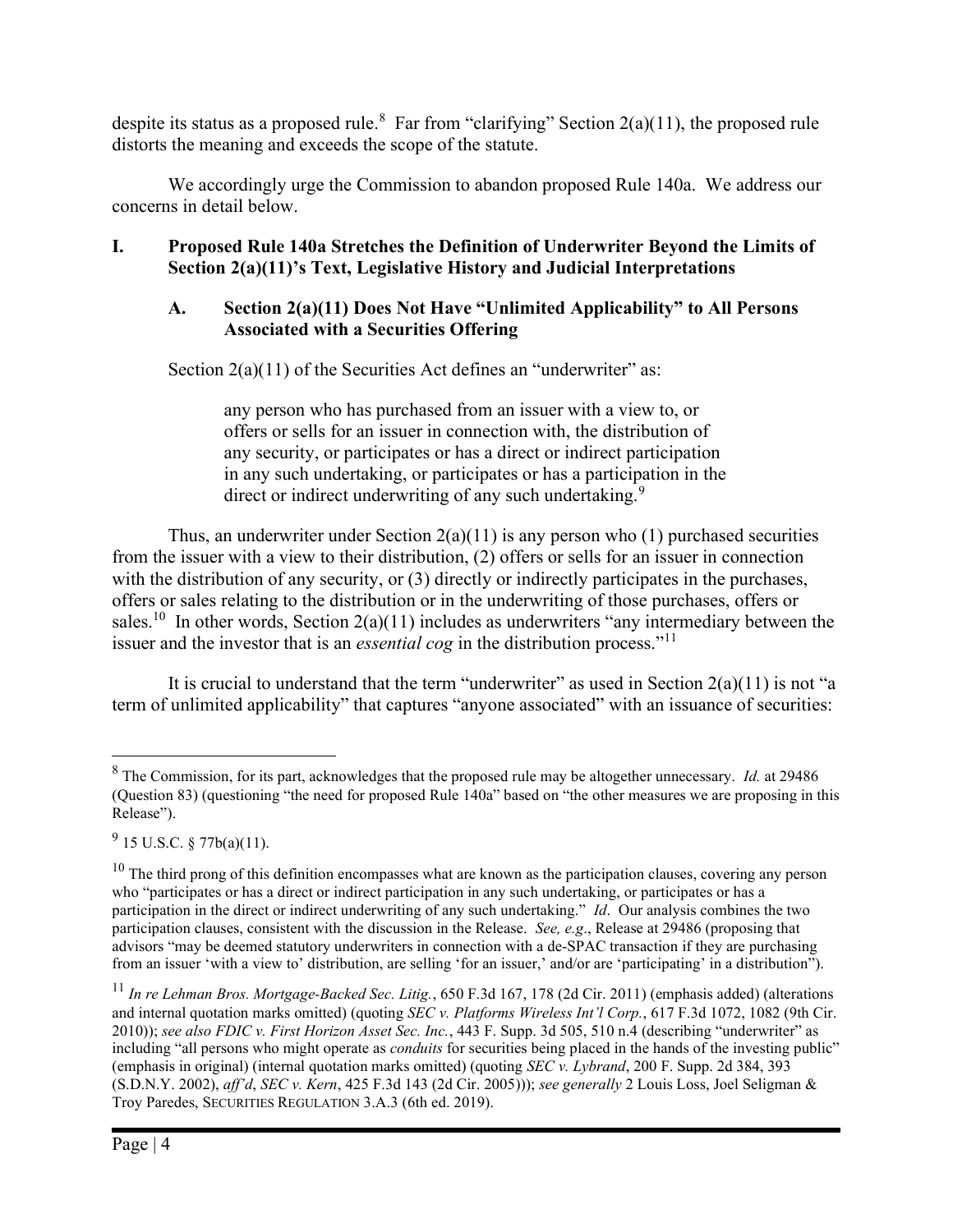[C]ourts have emphasized that the breadth of the definition of "underwriter" is intended to sweep up all—but only—those who play a role in the distribution of the securities. . . . [W]hile the definition is indeed broad, "'[u]nderwriter' is not . . . a term of unlimited applicability that includes anyone associated with a given transaction."<sup>12</sup>

The Commission emphasizes only the breadth of Section  $2(a)(11)$  while ignoring its limitations. The underwriter definition applies to "those who play a role in the distribution" of securities but not to "anyone *associated* with a given transaction."<sup>13</sup> And yet proposed Rule 140a attempts to expand underwriter status in a manner that federal courts have rejected time and again. This is apparent from the multiple authoritative and controlling cases on the meaning of Section 2(a)(11)—cases impossible to reconcile with proposed Rule 140a—which the Commission fails to acknowledge, mention or cite anywhere in the 372 pages of the Release.<sup>14</sup> As for the cases on which the Commission does rely, those cases lend no support to proposed Rule 140a's attempted expansion of Section 2(a)(11). Indeed, none of the cases cited in the Release provides the legal basis that the Commission asserts for proposed Rule 140a.<sup>15</sup> This includes an 81-year-old decision that more recent controlling authority has limited and distinguished.

Contrary to proposed Rule 140a, a de-SPAC transaction does not involve underwriting activity within the meaning of Section  $2(a)(11)$  because a de-SPAC transaction does not involve "persons playing roles essential in the actual distribution of securities" through any of the distributional activities described in Section  $2(a)(11)$ .<sup>16</sup> Although underwriters distribute the securities in a SPAC IPO, the distribution of securities in the later de-SPAC transaction occurs directly from the issuer to the counterparties to the business combination, without the involvement of underwriters. We now turn to this in detail.

#### B. Unlike a SPAC IPO, a De-SPAC Transaction Does Not Involve Underwriters

Unlike the distribution of securities in a SPAC IPO—in which an investment bank purchases securities from the SPAC and distributes the securities to IPO investors—there is no underwriter in a de-SPAC transaction because a business combination involves the direct issuance of securities by the issuer to the shareholders of the counterparty to the business combination. As a result, de-SPAC transactions do not involve underwriters because no person engages in the distributional activities described in *any* of the clauses of Section 2(a)(11).

<sup>&</sup>lt;sup>12</sup> In re REFCO, Inc. Sec. Litig., 2008 WL 3843343, at \*4 (S.D.N.Y. 2008) (citing Ackerberg v. Johnson, 892 F.2d 1328, 1335 (8th Cir. 1989)).

 $13$  *Id.* (emphasis added) (citation omitted).

<sup>&</sup>lt;sup>14</sup> See Appendix A attached hereto.

<sup>&</sup>lt;sup>15</sup> See Appendix B attached hereto.

 $16$  In re Lehman Bros. Mortgage-Backed Sec. Litig., 650 F.3d 167, 178 (2d Cir 2011).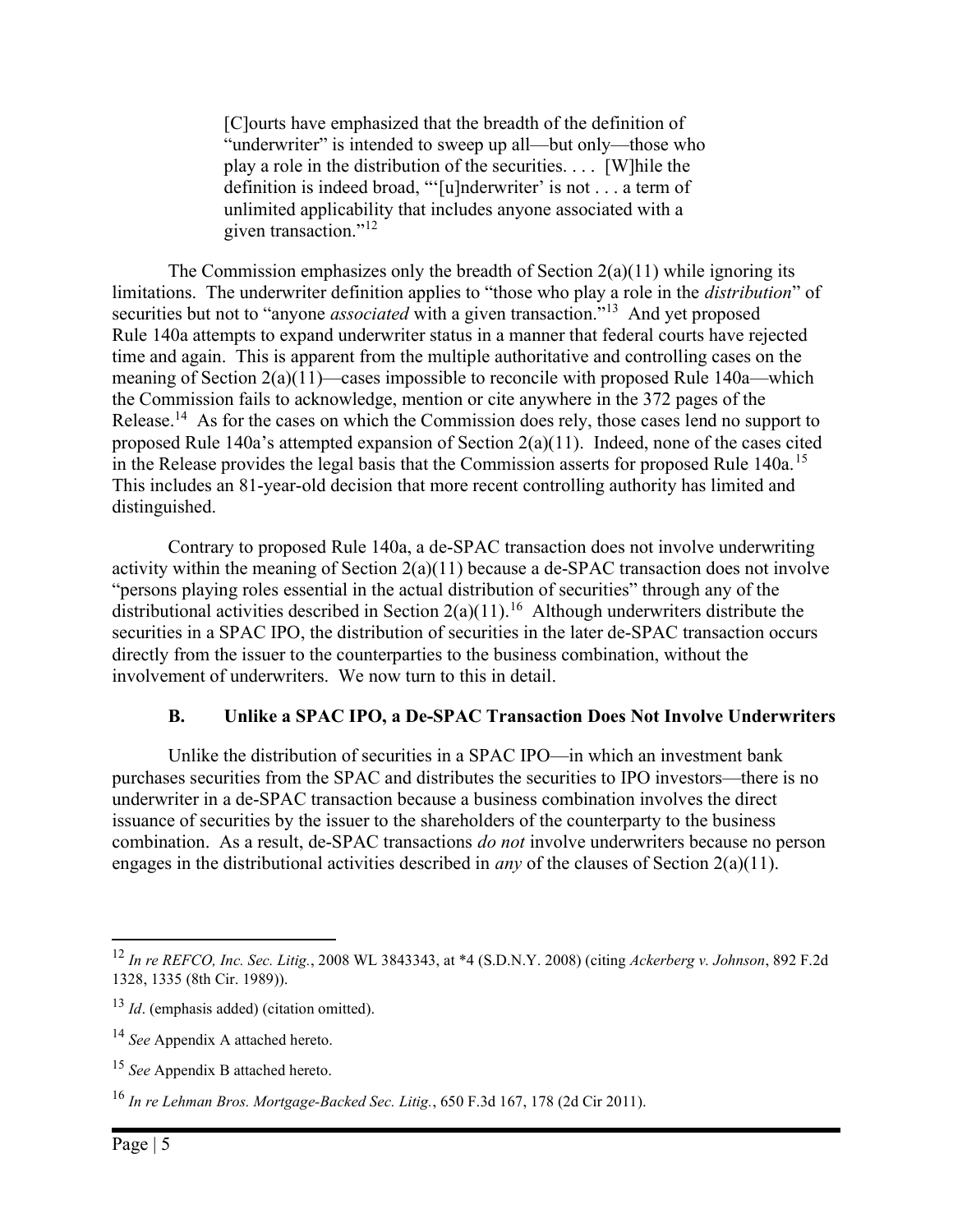#### 1. No Person in a De-SPAC Transaction Purchases with a View to **Distribution**

The interpretation of Section  $2(a)(11)$ 's underwriter definition has "traditionally focused" on the first clause of the definition: those who have "purchased from an issuer with a view to distribution."<sup>17</sup> In particular, decisions construing the first clause have focused on "the words" 'with a view to' in the phrase 'purchased from an issuer with a view to . . . distribution.'"<sup>18</sup> As the Commission has explained, this clause encompasses persons who "act as links in a chain of transactions through which securities move from an issuer to the public."<sup>19</sup> This will typically include "an investment banking firm which arranges with an issuer for the public sale of its securities."<sup>20</sup> But it can also include other persons who act as conduits for securities being placed in the hands of the investing public. In other words, underwriter status can attach to any third party who purchased securities from the issuer and moves those securities from the issuer to public investors.

In a de-SPAC transaction, however, there is no person other than the issuer who moves the securities of the combined company to public investors. The SPAC will offer its securities directly to the shareholders of the operating company, or the SPAC and the operating company will use a business combination transaction that similarly results in a direct offering to the operating company's shareholders. This occurs via registered offer of newly issued securities of the combined company in exchange for all outstanding securities of the constituent corporation in the business combination. For that reason, the de-SPAC transaction is fundamentally different than the SPAC IPO, and unlike the SPAC IPO there is no entity that fits the definition of underwriter as set out in the first clause of Section 2(a)(11).

#### 2. No Person in a De-SPAC Transaction Engages in an Offer or Sale for an Issuer in Connection with the Distribution

The second clause of Section  $2(a)(11)$  encompasses any person who "offers or sells for an issuer in connection with the distribution." As noted in a leading securities law treatise, this clause "has been used sparingly in determining whether particular persons qualify as underwriters."<sup>21</sup> Nearly all of those infrequent instances, moreover, involve unregistered distributions in violation of Section 5 of the Securities Act.<sup>22</sup> Indeed, the cases cited in the Release are "of questionable relevance because they involved SEC enforcement actions against

 $19$  Id.

 $^{20}$  Id.

<sup>22</sup> See id. at § 9:39 n.19.

<sup>&</sup>lt;sup>17</sup> Release No. 33-5223, 37 Fed. Reg. 591, 592 (Jan. 14, 1972); see also Rule 144 Preliminary Note, 17 C.F.R. § 230.144.

<sup>&</sup>lt;sup>18</sup> 37 Fed. Reg. at 592.

<sup>&</sup>lt;sup>21</sup> 7A J. William Hicks, EXEMPTED TRANSACTIONS UNDER THE SECURITIES ACT OF 1933, § 9:39 (May 2022) update).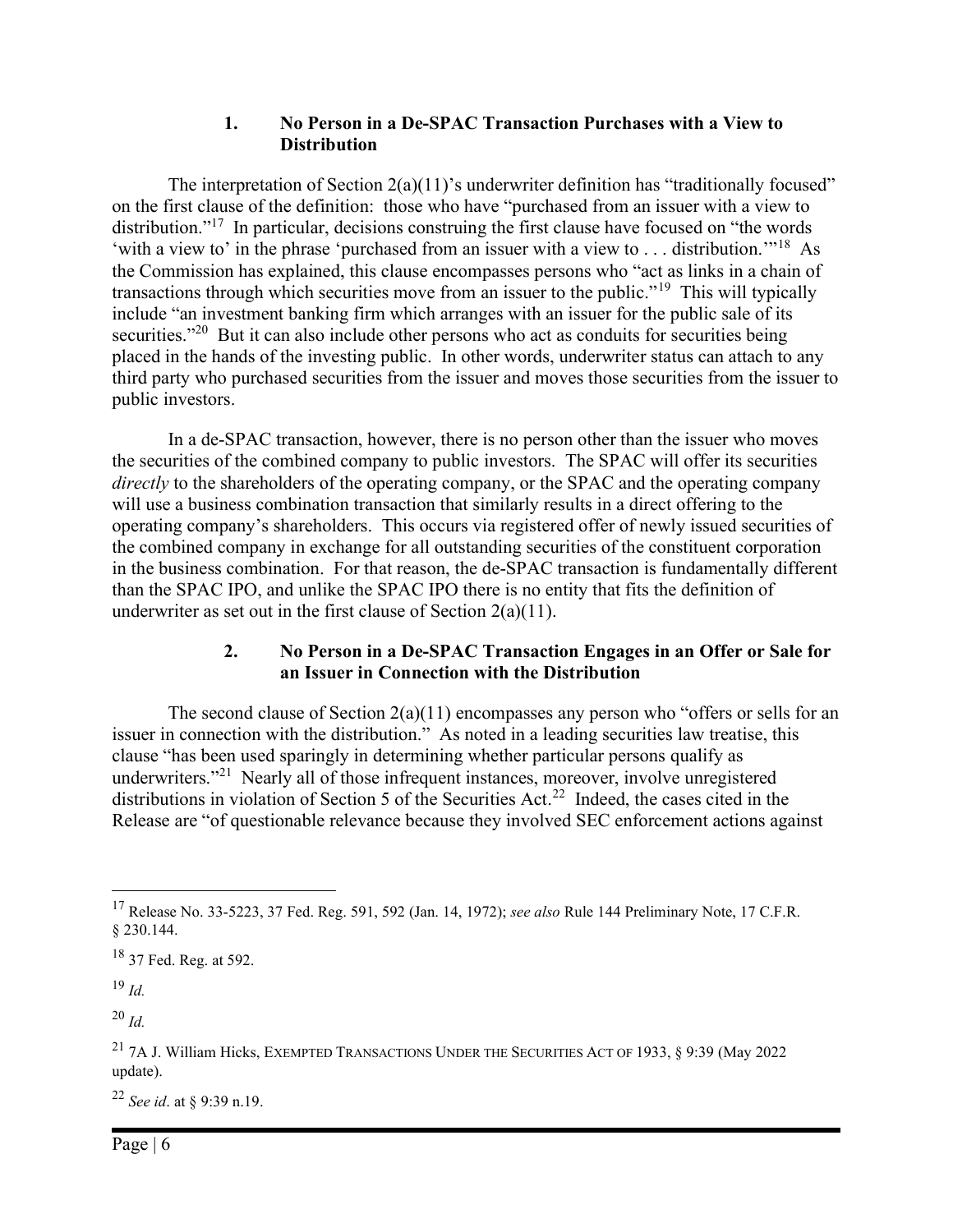defendants for selling unregistered securities in violation of Section 5 rather than Section 11 liability for misstatements or omissions in registration statements."<sup>23</sup>

In practice, courts have applied this clause to persons in unregistered public offerings i.e., distributions that are illegal under Section 5—who systematically and continuously solicit orders to buy the issuer's securities, and then collect funds from buyers and remit payment to the issuer for the purchase and ultimate distribution of the securities without registration or an available exemption.<sup>24</sup> Cases concerning this clause "do not hold that anyone taking steps that facilitate the eventual sale of a registered security fits the statutory definition of underwriter,"<sup>25</sup> and the precedents cited by the Release "involved defendants who themselves participated in distributing securities" by soliciting orders, obtaining cash from purchasers and delivering securities.<sup>26</sup>

Again, however, no participant in a de-SPAC transaction engages in conduct that would fit this definition because there is no person other than the issuer itself, pursuant to the registration statement, who engages in soliciting orders to buy the combined company's securities or who remits payment to the combined company for the purchase and distribution of its securities. Instead, the combined company's securities come to rest in the hands of its shareholders through a direct offering or other business combination that does not involve any distribution-related activity conducted by any broker-dealer or any other intermediary that is separate from the issuer itself.

## 3. No Person in a De-SPAC Transaction Participates in Any Purchase, Offer, or Sale of Securities for Distribution

The participation clauses of Section 2(a)(11) encompass any person who "participates or has a direct or indirect participation in any such undertaking," with the phrase "any such undertaking" referring back to the activities described by the preceding two clauses of Section  $2(a)(11)$ —*i.e.*, the purchases, offers or sales relating to the distribution of securities.

As a result, the terms "participate" and "participation" in this context have a specific meaning that refers to distribution-related activities but *not* "services that facilitate a securities

<sup>&</sup>lt;sup>23</sup> In re Lehman Bros. Mortgage-Backed Sec. Litig., 650 F.3d 167, 178 n.8 (2d Cir. 2011) (emphasis added) (citing SEC v. Kern, 425 F.3d 143, 147-48 (2d Cir. 2005); SEC v. N. Am. Research Dev. Corp., 424 F.2d 63, 70-72, 80-82 (2d Cir. 1970); SEC v. Culpepper, 270 F.2d 241, 245-48 (2d Cir. 1959); SEC v. Chinese Consol. Benevolent Ass'n, 120 F.2d 738, 739-41 (2d Cir. 1941)). "'[I]n the context of an enforcement action,' courts have held 'any person who is a "necessary participant" or a "substantial factor" in' a sale of unregistered securities liable pursuant to  $\S 5$ ." Id. (quoting 1 Thomas Lee Hazen, LAW OF SECURITIES REGULATION § 2.2[1][A] (6th ed. 2011)).

<sup>&</sup>lt;sup>24</sup> See, e.g., Chinese Consol. Benevolent Ass'n, 120 F.2d at 740-41.

 $25$  Lehman Bros., 650 F.3d at 178.

 $^{26}$  *Id.* (citing *Kern*, 425 F.3d at 152 (defendants "acquired securities from affiliates with a view to distribution"); Chinese Consol. Benevolent Ass'n, 120 F.2d at 740-41 (defendant "solicited" orders, "obtained . . . cash from" purchasers, and "forwarded" bonds)).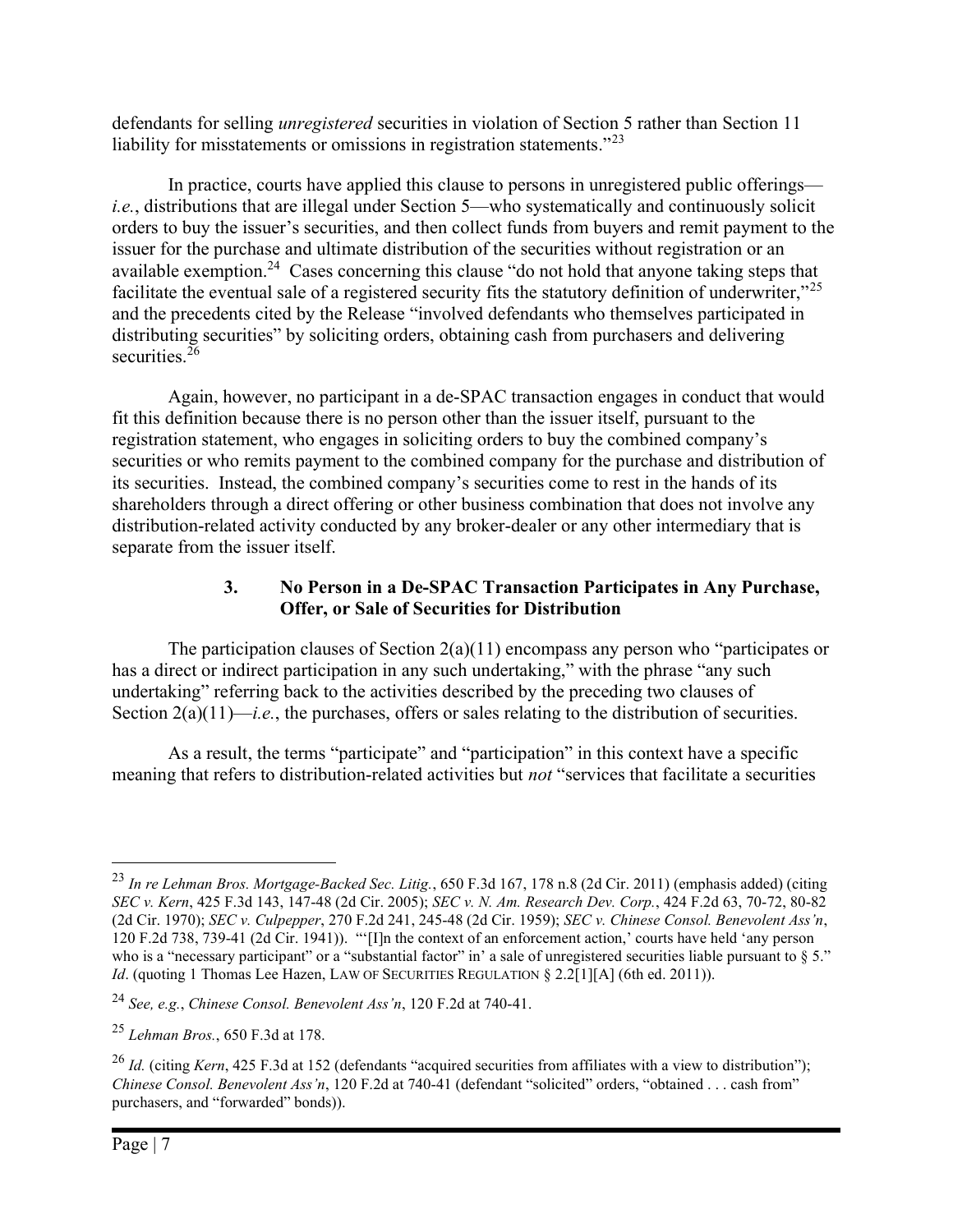offering" generally. That is the central teaching of In re Lehman Bros. Mortgage-Backed Securities Litigation,<sup>27</sup> in which the United States Court of Appeals for the Second Circuit held:

> The plain language of the statute limits liability to persons who participate in the purchase, offer, or sale of securities for distribution. While such participation may be indirect as well as direct, the statute *does not* reach further to identify as underwriters persons who provide services that facilitate a securities offering, but who do not themselves participate in the statutorily specified distribution-related activities.<sup>28</sup>

In other words, the participation clauses of Section  $2(a)(11)$  confer underwriter status only on a person who participates, directly or indirectly, in purchasing securities from an issuer with a view to distribution, in offering or selling securities for an issuer in connection with a distribution or in the underwriting of such an offering.<sup>29</sup> In a de-SPAC transaction, however, no person engages in activities that constitute "participation" in statutorily specified distributionrelated activities because the combined business offers its securities directly to the shareholders of the counterparty, and there is no third party who acts as a conduit for the securities being distributed to the counterparty shareholders.

The Release sidesteps this crucial point. Instead, the Commission uses "participate" in a loose, almost colloquial sense comparable to "involvement in the offering," equating the phrase "participates in the distribution" with "taking steps to facilitate the de-SPAC transaction."<sup>30</sup> This ignores the text of the statute, under which the relevant "participation" occurs only in connection with the statutorily specified distribution-related activities described above. In so doing, the Commission also ignores the fact that "'participates' and 'participation' . . . have a technical meaning under Section  $2(a)(11)$  and should be used with care and precision.<sup>31</sup> The Second Circuit and other courts have explained that persons can "participate" in a distribution only by "playing roles *essential* in the *actual distribution* of securities."<sup>32</sup> By contrast, merely "taking"

 $32$  Lehman Bros., 650 F.3d at 178 (emphasis added); see also id. at 182 ("[T]he text, case law, legislative history, and purpose of the statute demonstrate that Congress intended the participation clause of the underwriter definition to reach those who participate in purchasing securities with a view towards distribution, or in offering or selling securities for an issuer in connection with a distribution, but not further." (emphasis added)); see also Silvercreek Mgmt., Inc. v. Citigroup, Inc., 346 F. Supp. 3d 473, 507-09 (S.D.N.Y. 2018); In re REFCO, Inc. Sec. Litig., 2008 WL 3843343, at \*4 (S.D.N.Y. Aug. 14, 2008); In re WorldCom Sec. Litig., 308 F. Supp. 2d 338, 343 (S.D.N.Y. 2004); see also Hazen, supra note 23, § 4:98 & n.13 (summarizing the case law to stand for the proposition that

<sup>27</sup> 650 F.3d 167 (2d Cir. 2011).

 $^{28}$  *Id.* at 175-76 (emphasis added).

 $29$  See id.

 $30$  Release at 29486 (referring to "a person who ... participates in the distribution by taking steps to facilitate the de-SPAC transaction").

 $31$  Hicks, *supra* note 21, at § 9:54 ("The terms 'participates' and 'participation' . . . have a technical meaning under Section  $2(a)(11)$  and should be used with care and precision.  $\dots$  An indiscriminate use of the terms 'participants,' 'participation,' and 'participates' . . . ignores not only the technical meaning that those terms have under Section  $2(a)(11)$  but also the special meaning that they enjoy under other provisions of the federal securities laws.").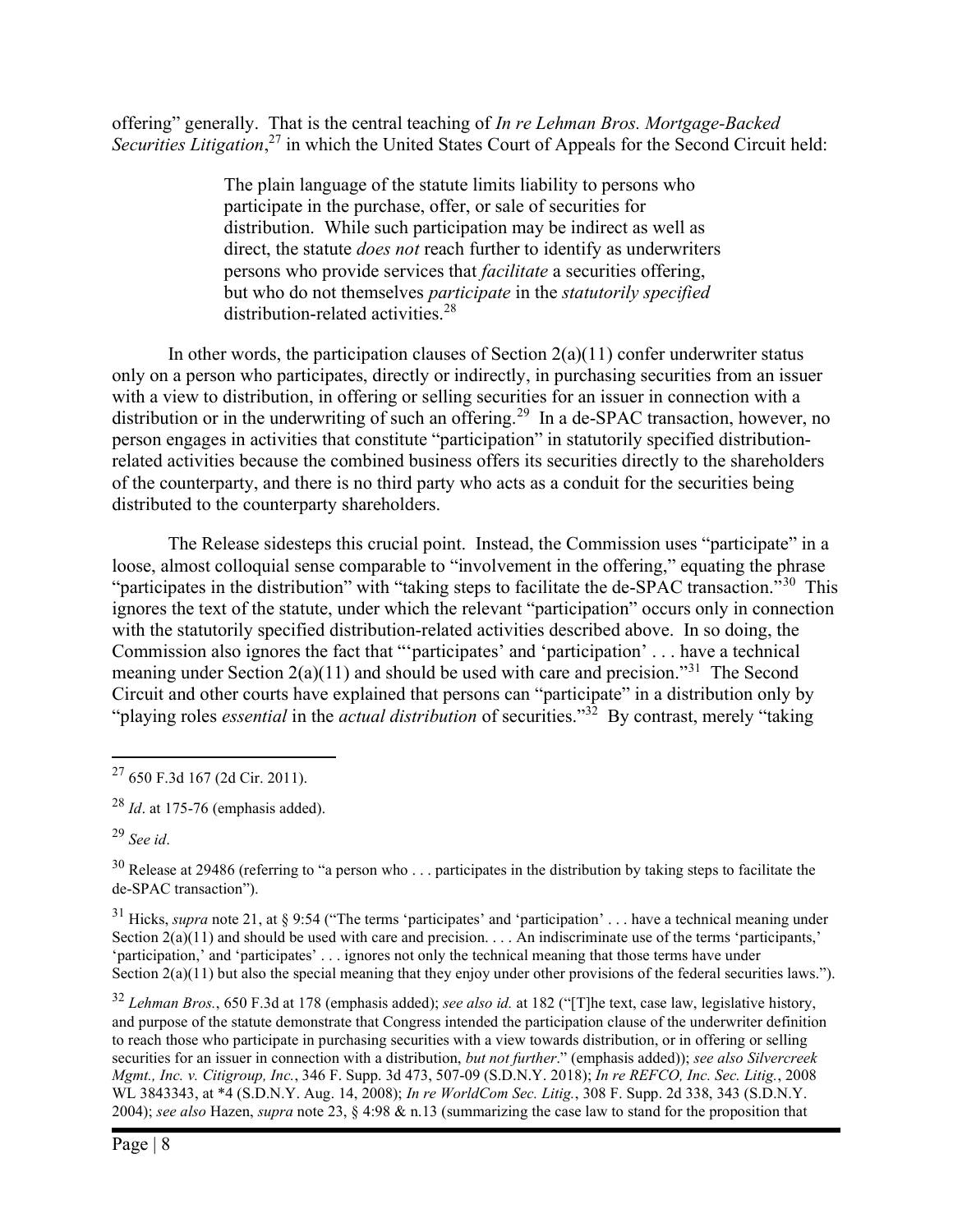steps that facilitate the eventual sale of a registered security" is not enough to constitute "participation" within the meaning of Section  $2(a)(11).^{33}$ 

The Commission ignores all of these principles in proposing Rule 140a. The proposed rule attempts to impose underwriter status "in a de-SPAC transaction" on any SPAC IPO underwriter who—after the SPAC IPO distribution is complete—later "takes steps to facilitate the de-SPAC transaction, or any related financing transaction, or otherwise participates (directly or indirectly) in the de-SPAC transaction."<sup>34</sup> Indeed, the precise phrase at the heart of proposed Rule 140a—"takes steps to facilitate"—is a test that the Second Circuit in 2011 specifically rejected as a basis for underwriter status.<sup>35</sup> Moreover, in reaching that conclusion, the Second Circuit distinguished and limited the opposite holding of the same 81-year-old Second Circuit case on which the Commission principally relies in proposing Rule 140a. "Contrary to plaintiffs' contention, our prior cases do not hold that anyone taking steps that facilitate the eventual sale of a registered security fits the statutory definition of underwriter."<sup>36</sup> And yet the Release nowhere cites or acknowledges this more recent case that provides the relevant analysis of the statutory limits on the scope of the underwriter definition under the Securities Act.

Lehman Bros. involved Section 11 claims brought by plaintiffs against the major credit rating agencies.<sup>37</sup> The plaintiffs sought to hold the rating agencies liable as underwriters on the theory that the rating agencies' comprehensive involvement in certain offerings made them distribution "participants" under Section 2(a)(11).<sup>38</sup> The plaintiffs alleged that the rating agencies took extensive steps to facilitate the offerings by "actively aiding in the structuring and securitization process," engaging in "an 'iterative process" with the banks, providing "'feedback' on which combinations of loans and credit enhancements would generate particular

 $38$  *Id.* at 171, 175-76.

<sup>&</sup>quot;[u]nderwriter status attaches when an individual or an entity p[l]ays an<sup>[]</sup> *essential role* in the distribution of securities" (emphasis in original)).

 $33$  Lehman Bros., 650 F.3d at 177; see also Hicks, supra note 21, at § 9:54 ("The terms 'participates' and 'participation' . . . have a technical meaning under Section  $2(a)(11)$  and should be used with care and precision. . . . An indiscriminate use of the terms 'participants,' 'participation,' and 'participates' . . . ignores not only the technical meaning that those terms have under Section  $2(a)(11)$  but also the special meaning that they enjoy under other provisions of the federal securities laws."). But cf. Release at 96-98 (using "participates" to mean "taking steps to facilitate" without reference to the statutorily enumerated distributional activities in Section 2(a)(11)).

<sup>34</sup> Release at 29567 (proposing 17 C.F.R. § 230.140a).

 $35$  See Lehman Bros., 650 F.3d at 176.

 $36$  Id. at 177-78 (distinguishing, among other cases, SEC v. Chinese Consol. Benevolent Ass'n,120 F.2d 738, 740-41 (2d Cir. 1941)). But cf. Release at 29486 & n.202 ("Although SPAC IPO underwriters typically are not retained to act as firm commitment underwriters in the de-SPAC transaction, they nevertheless typically participate in activities that are necessary to that distribution." (citing Chinese Consolidated Benevolent Ass'n)); id. at 29484-85 n.186, 29485 nn.189 & 191.

<sup>37</sup> Lehman Bros., 650 F.3d at 170-71.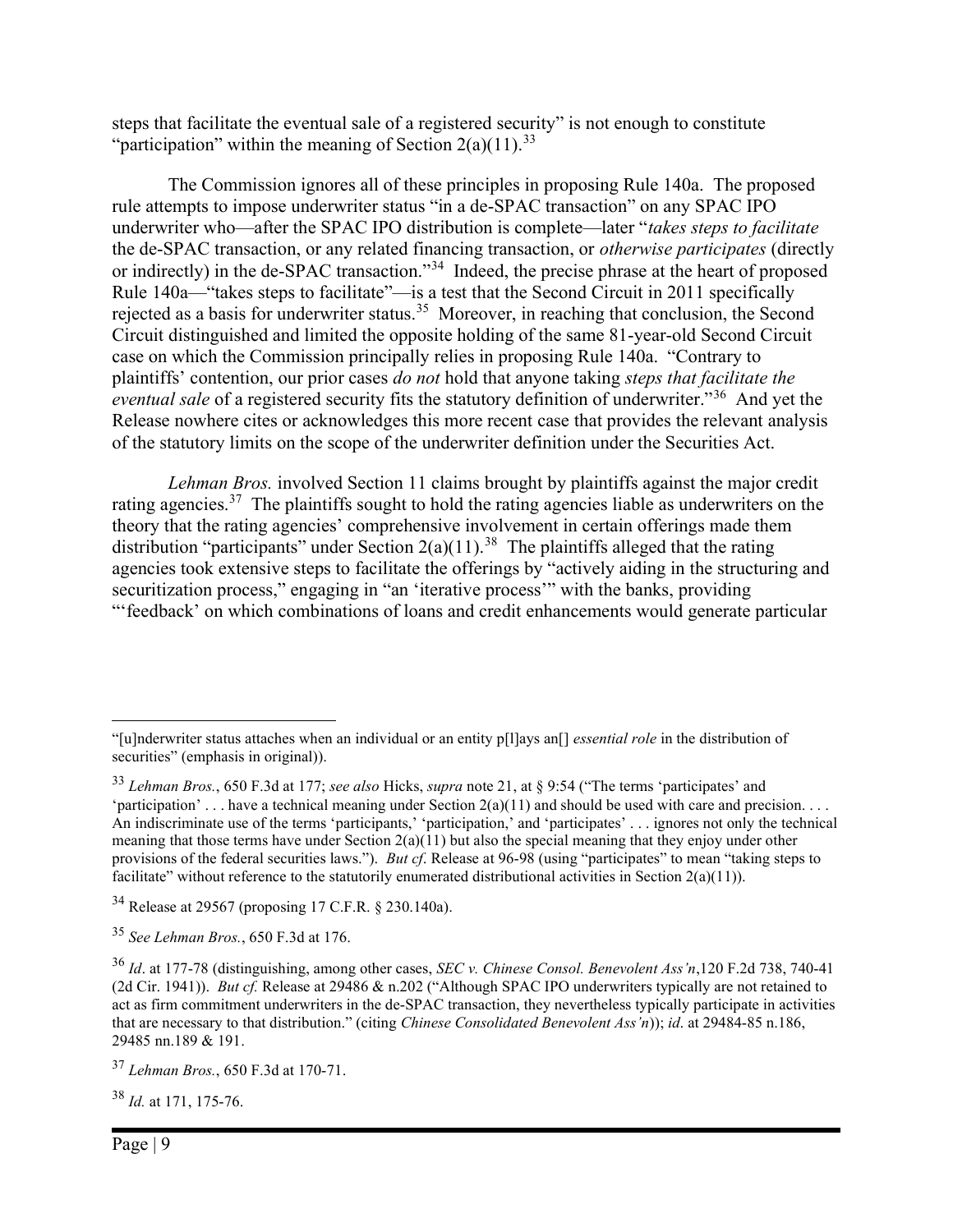ratings," and providing "their modeling tools to the banks' traders to help them pre-determine the combinations of credit enhancements and loans needed to achieve specific ratings."<sup>39</sup>

Despite these allegations, the Second Circuit rejected the attempt to characterize the rating agencies as distribution participants. The court explained that invoking

> participant liability does not answer the question: participation in what? A plain reading of the text points us to one answer: participation in the distribution of securities, either through the purchase of securities from an issuer with a view towards distribution, the *sale or offer of such securities* by an issuer, or the underwriting of such undertakings. $40$

Proposed Rule 140a seeks to do for de-SPAC transactions what the plaintiffs attempted unsuccessfully to do for the rating agencies in *Lehman Bros.* The Commission wants to deem any entity that served as an underwriter of the SPAC IPO to be an underwriter of the later de-SPAC transaction, despite the absence of any "purchase of securities from an issuer with a view towards distribution," any "sale or offer of such securities" or the "underwriting of such undertakings."<sup>41</sup> The Second Circuit's decision in *Lehman Bros*. forecloses such an unprecedented expansion of the definition of underwriter.

The Second Circuit emphasized—and the Release completely ignores—the requirement in Section  $2(a)(11)$  that "participation" in underwriting depends on "statutorily enumerated distributional activities" (*i.e.*, participating in the purchase, offer, or sale of securities for distribution) rather than "non-distributional activities" that may facilitate the distribution by others:

> To be sure, "direct or indirect participation" in underwriting subjects a person to strict liability. But the participation must be in the statutorily enumerated distributional activities, not in nondistributional activities that may facilitate the eventual distribution by others. This approach avoids the implausible result of transforming every . . . professional whose work is theoretically "necessary" to bringing a security to market into an "underwriter" subject to strict liability under Section 11, a dramatic outcome that Congress provided no sign of intending.<sup>42</sup>

In reaching this conclusion, the Second Circuit looked back to the legislative history of the Securities Act.<sup>43</sup> It pointed to a 1933 House Report explaining that the participation clauses

 $^{41}$  Id.

 $39$  *Id.* at 172-73.

 $^{40}$  *Id.* at 180 (emphasis added).

 $42$  *Id.* at 181 (emphasis added) (citing Section 2(a)(11)).

<sup>43</sup> Id. at 180 (citing H.R. Rep. No. 73-85 (1933); H.R. Rep. No. 73-152 (1933)).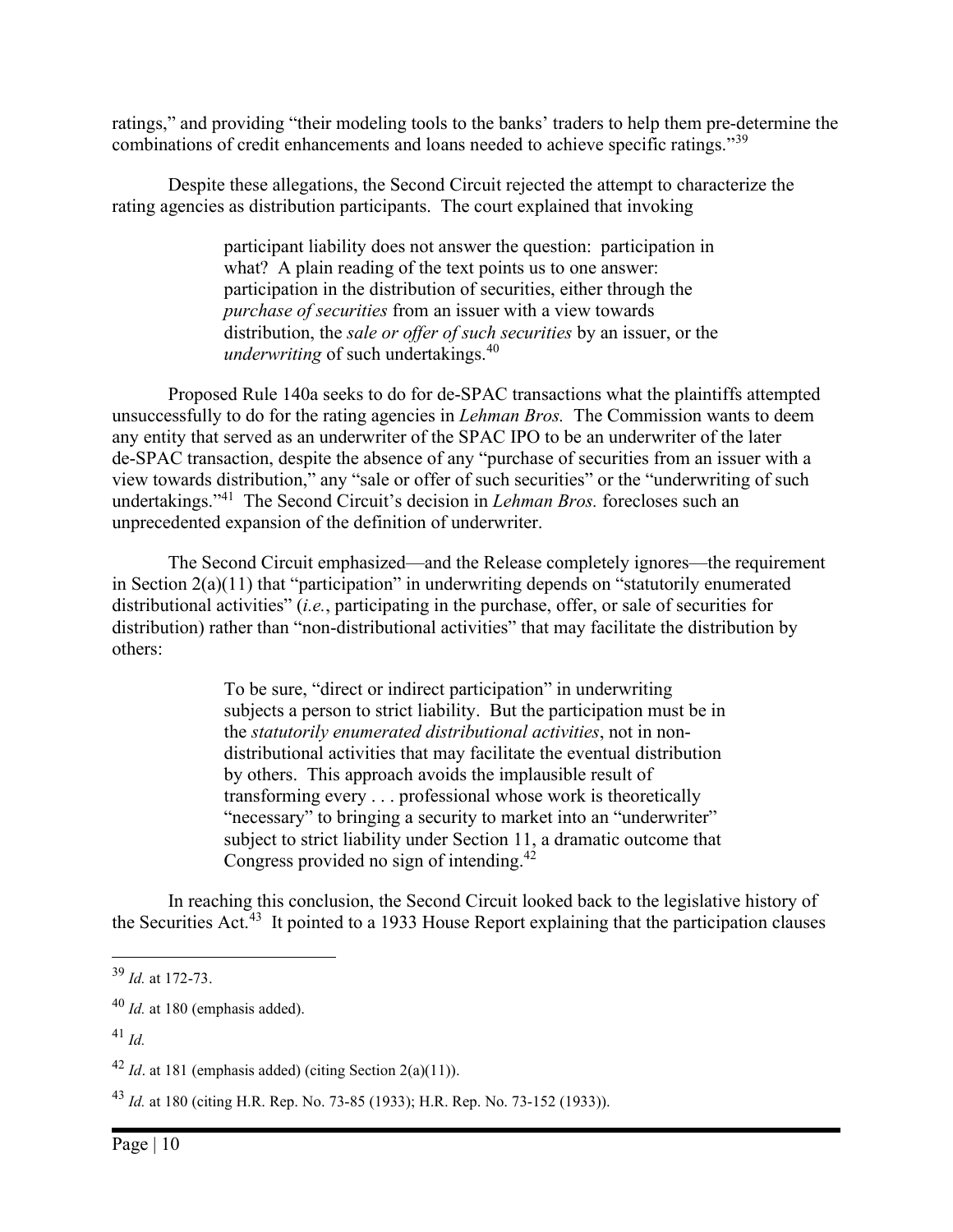"include not only the ordinary underwriter, who for a commission promises to see that an issue is disposed of at a certain price, but also . . . the person who purchases an issue outright with the idea of then selling that issue to the public" as well as "two other groups of persons who perform functions, similar in character, in the distribution," namely (1) underwriters of the underwriter, and (2) "participants in the underwriting or outright purchase . . . who are given a certain share or interest."<sup>44</sup> Ultimately, the Second Circuit emphasized that congressional intent focused on persons who "operate as conduits for securities being placed into the hands of the investing public,"<sup>45</sup> and "Congress did *not* intend for strict underwriter liability to extend to persons merely interested in a distribution by virtue of their provision of non-distribution services to an offeror."<sup>46</sup>

Participation in this sense involves activities that are distinguishable from other statutorily enumerated distributional activities. For example, persons may be liable for participation, even though they do not themselves directly sell or offer securities or purchase securities for resale, "by referring investors to sellers or offerors for a fee" or by "acting as an intermediary in a purchase of securities for resale" to an investor.<sup>47</sup> By contrast, other activities that may facilitate or be an integral part of the distribution—even extensive steps to facilitate the offering, such as involvement in transaction structuring for purposes of providing credit ratings around which the issuer allegedly designed the securities—do not amount to "participation."

## C. Proposed Rule 140a Exceeds the Scope of Section 2(a)(11)

Applying Section 2(a)(11) to a de-SPAC transaction shows how proposed Rule 140a exceeds the scope of the statutory provision. In a de-SPAC transaction, there is no person whose activities constitute "participation" in "statutorily enumerated distributional activities." The combined business in a de-SPAC transaction offers its securities directly to the shareholders of the counterparty to the business combination, and no third party acts as a conduit for securities being placed in the hands of the investing public.<sup>48</sup> Instead, the distribution of securities in the business combination occurs directly from the issuer of the securities in the business combination transaction to the shareholders of the counterparty, without any distributional activities of any person acting as an underwriter within the meaning of Section  $2(a)(11)$ . In short, the distribution of securities in a de-SPAC transaction is no different than the distribution

<sup>&</sup>lt;sup>44</sup> H.R. Rep. No. 73-85, at 13 (1933). A later House Report explained that the final definition excluded those who merely furnish money to an underwriter, and adopted a test "of participation in the underwriting undertaking rather than that of a mere interest in it." H.R. Rep. No. 73-152, at 24 (1933).

<sup>&</sup>lt;sup>45</sup> Lehman Bros., 650 F.3d at 180-81 (emphasis added) (quoting Hazen, *supra* note 23, § 4.27[1]).

 $^{46}$  Id. at 181 (emphasis added); see also In re WorldCom Sec. Litig., 308 F. Supp. 2d 338, 344 (S.D.N.Y. 2004) ("Having a relationship with an issuer or underwriter . . . does not transform one into an underwriter.").

 $^{47}$  Lehman Bros., 650 F.3d at 181 n.10 (emphasizing that "limiting liability to those who participate in the listed distributional activities does not render the direct or indirect participation prong of the underwriter definition superfluous").

 $48$  That is true even in the circumstance where a financial institution acts as a placement agent in a PIPE financing, which falls under the Section  $4(a)(2)$  private-placement exemption and is distinct from either of the distributions.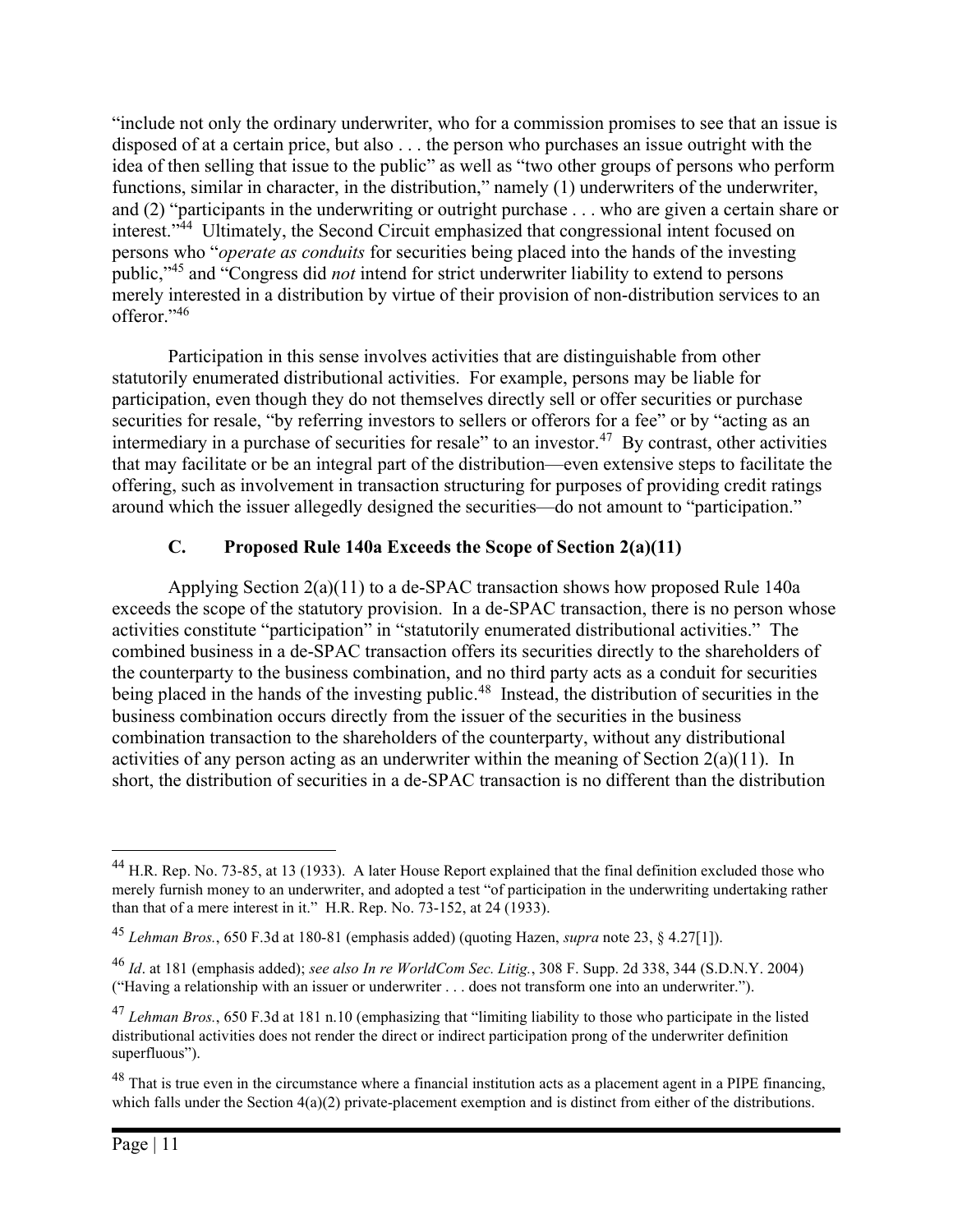of securities in any other type of business combination transaction that is registered under the Securities  $Act—i.e.,$  no underwriters are involved.

The absence of underwriters in a de-SPAC transaction shows how proposed Rule 140a impermissibly ranges beyond the limits of Section 2(a)(11). Consider a hypothetical investment bank that serves as an underwriter for a SPAC IPO. Eighteen months after the SPAC IPO has been completed and the SPAC securities have begun trading on a stock exchange, the investment bank then serves as a financial advisor for one of the parties in connection with a de-SPAC transaction in which the SPAC combines with an operating company. The investment bank's role in the later de-SPAC transaction is limited to advisory services in connection with the business combination. The investment bank does not participate in any purchasing, offering, or selling of securities offered in the de-SPAC transaction, and all of the distributive activity occurs directly by the issuer pursuant to the registration statement under which its securities are issued to the security holders of the constituent corporation in the business combination.

Even so, proposed Rule 140a states that the hypothetical investment bank "will be deemed" an underwriter of that de-SPAC transaction. The proposed rule would reach this result even though, as we have demonstrated above, the investment bank's role in the subsequent de-SPAC transaction does not satisfy any of the three clauses of the statutory underwriter definition: (1) the investment bank does not purchase securities from the issuer with a view to their distribution; (2) the bank does not offer or sell for the issuer in connection with the distribution of any security; and (3) the bank has no direct or indirect participation in the purchase, offer or sales relating to the distribution or in the underwriting of those purchases, offers or sales. As a result, proposed Rule 140a would subject the investment bank to liability under the Securities Act, thereby overriding Congress's choice to limit Section 11 underwriter liability only to those satisfying the definition of underwriter in Section 2(a)(11).

## D. The Commission Attempts to Shoehorn De-SPAC Transaction Advisors into Section 2(a)(11) by Wrongly Treating the SPAC IPO and the Later De-SPAC Transaction as a Single Distribution

The Commission seems to recognize that Section  $2(a)(11)$ 's logical limitations are fatal to the Commission's desire to impose gatekeeper obligations where they do not exist under the Securities Act. The Commission brushes these limits aside by treating the SPAC IPO and the later de-SPAC transaction as one continuous distribution of securities. Using this maneuver, the Commission purports to satisfy the elements of Section  $2(a)(11)$  based on the fact that underwriters distribute the securities in a SPAC IPO while ignoring the fact that the distribution in a de-SPAC transaction occurs directly from the issuer to the counterparties to the business combination, without the involvement of underwriters. Even so, the Commission cannot end-run Section 2(a)(11) by declaring the de-SPAC transaction to be a slow-motion continuation of the SPAC IPO. Despite proposed Rule 140a, and as the Commission well knows, a SPAC IPO and a de-SPAC transaction involve two separate and distinct distributions of different securities. And, in any event, the SPAC IPO underwriter's only distributional activities occur in connection with the SPAC IPO.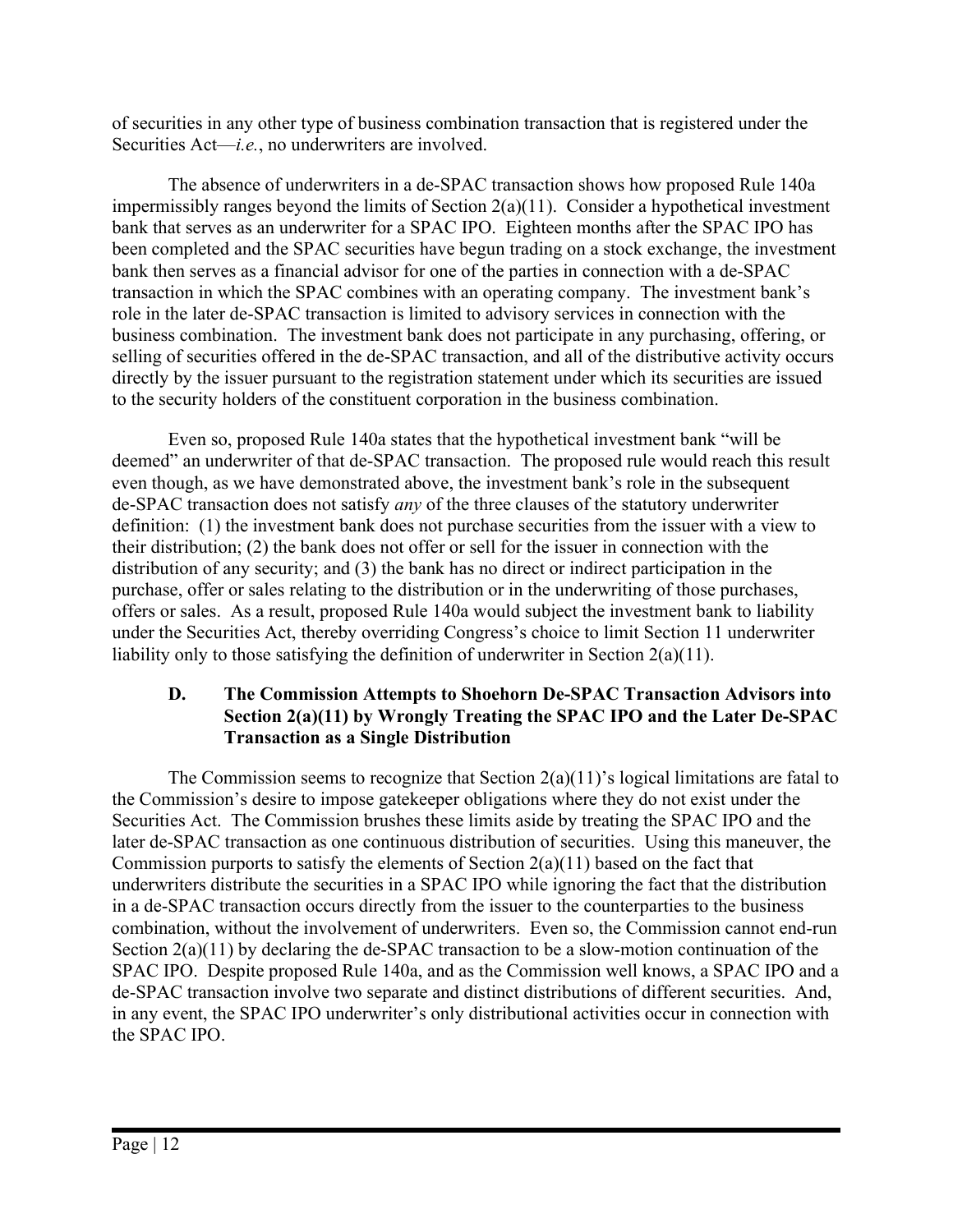#### 1. The Distribution in the SPAC IPO Ends When the SPAC Sells the IPO Securities to Public Investors

In a SPAC IPO, the SPAC offers its securities to the public in a firm-commitment underwritten offering in which investment banking firms purchase securities from the SPAC and distribute them to public investors. Concurrently with the IPO, the SPAC's securities are listed for trading on a stock exchange. Thereafter, ordinary trading in the SPAC's securities takes place in secondary market transactions. In this sense, the distribution of securities that occurs in a SPAC IPO is no different from the distribution that occurs in an underwritten IPO by an operating company. Any investment bank that purchases securities from the SPAC and distributes the securities to public investors in the IPO "is clearly an 'underwriter'" of the SPAC IPO securities, as the Release states.<sup>49</sup> But the distribution of securities in the SPAC IPO transaction ends with the SPAC's completion of its sale of securities to the IPO investors. At that point, the SPAC IPO's "block of securities is dispersed and ultimately comes to rest in the hands of the investing public," marking the completion of the SPAC IPO.<sup>50</sup>

#### 2. The Distribution in the Later De-SPAC Transaction Is Separate and Distinct from the SPAC IPO Distribution

An altogether separate distribution of securities occurs when a SPAC engages in a de-SPAC transaction months or years after the SPAC has originally raised capital in the SPAC IPO. The later de-SPAC transaction is a business combination involving the SPAC and one or more operating company targets, and can take a number of forms. Often, the SPAC acquires the operating company outright. Alternatively, the operating company can acquire the SPAC, or a new holding company can acquire both the SPAC and the operating company. As with any business combination transaction, a number of such structural variations are also possible. Regardless of the form chosen from among those variations, the end result of the de-SPAC transaction is fundamentally different than that of the earlier SPAC IPO: the de-SPAC transaction creates a combined entity to conduct the business of the operating company.

Needless to say, the business combination in the de-SPAC transaction will frequently involve the distribution of securities, for example in a share exchange in which one party to the transaction issues securities as merger consideration in exchange for all of the outstanding securities of the other party. As the Commission explains in the Release, that distribution of securities ultimately entails "a registered offer of securities" and is effectively how the combined company's "securities 'come to rest'—in other words, are distributed—to public investors."<sup>51</sup>

But there is nothing exotic about this fact: in this respect, the de-SPAC transaction is exactly the same as any other business combination between two operating companies conducted via a share exchange in which no SPAC is involved. Public merger transactions often take the form of securities offerings registered on a Securities Act registration statement. In nearly all such transactions, an investment banking firm will have acted as a financial advisor or will have

<sup>49</sup> Release at 29484.

<sup>&</sup>lt;sup>50</sup> See id. at 29485 & n.196 (quoting Hicks, *supra* note 21, § 9:18).

 $^{51}$  *Id.* at 29485 & 29485 n.197.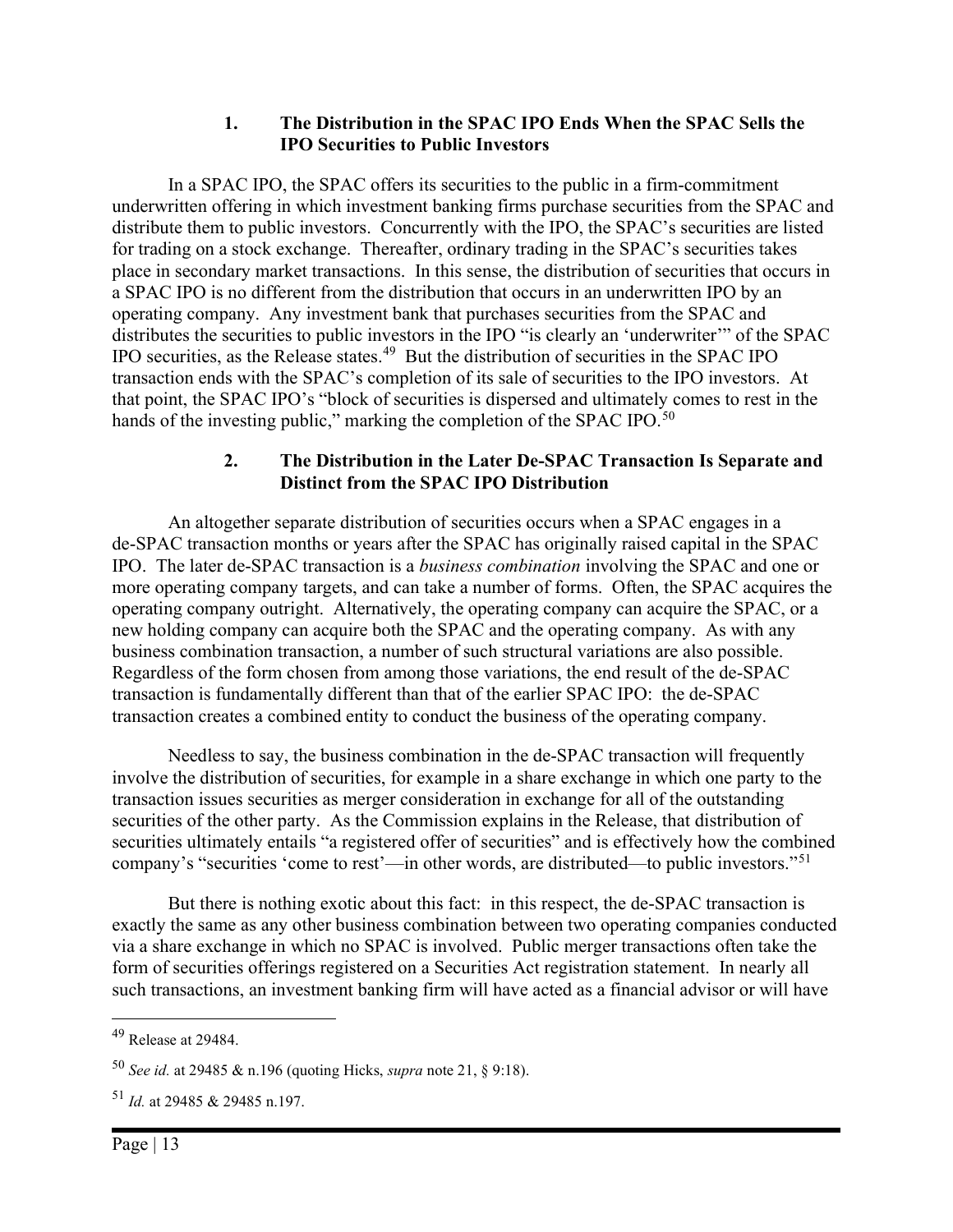rendered a fairness opinion. And we have identified no case in which either the Commission or a court has imposed underwriter liability on a party in that scenario.

In sum, unlike the earlier underwritten distribution of securities in a SPAC IPO, in the later de-SPAC transaction no person acts as an underwriter. This is so because the de-SPAC transaction involves the direct issuance of securities by the issuer to the business combination counterparty's shareholders. As a result, de-SPAC transactions do not involve underwriters because no person engages in any of the distributional activities described in Section 2(a)(11).

#### E. Even if the Two Separate Distributions of the SPAC IPO and the De-SPAC Transaction Were Viewed Together, the SPAC IPO Underwriters Distribute Only the SPAC IPO Securities, Which Are Separate and Distinct from the De-SPAC Transaction Securities

Treating the two distributions of the SPAC IPO and the de-SPAC transaction as one single distribution collapses the months or even years separating the SPAC IPO from the de-SPAC transaction and ignores the lawful ordinary trading on an exchange that the Securities Act permits only after the completion of the SPAC IPO distribution. But even if the two distributions could be viewed together as one single distribution, the logic of proposed Rule 140a would then become (i) underwriting the distribution of one security *plus* (ii) taking steps to facilitate the distribution of another security *equals* (iii) underwriting the latter security.

The problem with this logic is that a person's underwriting activity with respect to one security cannot automatically confer underwriter status with respect to a different security for which the person does not engage in statutorily enumerated distributional activity—even in the case of a single transaction in which multiple securities are issued simultaneously. SPAC IPO underwriters engage in statutorily enumerated distributional activity only with respect to the IPO securities, which they purchase with a view to distribution. By contrast, the SPAC IPO underwriters engage in no such activity with respect to the securities issued as merger consideration in the de-SPAC transaction. This is a critical point because an investment bank has no underwriting responsibility for a security that it does not distribute. And that is true even if the bank engages in distributional activity in one offering involving the distribution of multiple classes of securities.

A recent case illustrates this principle. The plaintiff in FDIC v. First Horizon Asset Securities Inc. purchased senior class certificates in an offering involving different classes of securities offered simultaneously and underwritten by different investment banks.<sup>52</sup> The plaintiff sued all of the underwriters in the offering to recover damages under Section 11 of the Securities Act, and defendant RBS Securities Inc. ("RBS") moved for summary judgment because it had distributed (*i.e.*, purchased from the issuer and sold to public investors) only the subordinated class certificates in the offering, not the senior class certificates that the plaintiff had purchased.<sup>53</sup> The court granted summary judgment in favor of RBS because it was not an underwriter of the senior class certificates in the same public offering. "Section 11 gives a purchaser of a security"

<sup>52</sup> 443 F. Supp. 3d 505, 506-07 (S.D.N.Y. 2020).

 $53$  *Id.* at 507.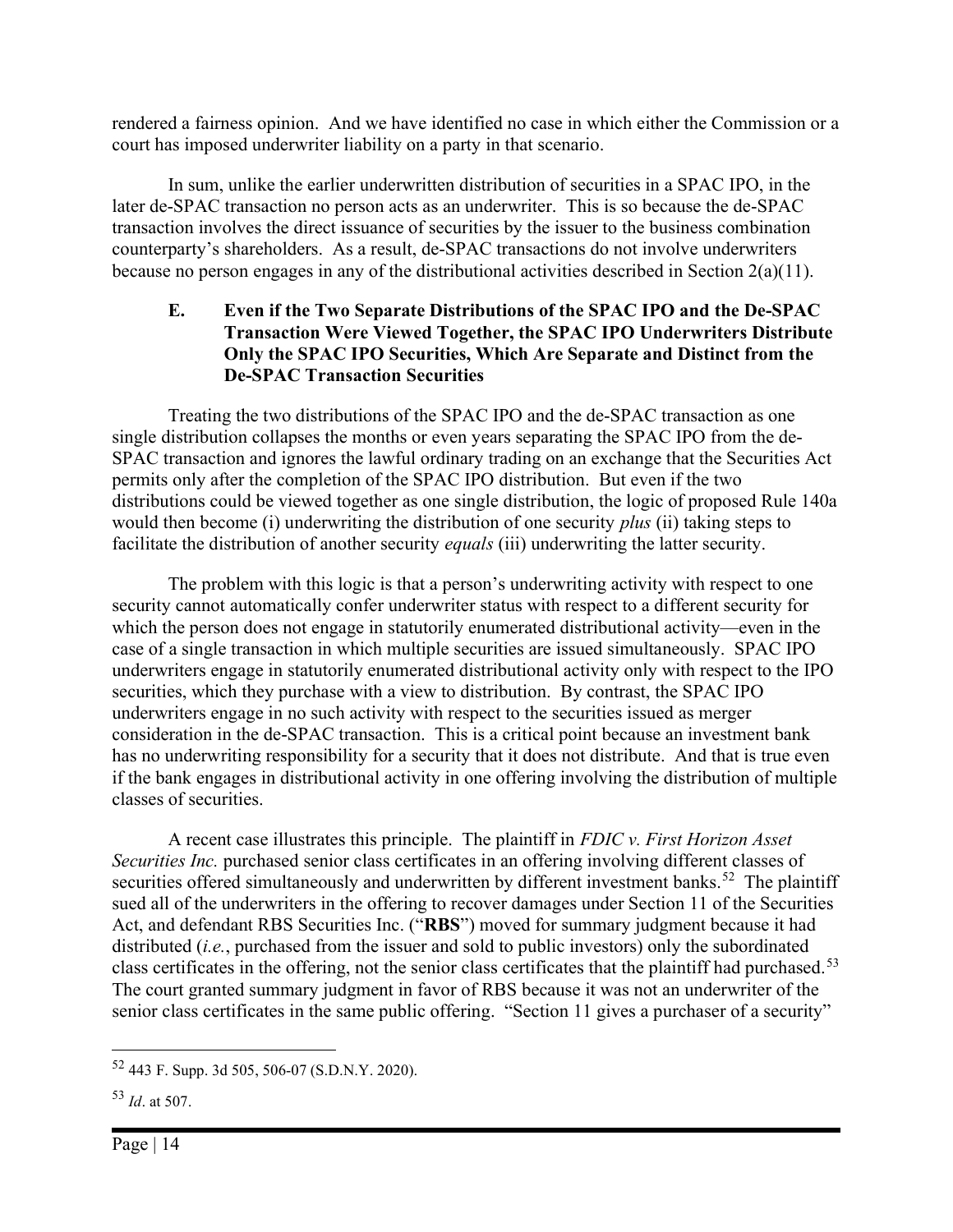the right "to sue 'every underwriter with respect to *such security*,' or 'underwriters of the security at issue,"<sup>54</sup> the court explained, but the "right does not encompass suing every underwriter" in the entire offering "and each of its securities."<sup>55</sup>

Although RBS was involved in all facets of the offering—performing due diligence, verifying the prospectus supplements, obtaining comfort letters from accountants, obtaining negative assurance from legal counsel, and approving the final prospectus supplements—RBS was not an underwriter of the securities that the plaintiff purchased from other banks. RBS had purchased and distributed only the subordinated certificates, which the plaintiff had not acquired. The court explained:

> Although RBS's performance of due diligence and review of the prospectus supplements helped facilitate the securities offerings, those activities do not involve the purchase, offer, or sale of the securities and thus are not part of their distribution. RBS's only distributional activities are in connection with the subordinated certificates.<sup>56</sup>

The court concluded that even if RBS's actions had been "essential to the distribution of the certificates" that the plaintiff did purchase, RBS had not acted as an underwriter of those securities.<sup>57</sup> This was because RBS's involvement in the offering—even if the plaintiff's securities "would never have been offered" without the activities of RBS—was "not part of the purchase, offer, or sale of the senior certificates" that the plaintiff had purchased in the offering.<sup>58</sup>

Even under proposed Rule 140a's incorrect premise of a single distribution spanning from the SPAC IPO to the conclusion of the de-SPAC transaction, an underwriter of SPAC IPO securities would not become an underwriter of other securities in the offering that it does not distribute. As the holding in *First Horizon* demonstrates, an underwriter of SPAC IPO securities is not an underwriter of the securities issued in the subsequent business combination that occurs in the de-SPAC transaction. Just like in First Horizon, the SPAC IPO underwriter's "only distributional activities" occur in connection with the securities it sold to public investors—*i.e.*, the SPAC IPO securities.

 $58$  Id.

<sup>54</sup> Id. at 508 (first quoting 15 U.S.C. § 77k(a), then quoting In re Lehman Bros. Mortgage-Backed Sec. Litig., 650 F.2d 167, 175 (2d Cir. 2011) (emphasis added)).

 $55$  *Id.* at 508 (citations omitted).

 $56$  *Id.* at 509 (emphasis added).

 $57$  *Id.* at 510.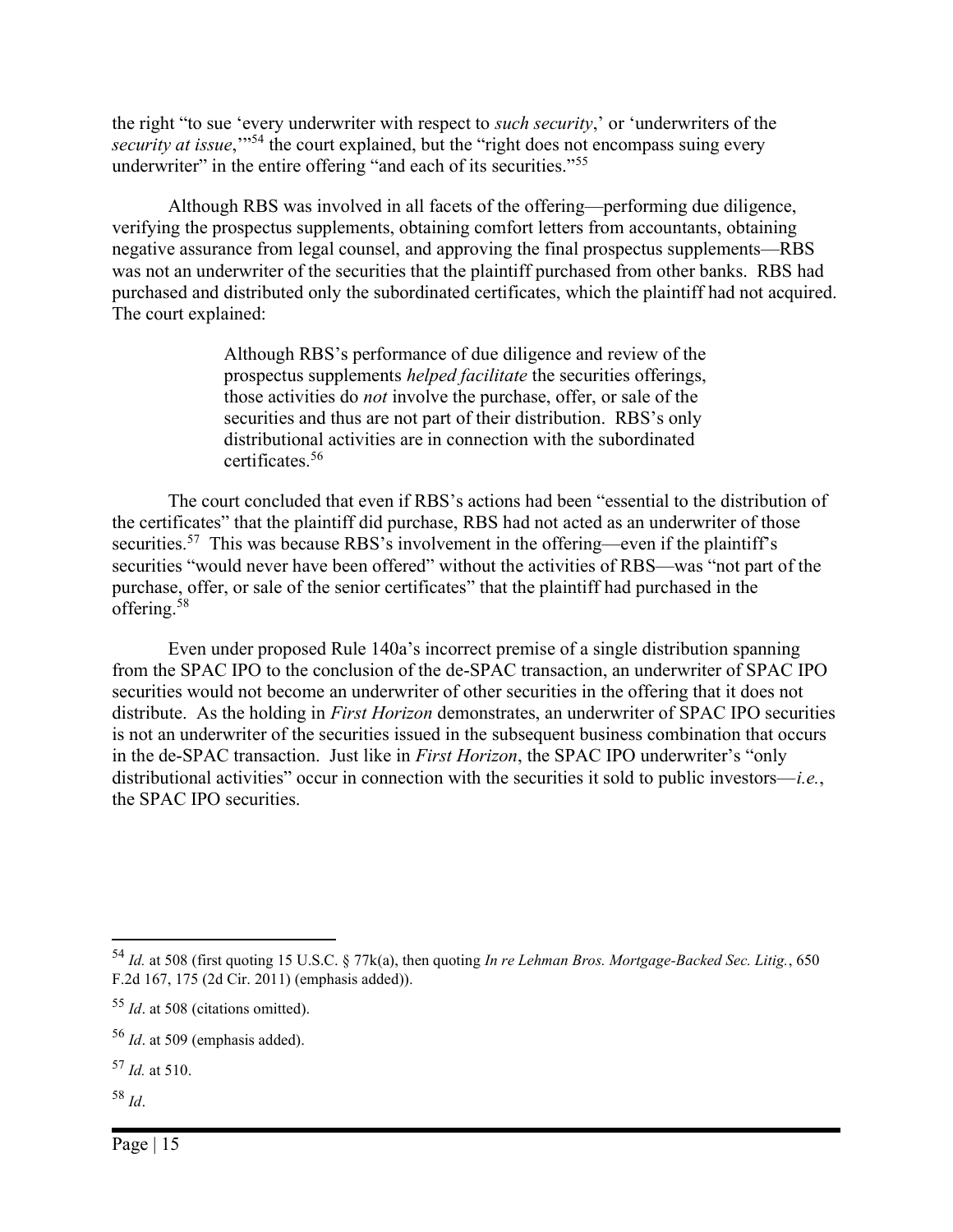#### F. The Commission Cannot Rely on Policy Arguments to Override the Limits Congress Created in Section 2(a)(11)

The Commission does not explain how its expansion of underwriter liability is justified by Section 2(a)(11)'s text. Rather, proposed Rule 140a would "deem" the former underwriters of the SPAC IPO to be underwriters of the de-SPAC transaction.

The Commission lacks the authority to declare that the subsequent de-SPAC transaction is part of a single, continuous distribution with the SPAC IPO. The two distributions are separate and distinct: initially, the SPAC IPO's "block of securities is dispersed and ultimately comes to rest in the hands of the investing public,"<sup>59</sup> and months or years later, the combined company's "securities 'come to rest'—in other words, are distributed—to public investors as shareholders of the combined company."<sup>60</sup> And because those transactions are distinct, the Commission cannot rely on underwriter status in the SPAC IPO to create "participation" (and therefore underwriter status) in the de-SPAC transaction. Indeed, as the sources the Commission itself cites in the Release make clear, when the SPAC IPO is complete, the SPAC IPO underwriter will be only "a former underwriter of a SPAC IPO," precisely because the SPAC IPO and the de-SPAC transaction are separate and distinct distributions.<sup>61</sup>

Unsupported by the statutory text, the Commission relies on policy considerations to justify proposed Rule 140a rather than on statutory authority conferred by Congress. In particular, it emphasizes that "underwriters play a critical role as 'gatekeepers' to the public markets," and leans on its desire for gatekeeper liability in de-SPAC transactions to parallel the liability that the underwriter definition creates for IPO transactions.<sup>62</sup> But the Commission's policy goals cannot override the plain meaning of the statutory language enacted by Congress in the Securities Act. The Commission has no authority to "deem" persons to be "gatekeepers" and therefore "underwriters" without reference to the statutory definition created by Congress. This is particularly the case where, as noted above, de-SPAC transactions follow the well-worn path of business combinations between operating companies, and the Commission has never suggested that banks acting as financial advisor or rendering a fairness opinion risk being deemed an underwriter under Section 2(a)(11).

## II. Proposed Rule 140a Conflicts with Multiple Other Provisions of the Securities Act

Proposed Rule 140a not only exceeds the definition of "underwriter" in Section  $2(a)(11)$ but also runs afoul of multiple other provisions of the Securities Act, including Section 4(a)(1), Section 5, Section 6, Section 7(a), Section 11(a), Section 11(e) and Schedule A of the Securities

<sup>&</sup>lt;sup>59</sup> Release at 29485 (quoting Hicks, *supra* note 21, at § 9:18).

 $^{60}$  *Id.* (describing the de-SPAC transaction, which "marks the introduction of the private operating company to the public capital markets").

 $^{61}$ 4 Robert J. Haft et al., TAX-ADVANTAGED SECURITIES § 6:134.60 (Mar. 2022 update) (emphasis added) (cited at Release at 29486 n.204).

 $62$  Release at 29483; see also id. at 29463.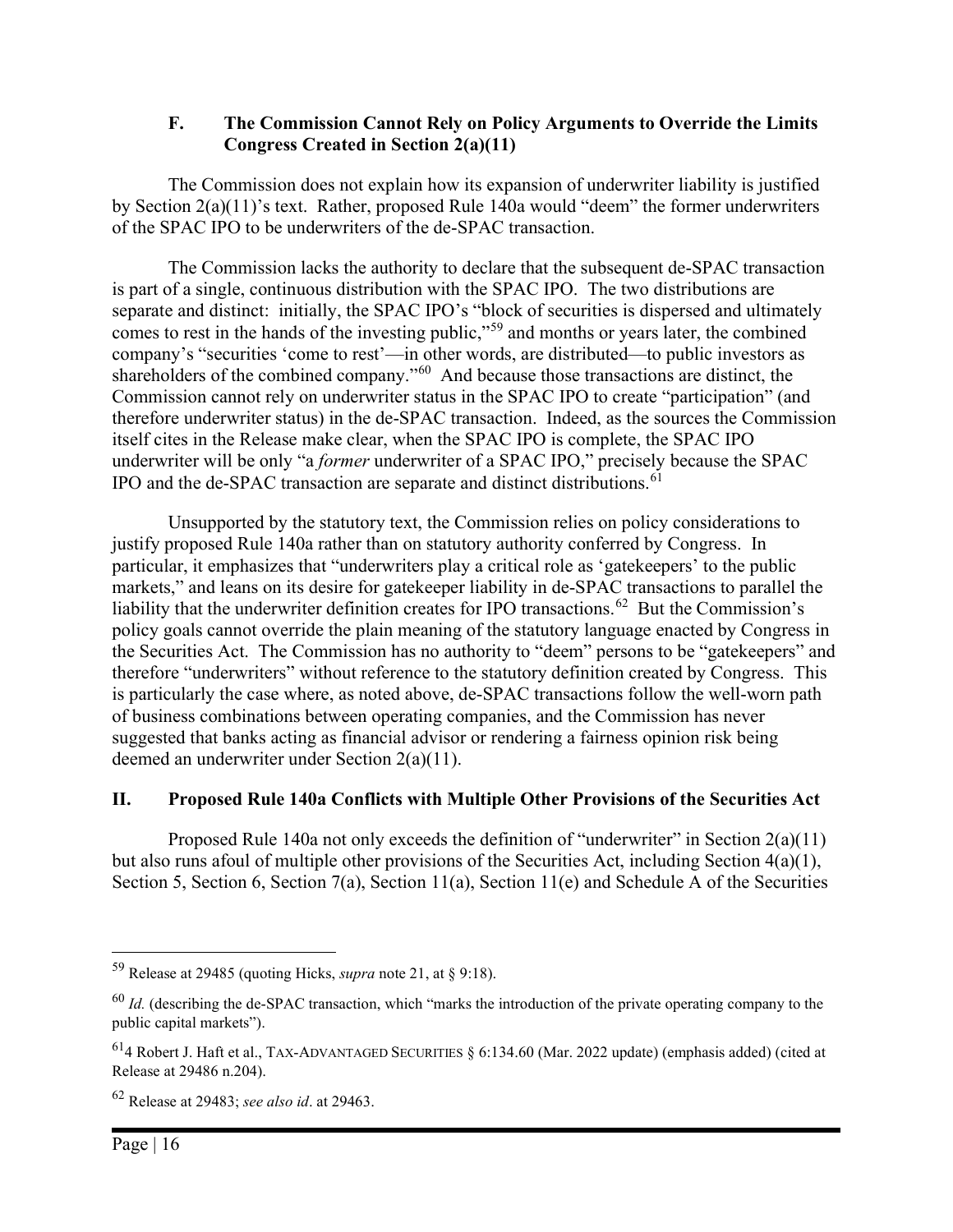Act. As a result, proposed Rule 140a would render many aspects of these multiple provisions meaningless and contradict well-settled canons of statutory construction.

## A. Proposed Rule 140a Conflicts with Section 4(a)(1) and Section 5 of the Securities Act

The Securities Act is designed to require disclosure of material facts concerning securities when they are distributed by an issuer or controlling stockholder.<sup>63</sup> Section 5(a) of the Securities Act, subject to exemptions provided by Sections 3 and 4, forbids the sale, or delivery after sale, of securities, by means of the mails or instruments of interstate commerce, unless a registration statement is in effect as to such securities.<sup>64</sup> By contrast, the Securities Act imposes no registration requirements after securities have "come to rest in the hands of investors" and are the object of ordinary trading transactions between those persons.<sup>65</sup> The Securities Act accomplishes this end through Section  $4(a)(1)$ , which expressly states that Section 5's requirements "shall not apply to transactions by any person other than an issuer, underwriter, or dealer."<sup>66</sup> Section  $4(a)(1)$  exempts from the registration requirements those transactions that are not customarily a part of the distribution (*i.e.*, public offering<sup>67</sup>) of securities. In other words, Section  $4(a)(1)$  exempts transactions in which no issuer, underwriter, or dealer (selling during the period of distribution) takes part.

As the Commission has explained, the exemption in Section  $4(a)(1)$  is

rooted in the fundamental distinction between distributions . . . and ordinary trading. "The term 'distribution' refers to the entire process in a public offering through which a block of securities is dispersed and ultimately comes to rest in the hands of the investing public." Thus, the registration requirement applies to all sales until the shares come to rest in the hands of independent investors.<sup>68</sup>

 $^{68}$  SEC Post-Hearing Reply Brief at 2, In re Bioelectronics Corp., No. 3-17104 (SEC Nov. 18, 2016) (quoting Geiger v. SEC, 363 F.3d 481, 487 (D.C. Cir. 2004)), available at https://www.sec.gov/litigation/apdocuments/3-

 $63$  Brief for the Securities and Exchange Commission at 3, SEC v. Chinese Consol. Benevolent Ass'n, 120 F.2d 738 (2d Cir. 1941) [hereinafter "SEC Brief"].

<sup>64</sup> 15 U.S.C. § 77e.

<sup>&</sup>lt;sup>65</sup> SEC Brief at 3; see also Compl. ¶ 7, SEC v. Procopio, No. 3:20-cv-00182 (S.D. Cal. Jan. 29, 2020), available at https://www.sec.gov/litigation/complaints/2020/comp24730.pdf ("Section 5 applies to both a company (or 'issuer' of the stock) and its 'affiliates,' and it is designed to distinguish between securities offerings by the issuers (which require registration) and subsequent trading once the securities have come to rest in the hands of investors (which is generally exempt).").

 $66$  15 U.S.C. § 77d(a)(1) (emphasis added).

 $^{67}$  Hicks, *supra* note 21, § 9:18 ("[T]he SEC and the courts equate the phrase 'public offering' with the word 'distribution' for purposes of the Securities Act."); see, e.g., Ackerberg v. Johnson, 892 F.2d 1328, 1336 (8th Cir. 1989) ("The definition of 'distribution' as used in  $\S$  2(a)(11) is generally considered to be synonymous with a public offering."); Gilligan, Will & Co. v. SEC, 267 F.2d 461, 466 (2d Cir. 1959) (holding that "a 'distribution' requires a 'public offering'"); SEC v. Lybrand, 200 F. Supp. 2d 384, 393 (S.D.N.Y. 2002) ("A 'distribution' is equivalent to a public offering of securities.").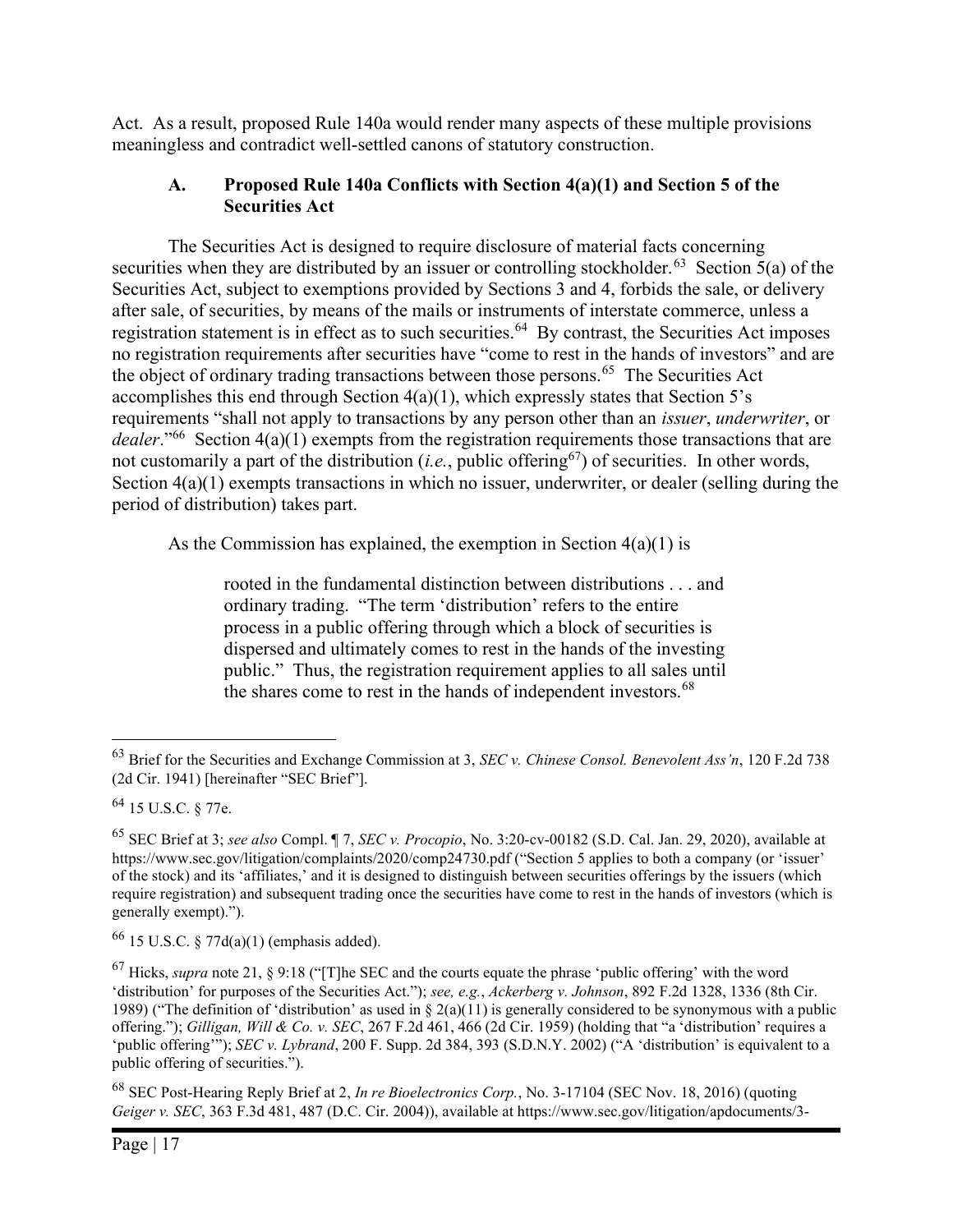The distinction between a distribution  $(i.e., public offering)$  and ordinary trading is fundamental to the Securities Act's entire statutory framework, including registration requirements, the involvement of underwriters, and the ability to engage in ordinary trading in securities outside of the distribution context. Central to all of these circumstances is the statutory definition of "underwriter." Under the Securities Act, a distribution of securities requires registration under Section 5(a) and involves underwriters as defined in Section 2(a)(11),<sup>69</sup> whereas ordinary trading benefits from the exemption in Section  $4(a)(1)$ , which does not apply to any transaction involving an underwriter.<sup>70</sup>

Said differently, the basic registration requirement of Section 5 of the Act demands that every sale of securities be made pursuant to an effective registration statement or an available exemption. That is why there is a registration statement for the SPAC IPO, and a separate registration statement (or an available exemption) for the de-SPAC transaction. In between those two polar events, investors and the banker acting as market maker trade the securities under yet another effective registration statement or an available exemption, such as Section 4(a)(1). In sum, there is no single registration statement or exemption to cover the SPAC IPO and the de-SPAC transaction taken as a whole, and all trading in between. Nor could there be under Section 5—because the two distributions are legally and factually distinct.

The Release repeatedly acknowledges that lawful ordinary trading in SPAC securities occurs after the SPAC IPO. That is permissible under the Securities Act only because—pursuant to Section 4(a)(1)—the distribution of securities in the SPAC IPO is complete when the investment banks that arrange for the public sale of the IPO securities deliver those securities to public investors in the IPO.<sup>71</sup> Indeed, as the Commission has long acknowledged, a SPAC's security holders other than its promoters and affiliates are able to use the Section 4(a)(1) exemption, a result that is possible only after the SPAC IPO distribution has been completed.<sup>72</sup>

 $70$  See id. § 77d(a)(1).

<sup>17104-</sup>event-116.pdf; see also Compl.  $\P$  16, SEC v. Loflin, No. 2:19-cv-02548 (D. Ariz. Apr. 19, 2019), available at https://www.sec.gov/litigation/complaints/2019/comp24457.pdf ("While Section 5 generally requires registration for the flow of securities from an issuer to investors, the premise of the Section  $4(a)(1)$  exemption is that registration is no longer necessary for further sales once the shares come to rest with public investors."); SEC Release No. 33-4552, 1962 WL 69540 (Nov. 6, 1962) (emphasizing the question "whether the securities offered have come to rest in the hands of the initial informed group or whether the purchasers are merely conduits for a wider distribution" and that persons acting in the latter capacity, "whether or not engaged in the securities business, are deemed to be 'underwriters' within the meaning of section  $2(a)(11)$  of the Act") (citation updated).

<sup>69</sup> See 15 U.S.C. §§ 77e, 77b.

<sup>&</sup>lt;sup>71</sup> See Release at 29504 (noting that "*[f]ollowing* its initial public offering" the SPAC's securities "*then begin* trading on a national securities exchange"); id. at 29559 (describing "secondary trading markets" for the securities previously issued "in SPAC initial public offerings"); id. at 29469 n.72 (noting that "the *initial* purchasers in SPAC initial public offerings often *resell* . . . their shares" (emphasis added)).

<sup>&</sup>lt;sup>72</sup> See Division of Corporation Finance Letter to Ken Worm, NASD Regulation, Inc., 2000 WL 64968, at \*2 & n.7 (SEC Jan. 21, 2000) (explaining that "both before and after the business combination or transaction with an operating entity or other person, the promoters or affiliates of blank check companies, as well as their transferees, are 'underwriters' of the securities issued" in the SPAC IPO and that their securities "can only be resold through registration under the Securities Act," while noting in contrast that securities "purchased by non-affiliates in a registered transaction . . . would not be subject to this restriction" (emphasis added)).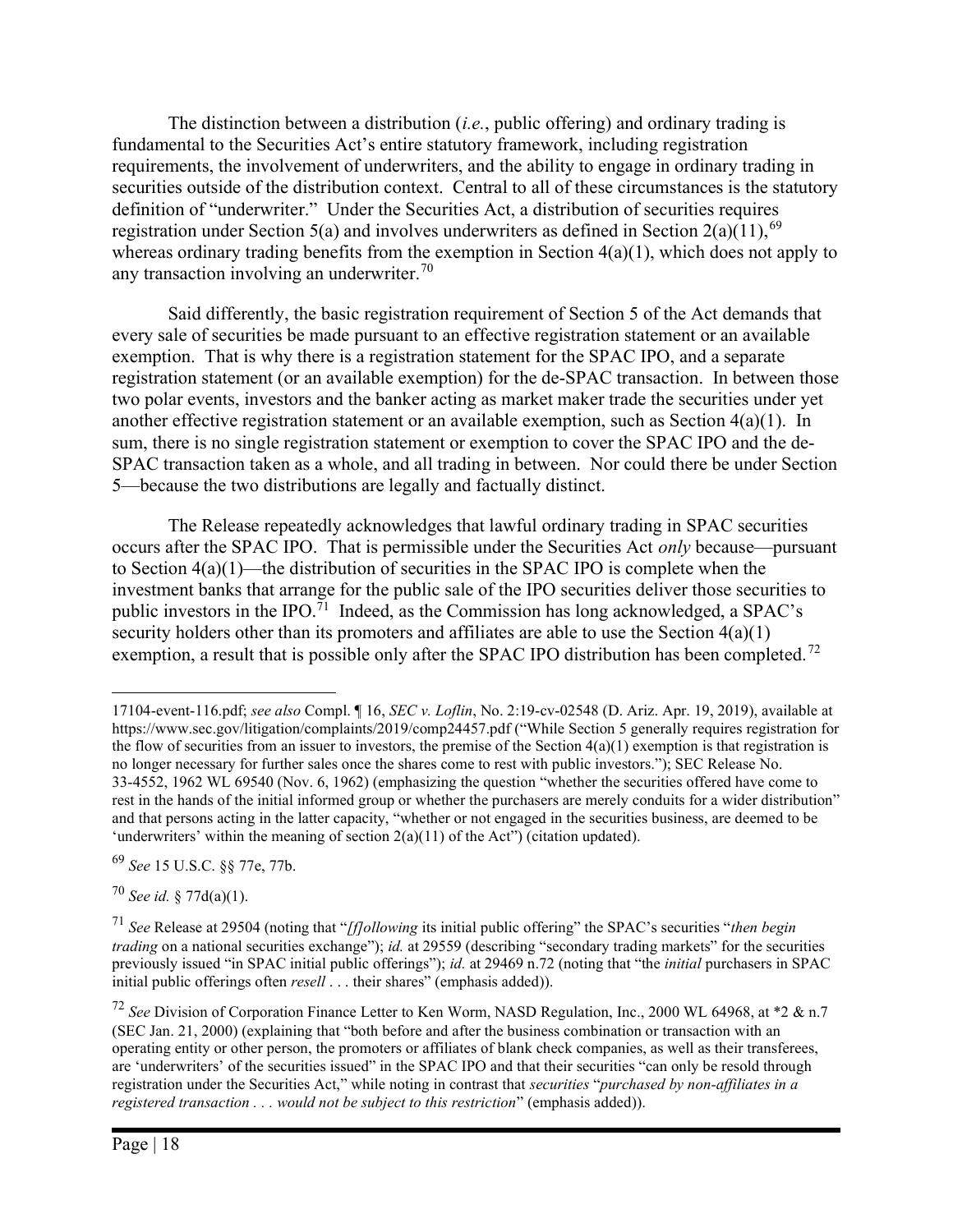Contrary to that reality, however, proposed Rule 140a rests on the mistaken notion of a continuous distribution of SPAC securities following the SPAC IPO until the de-SPAC transaction. That notion cannot be reconciled with Section 5 and Section 4(a)(1) of the Securities Act.

# B. Proposed Rule 140a Conflicts with Section 6 of the Securities Act

Proposed Rule 140a purports to consider the SPAC IPO and the de-SPAC transaction to constitute a single, unitary distribution. Putting aside for one moment the obvious difficulty that the two separate and distinct distributions are covered by equally separate and distinct registration statements under the Securities Act, the Commission's theory of a single, unified transaction conflicts with Section 6 of the Securities Act.

Section 6(a) provides that a "registration statement shall be deemed effective only as to the securities specified therein as proposed to be offered." But the SPAC IPO registration statement does not describe the securities to be issued in the de-SPAC transaction.

Similarly, Section 6(b) requires payment of a registration fee at the time of filing a registration statement, and Section 6(c) provides that a registration statement shall not be deemed to have been filed until the fee is paid. The filing fee is an integral statutory requirement because Section 5 draws a fundamental distinction between activities permitted before or after the filing of a registration statement. But no filing fee is paid at the time of the SPAC IPO relating to the securities issued in the later de-SPAC transaction.

## C. Proposed Rule 140a Conflicts with Section 7(a) and Schedule A of the Securities Act

Section 7(a) of the Securities Act requires every registration statement under the Securities Act to "contain the information  $\ldots$  specified in Schedule A" of the Securities Act.<sup>73</sup> Paragraph (5) of Schedule A of the Securities Act, in turn, requires disclosure of "the names and addresses of the underwriters," as well as a wide variety of information about the issuer, its business, its officers and directors, its shareholders and its financial condition.<sup>74</sup>

If the SPAC IPO and the de-SPAC transaction were one and the same distribution, then the SPAC IPO registration statement could not comply with Section 7(a) and Schedule A. This is so, because, at the time of the IPO, the SPAC has not yet identified the target operating company that will be the subject of the de-SPAC transaction. As a result, the SPAC has no way to make the statutorily required disclosure about the as-yet unknown operating company. The SPAC will not be able to do so until months or even years later, when the de-SPAC transaction occurs.

 $^{73}$  15 U.S.C. § 77g(a)(1).

 $^{74}$  Id. § 77aa(5).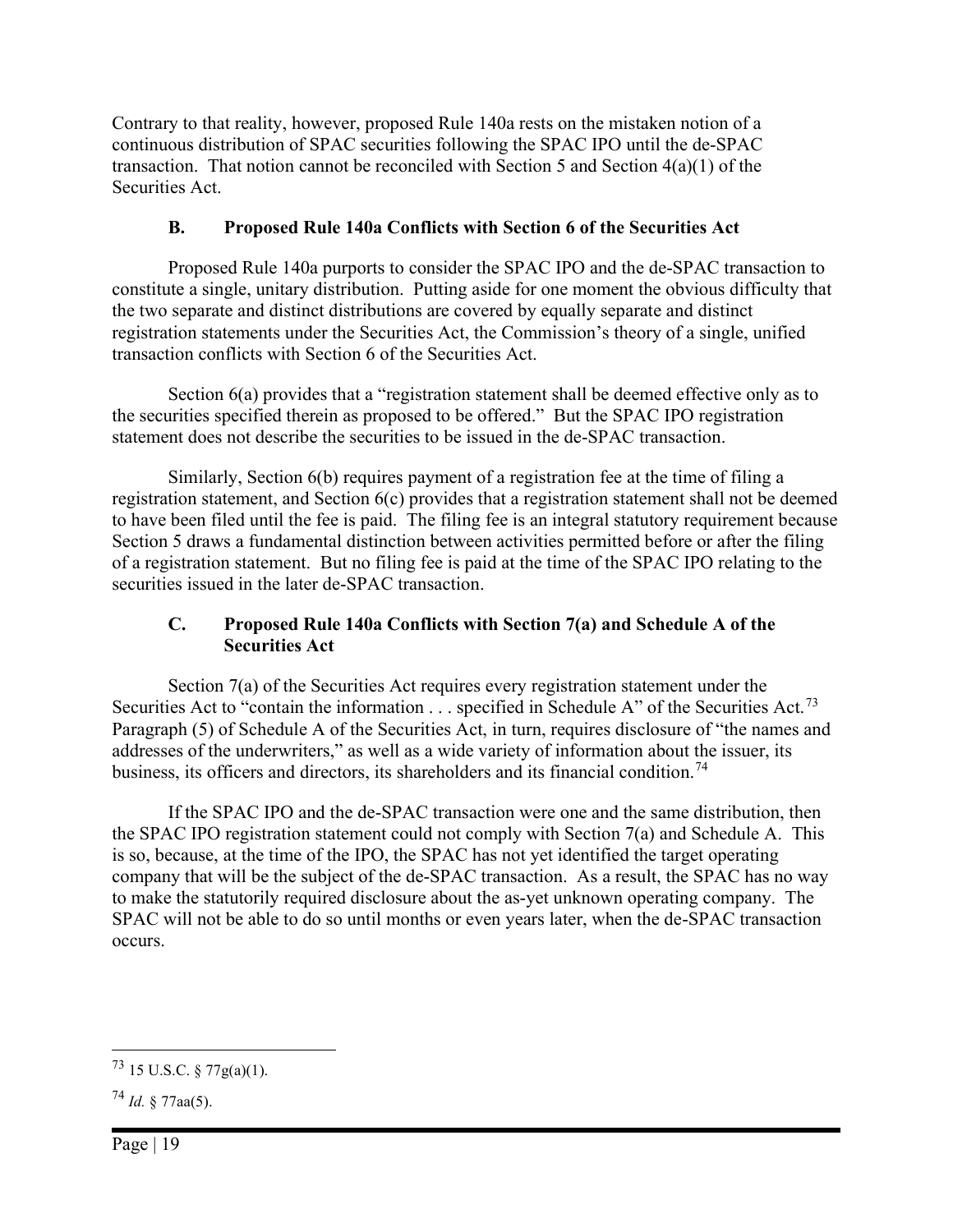### D. Proposed Rule 140a Conflicts with Section 11(a) of the Securities Act

Section 11(a) of the Securities Act provides the purchasers of registered securities with strict liability protection for material misstatements or omissions in the registration statement at the time of its effectiveness, but liability is limited to statutorily enumerated parties: (1) signatories of the registration statement; (2) directors or partners of the issuer; (3) director nominees who consent to be named; (4) accountants and other experts who consent to be named as having prepared or certified part of the registration statement; and (5) underwriters of the security.<sup>75</sup>

Expanding Section 11(a) to cover the conduct described in proposed Rule 140a would contradict Section 11(a)'s "specific enumeration of liable parties, which does not include a number of persons necessary to" the de-SPAC transaction—such as PIPE placement agents, advisors who helped structure the transactions, or advisors who issued fairness opinions—and therefore proposed Rule 140a "would render these narrowly drawn categories meaningless and contradict well-settled canons of statutory construction."<sup>76</sup> The mere structuring of the de-SPAC transaction, acting as placement agent in a PIPE or providing transaction advisory services or fairness opinions does not constitute participation in statutory underwriting.

Similarly, the attempt in proposed Rule 140a to impose Section 11 liability on any former SPAC IPO underwriter who later "takes steps to facilitate the de-SPAC transaction" resembles a liability theory that courts have repeatedly rejected. Plaintiffs have often argued, without success, that financial intermediaries and their lawyers who play a substantial role in drafting a registration statement are thereby responsible under Section 11 for misstatements in the registration statement. Rejecting this argument, one court explained that

> participants in the drafting process can be sued for violations of Section 10(b) and Rule 10b-5 [under the Securities Exchange Act of 1934] for fraud when they participate in making fraudulent statements with scienter. But Section 11 liability attaches to the parties specified in that provision even without scienter. To hold all of the myriad of participants in the drafting process—and not merely the specific categories of individuals defined in Section 11 as the proponents of the statement—responsible for any material misstatement in the document would make anyone who commented on a draft statement, however innocently, a guarantor of every assertion in the registration statement.  $\ldots$ <sup>77</sup>

<sup>75</sup> 17 U.S.C. § 77k(a); see Herman & MacLean v. Huddleston, 459 U.S. 375, 381-82 (1983) (noting the "limited" scope of Section 11 evidenced by the fact only "certain enumerated parties in a registered offering" may be sued under Section 11 for "false and misleading statements").

<sup>76</sup> In re Lehman Bros. Mortgage-Backed Sec. Litig., 650 F.3d 167, 184 (2d Cir. 2011) (citing surplusage canon).

 $^{77}$  In re REFCO, Inc. Sec. Litig., 2008 WL 3843343, at \*3 (S.D.N.Y. Aug. 14, 2008); see also Lehman Bros., 650 F.3d at 184-85 (concluding that "merely commenting on draft offering documents does not constitute the requisite participation in underwriting").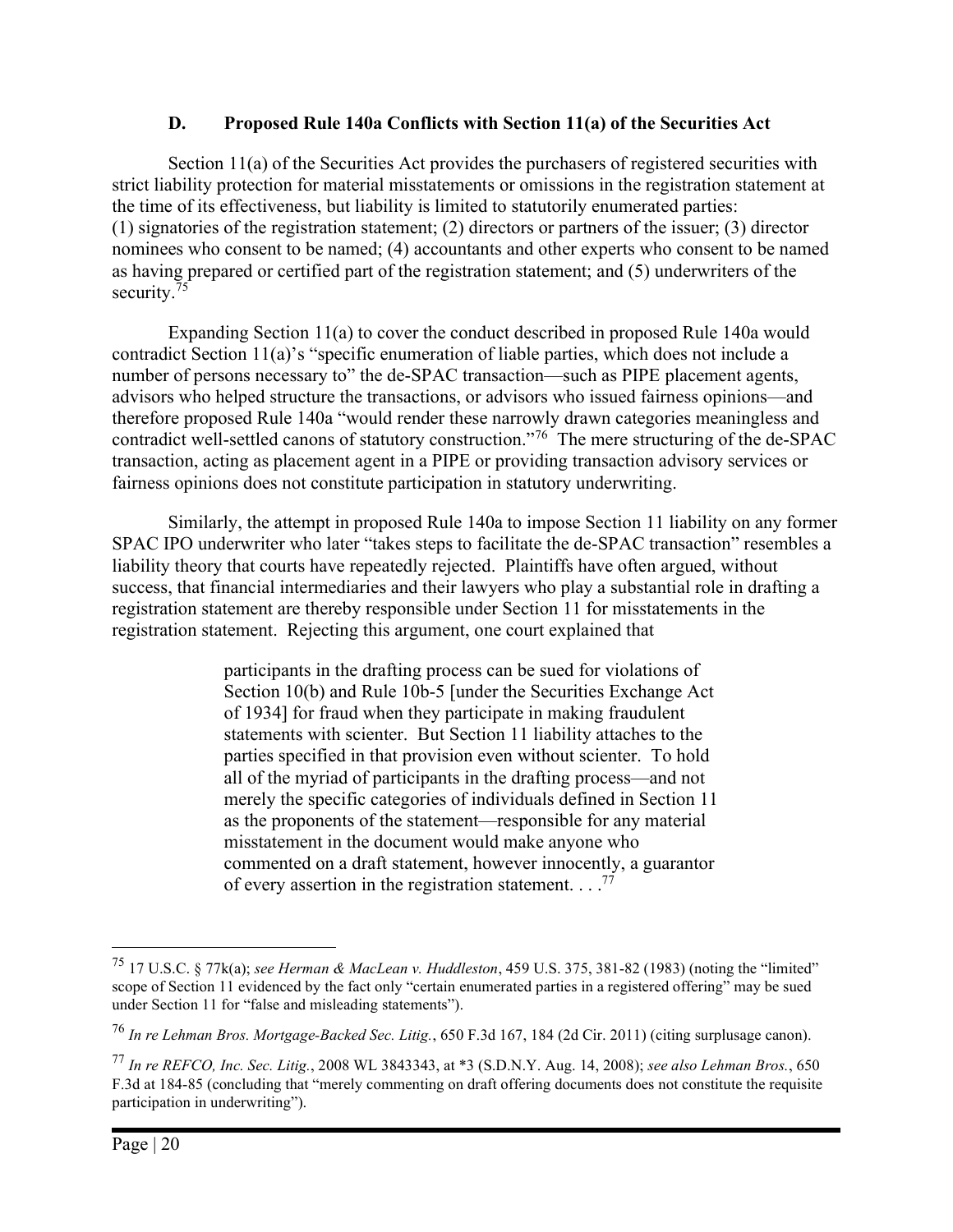## E. Proposed Rule 140a Conflicts with Section 11(e) of the Securities Act

Section 11(e) of the Securities Act provides that underwriters are liable only for "damages in excess of the total price at which the securities underwritten by him and distributed to the public were offered to the public," unless the "underwriter shall have knowingly received from the issuer for acting as an underwriter some benefit, directly or indirectly, in which all other underwriters similarly situated did not share in proportion to their respective interests in the underwriting."<sup>78</sup> In essence, Section 11(e) creates a special rule limiting the exposure of underwriters—unless they receive a disproportionate benefit for acting as an underwriter. As a leading treatise puts it:

> [T]he usual rule in Section 11 cases is joint and several liability for all defendants. Section 11(e) contains a so-called "hold-down" provision, however, that modifies the joint and several rule for underwriters. . . . Thus, an underwriter's exposure is ordinarily limited to the aggregate public offering price of the securities that constituted its underwriting commitment.<sup>79</sup>

The Commission fails to acknowledge Section 11(e), or the significant and intractable questions that are posed by the need to reconcile it with proposed Rule 140a. For instance, proposed Rule 140a will "deem" financial advisors who merely issued fairness opinions related to the de-SPAC transaction to be underwriters of the de-SPAC transaction. But that financial advisor will have no underwriting commitment for the de-SPAC transaction, meaning its exposure cannot be limited by the price of its underwriting commitment for that distribution. It is hard to see how Section 11(e) would operate in that context, or whether it is capable of being applied at all. And relying on the SPAC IPO distribution to provide the limitation does not solve the problem. Comparing the underwriting commitments of underwriters in the SPAC IPO and the de-SPAC transaction is not practically feasible, given the fact that these are two separate and distinct distributions, each of which is registered on a separate registration statement, leaving no discernible principle for allocating the respective interests of parties involved in the two distributions.

#### III. Proposed Rule 140a Conflicts with Proposed Rule 145a and Longstanding Commission Policy and Practice

In addition to conflicting with multiple provisions of the Securities Act, proposed Rule 140a also conflicts with another key aspect of the Release, proposed Rule 145a, as well as the Commission's own longstanding policies and practices governing the many ways in which private operating companies can become public reporting companies.

 $^{78}$  15 U.S.C. § 77 $k(e)$  (emphasis added).

<sup>79</sup> Charles J. Johnson, Jr., Joseph McLaughlin & Anna T. Pinedo, CORPORATE FINANCE AND THE SECURITIES LAWS § 5.02[f] (6th ed. 2019, 2021 Supp.).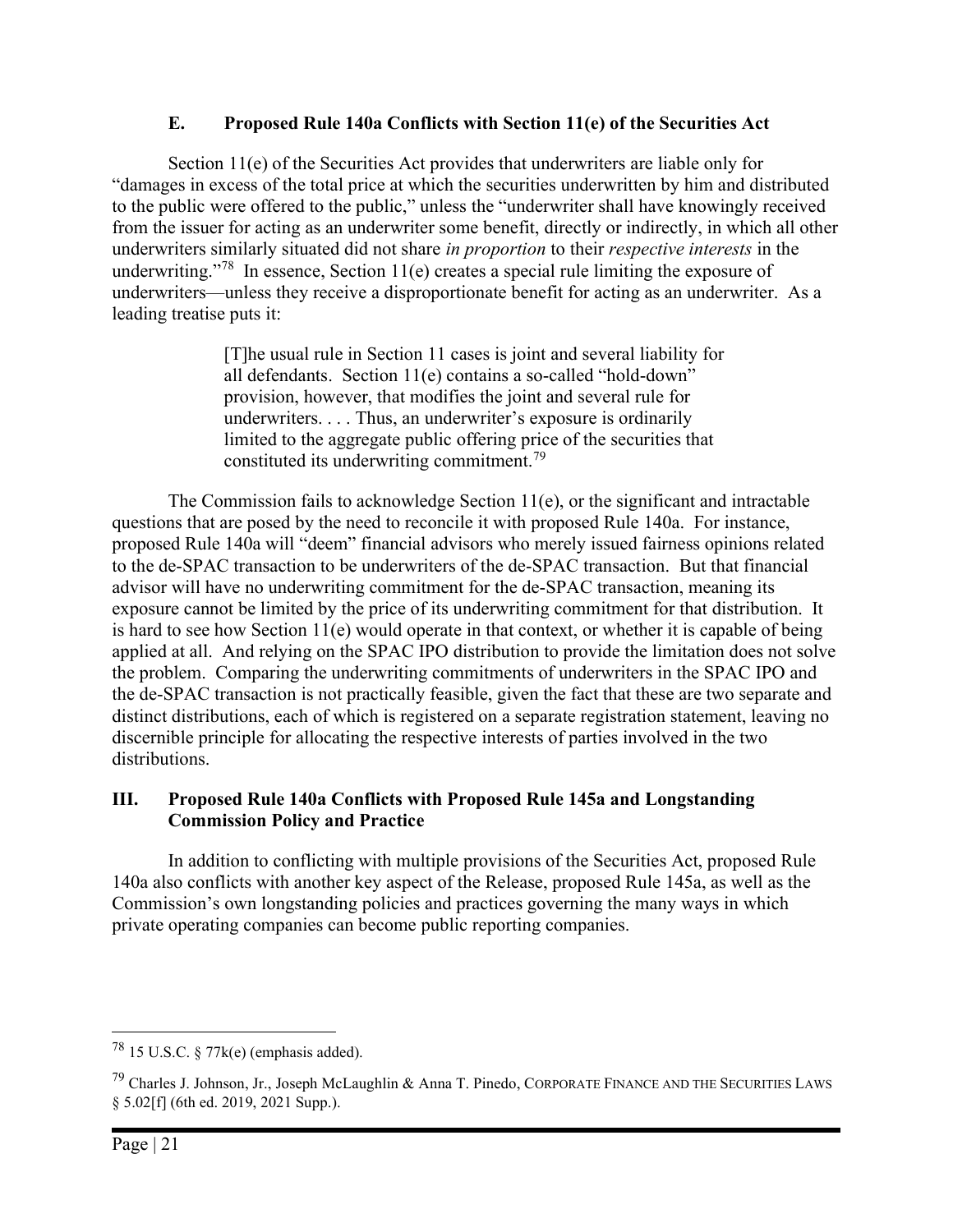### A. Proposed Rule 140a Conflicts with Proposed Rule 145a

Proposed Rule 145a establishes that the business combination of a SPAC and an operating company will be "deemed to involve an offer, offer to sell, offer for sale, or sale" under the Securities Act.<sup>80</sup> As a result, all de-SPAC transactions must be registered under the Securities Act.

But if, as proposed Rule 145a suggests, a de-SPAC transaction must itself be registered under the Securities Act as an offer and sale, the premise of that requirement is that a de-SPAC transaction is a distribution that is separate and distinct from the SPAC IPO. Indeed, the Release repeatedly describes the SPAC IPO and the de-SPAC transaction as separate and distinct offerings of securities, each involving a different security and a separate distribution to public investors.<sup>81</sup>

Proposed Rule 145a's treatment of the de-SPAC transaction as a separate and distinct distribution from the SPAC IPO is directly inconsistent with proposed Rule 140a, which treats both the SPAC IPO and the de-SPAC transaction as a single, unitary distribution. Notably, however, Rule 145a's treatment is consistent with the broader statutory framework, which allows trading by non-affiliates in the securities of the SPAC after the SPAC IPO under Section 4(a)(1). This inherent contradiction between Rule 140a and Rule 145a highlights the fact that Rule 140a conflicts with the broader statutory framework established by the Securities Act and, in particular, that the distribution of securities in the SPAC IPO becomes complete when the investment banks that arrange for the public sale of the IPO securities enter into a contract of sale to deliver those securities to public investors in the IPO.<sup>82</sup>

## B. Proposed Rule 140a Conflicts with the Policies and Practices of the Commission and Its Staff

The Release justifies proposed Rule 140a based on the "critical role" that underwriters play "in the securities offering process as gatekeepers to the public markets."<sup>83</sup> The Release then says that "affirming the underwriter status of SPAC IPO underwriters in connection with de-SPAC transactions" will "better motivate SPAC underwriters to exercise the care necessary to

<sup>82</sup> Cf. Securities Act Rule 159, 17 C.F.R. § 230.159 (requiring for purposes of Section 12(a)(2) of the Securities Act that relevant information must be "conveyed to the purchaser" before the "time of sale" of the securities).

<sup>83</sup> Release at 29463.

<sup>80</sup> Release at 29567 (proposing 17 C.F.R. § 230.145a).

 $81$  See id. at 29460-61 (explaining that a SPAC "conducts a firm commitment underwritten initial public offering" after which a subsequent "securities offering" will occur "in the de-SPAC transaction"); id. at 29463 (noting that the Commission is "proposing new rules" applicable *both* to "initial public offerings by SPACs" and to "de-SPAC transactions"); *id.* at 29465 (defining "special purpose acquisition company" by reference to an intended "primary offering of securities" and "a de-SPAC transaction"); id. at 29466 (describing the "business combination transaction" to occur "*[f]ollowing* the initial public offering"); *id.* at 29469 n.72 (noting that "the initial purchasers in SPAC *initial public offerings* often *resell* . . . their shares *prior to* the completion of the de-SPAC *transaction*"); id. at 29469 & n.74 (explaining dilution based on "the initial public offering price" versus "net tangible book value ... *after* the offering"); *id.* at 29470 (proposing disclosure for "registered offerings (including initial public offerings) by SPACs other than de-SPAC transactions") (emphasis added to each).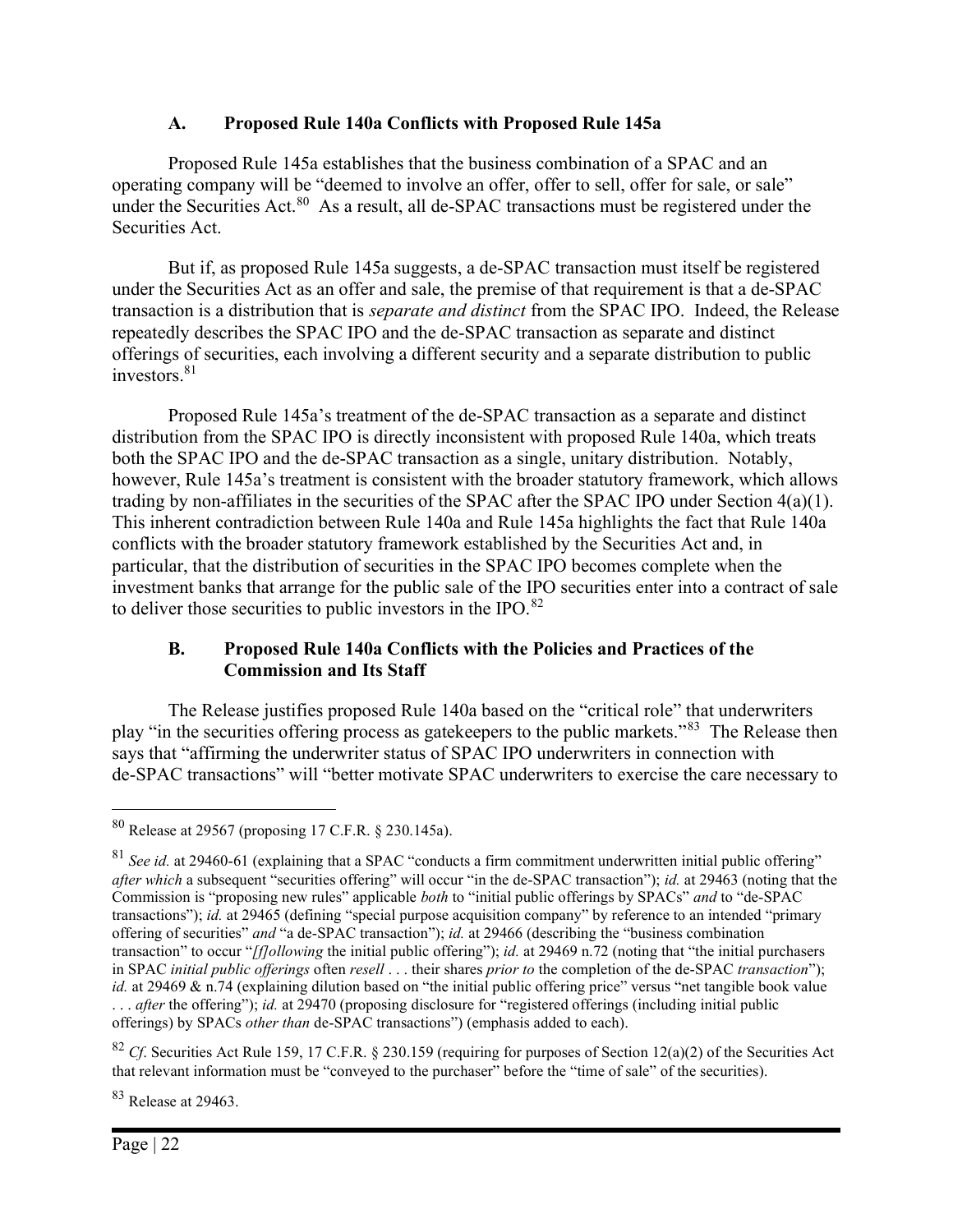ensure the accuracy of the disclosure" in de-SPAC transactions.<sup>84</sup> The Release speaks of de-SPAC transactions as if they are an anomalous "way for private operating companies to become public reporting companies" without "the safeguards for investors" available in comparison to "the typical initial public offering process."<sup>85</sup>

In fact, however, de-SPAC transactions are one of many different types of transactions involving the initial listing of securities on a U.S. stock exchange. And the Commission is well aware that "underwriter" is not "a term of unlimited applicability that includes anyone associated with a given transaction."<sup>86</sup> As a result, the Commission and its Staff have long permitted initial listing transactions to proceed without asserting that any person in those situations acts as underwriter who must serve a gatekeeping function, even though many of these transactions also involve investment banks serving as financial advisers to the subject companies and involve investment decisions by purchasers and sellers of securities. Examples of these situations include:

- business combination transactions registered under the Securities Act in which two operating companies effect an acquisition between themselves (through one acquiring the other, or through the creation of a wholly new entity, in a share exchange);
- business combination transactions exempt from registration under the Securities Act (such as under Section  $3(a)(10)$ ) in which two operating companies effect an acquisition between themselves, through one acquiring the other, or through the creation of a newly formed entity, in a share exchange;
- spin-offs, which under Staff Legal Bulletin No. 4 may be effected via a registration statement under the Securities Exchange Act of 1934, as amended (the "Exchange Act"), without registration under the Securities Act; $87$
- spin-offs that do not come within Staff Legal Bulletin No. 4 that are effected through a Securities Act registration statement, or direct listing transactions that are similarly effected through a Securities Act registration statement;
- dual listings effected on a U.S. stock exchange by foreign private issuers through an Exchange Act registration statement;
- up-listings from the over-the-counter market to a U.S. stock exchange listing for companies that had previously registered under Exchange Act Section 12(g); and

<sup>87</sup> See Staff Legal Bulletin No. 4, 1997 WL 33831770 (Sept. 16, 1997).

 $84$  Id.

 $85$  *Id.* at 29461.

<sup>86</sup> In re REFCO, Inc. Sec. Litig., 2008 WL 3843343, at \*4 (S.D.N.Y. Aug. 14, 2008) (citing Ackerberg v. Johnson, 892 F.2d 1328, 1335 (8th Cir. 1989)).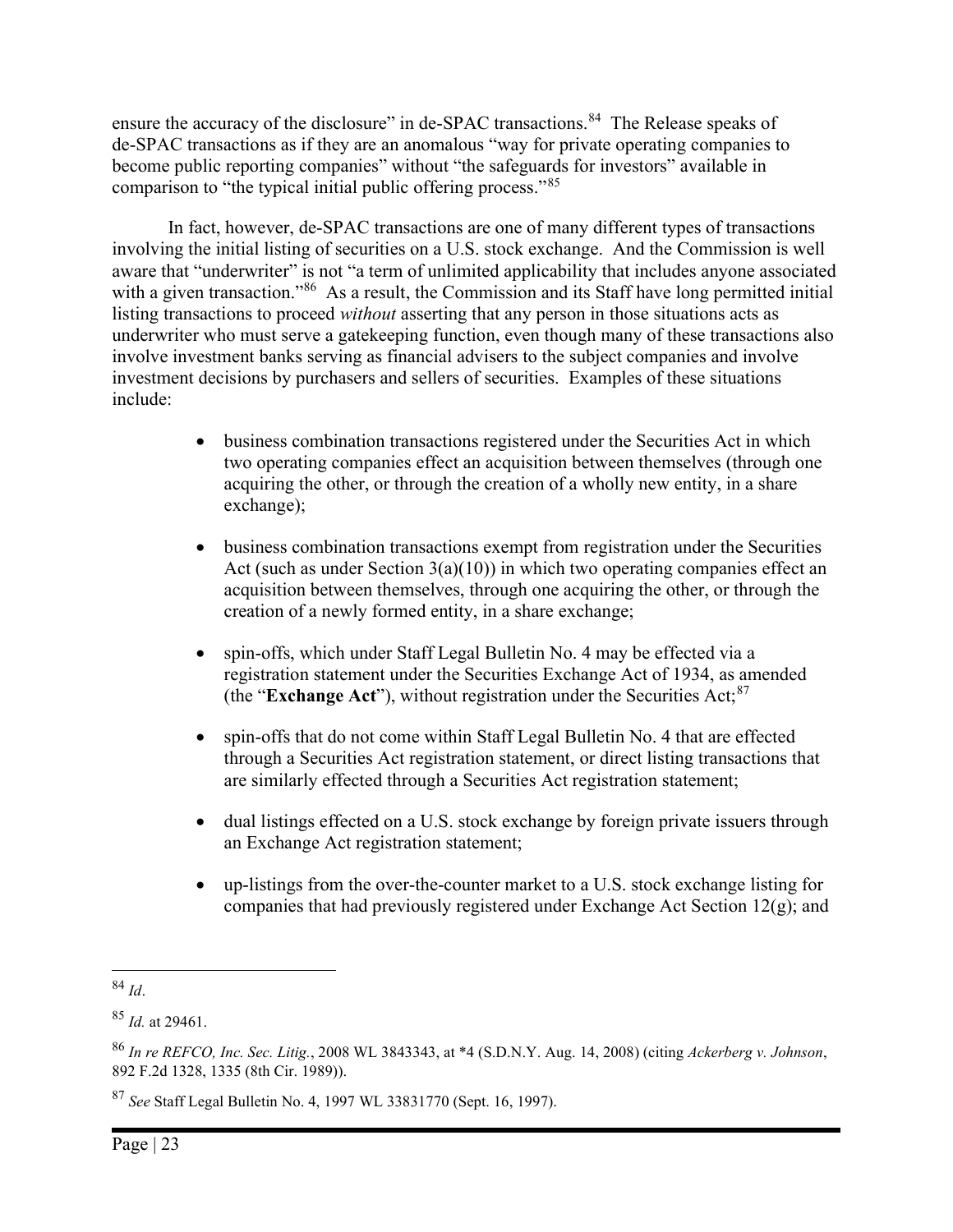offerings that are qualified under Tier 2 of Regulation A under the Securities Act, in which the issuer lists shares on a U.S. stock exchange.<sup>88</sup>

We respectfully submit that the Commission and its Staff do not attempt to impose underwriter liability in these transactions based on a longstanding consensus regarding the limits of Section 11. It is a narrow provision that applies to persons acting as a statutory underwriters only when they engage in statutorily enumerated distributional activities under Section 2(a)(11).

## IV. Proposed Rule 140a Violates the Administrative Procedure Act

The APA requires a reviewing court to "hold unlawful and set aside agency action" that is "arbitrary" or "capricious."<sup>89</sup> Under Chevron, U.S.A., Inc. v. Natural Resources Defense Council, Inc.,<sup>90</sup> agency interpretations of a statute that the agency administers are not entitled to deference when the statute is unambiguous or the interpretation is unreasonable.<sup>91</sup>

Proposed Rule 140a is not entitled to deference under *Chevron* or any other deference doctrine. As an initial matter, a court defers under Chevron only if a statute is ambiguous after the court has exhausted all the "traditional tools of statutory construction."<sup>92</sup> Accounting for those tools here, there is no ambiguity in the meaning of "distribution" or of each of the clauses of Section 2(a)(11). But even if Section 2(a)(11) were ambiguous in some sense, proposed Rule 140a is not a reasonable interpretation of Section 2(a)(11) because an agency interpretation is "reasonable" only if "the agency's answer is based on a permissible construction of the statute."<sup>93</sup> That is not the case here. As a result, the manner in which proposed Rule 140a purports to "clarify" the statute "does not merit deference" under *Chevron*.<sup>94</sup>

 $90$  467 U.S. 837 (1984).

<sup>91</sup> See id. at 842-44.

 $88$  See Amendments for Small and Additional Issues Exemptions Under the Securities Act (Regulation A), SEC Release No. 33-9741 (Mar. 25, 2015), 80 Fed. Reg. 21805 (Apr. 20, 2015).

 $89$  5 U.S.C. § 706; see also Motor Vehicle Mfrs. Ass'n of U.S., Inc. v. State Farm Mut. Auto. Ins. Co., 463 U.S. 29, 42-43 (1983).

 $92$  Id. at 843 n.9; see Gen. Dynamics Land Sys., Inc. v. Cline, 540 U.S. 581, 600 (2004) (explaining that Chevron deference applies "only when the devices of judicial construction have been tried and found to yield no clear sense of congressional intent").

 $93$  See Chevron, 467 U.S. at 843-44 (equating "reasonable" with the question whether "the agency's answer is based on a permissible construction of the statute").

<sup>94</sup> Util. Air Regul. Grp. v. EPA, 573 U.S. 302, 321 (2014) (finding an agency interpretation unreasonable because it did not fit with the statute's design and structure); see also Encino Motorcars, LLC v. Navarro, 579 U.S. 211, 222 (2016) ("It follows that an 'unexplained inconsistency' in agency policy is 'a reason for holding an interpretation to be an arbitrary and capricious change from agency practice.'" (citation and alterations omitted)).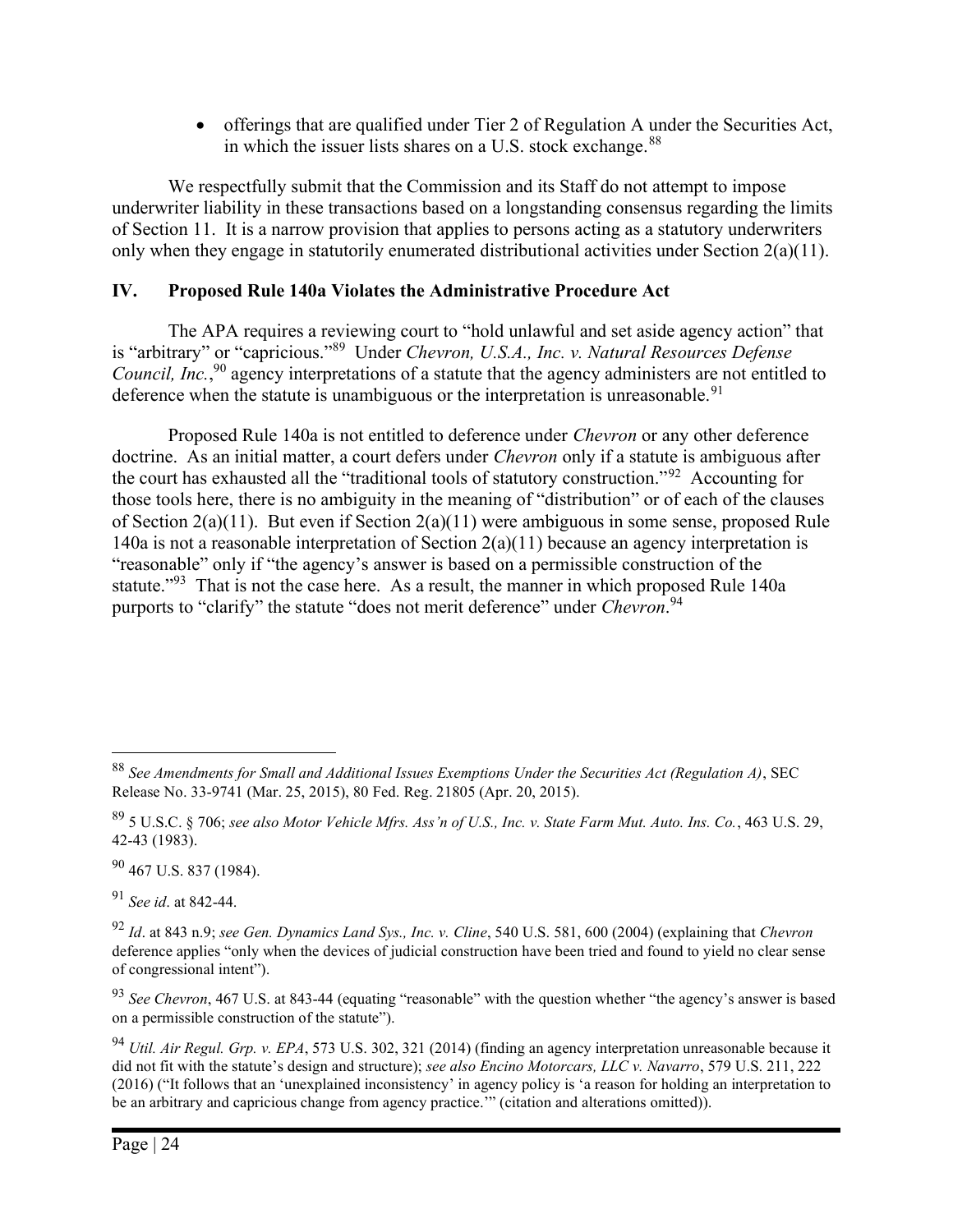Because of these deficiencies, proposed Rule 140a is unlikely to survive judicial review under the APA.<sup>95</sup> A court confronted with an APA challenge to Rule 140a would likely "hold unlawful and set aside" the rule as an agency action that is "not in accordance with law" and "in excess of statutory jurisdiction."<sup>96</sup>

## V. The Commission Should Limit the Proposal If the Commission Does Not Abandon Proposed Rule 140a Altogether

Proposed Rule 140a cannot be reconciled with the Securities Act and should be abandoned. If the Commission chooses nonetheless to proceed to adopt Rule 140a, we respectfully urge the Commission to limit the overbreadth of this flawed rule by declining to expand it further, withdrawing the Commission's expansive statements about underwriter liability outside of the proposed rule and confirming that proposed Rule 140a will apply only on a prospective basis.

#### A. The Commission Should Not Expand Proposed Rule 140a to Encompass Entities Without Any Involvement in the SPAC IPO

The Commission asks (in Question 88 of the Release) whether proposed Rule 140a "should . . . be expanded to expressly include" other "additional parties that are involved in a de-SPAC transaction."<sup>97</sup> In other words, the Commission seeks comment on whether an entity that had no involvement with the SPAC IPO, and merely has involvement in the de-SPAC transaction in some fashion, could be considered a statutory underwriter.

We urge the Commission not to compound the flaws of proposed Rule 140a by attempting to sweep in entities with no involvement in the SPAC IPO. Just as the Commission lacks the authority to adopt proposed Rule 140a, so too it lacks the authority to expand proposed Rule 140a further to cover entities with no involvement in the SPAC IPO. A further expansion of proposed Rule 140a would purport to create new statutory underwriters from a category of persons that never engaged in any statutorily enumerated distributional activities in a manner that exceeds the Commission's statutory authority in the same way that proposed Rule 140a does.

## B. The Commission Should Withdraw Its Expansive Statements Regarding Potential Underwriter Liability Outside of Proposed Rule 140a

The actions that proposed Rule 140a will encompass are not sufficient to create underwriter liability under the well-established meaning of Section  $2(a)(11)$ . After stretching the statutory definition of underwriter beyond all limits of text, legislative history and controlling

 $97$  Release at 29487.

<sup>95</sup> See, e.g., Business Roundtable v. SEC, 647 F.3d 1144, 1156 (D.C. Cir. 2011); Fin. Planning Ass'n v. SEC, 482 F.3d 481, 493 (D.C. Cir. 2007); Goldstein v. SEC, 451 F.3d 873, 883-84 (D.C. Cir. 2006); Chamber of Com. v. SEC, 443 F.3d 890, 908 (D.C. Cir. 2006); Am. Bankers Ass'n v. SEC, 804 F.2d 739, 755-56 (D.C. Cir. 1986).

 $96$  5 U.S.C. § 706.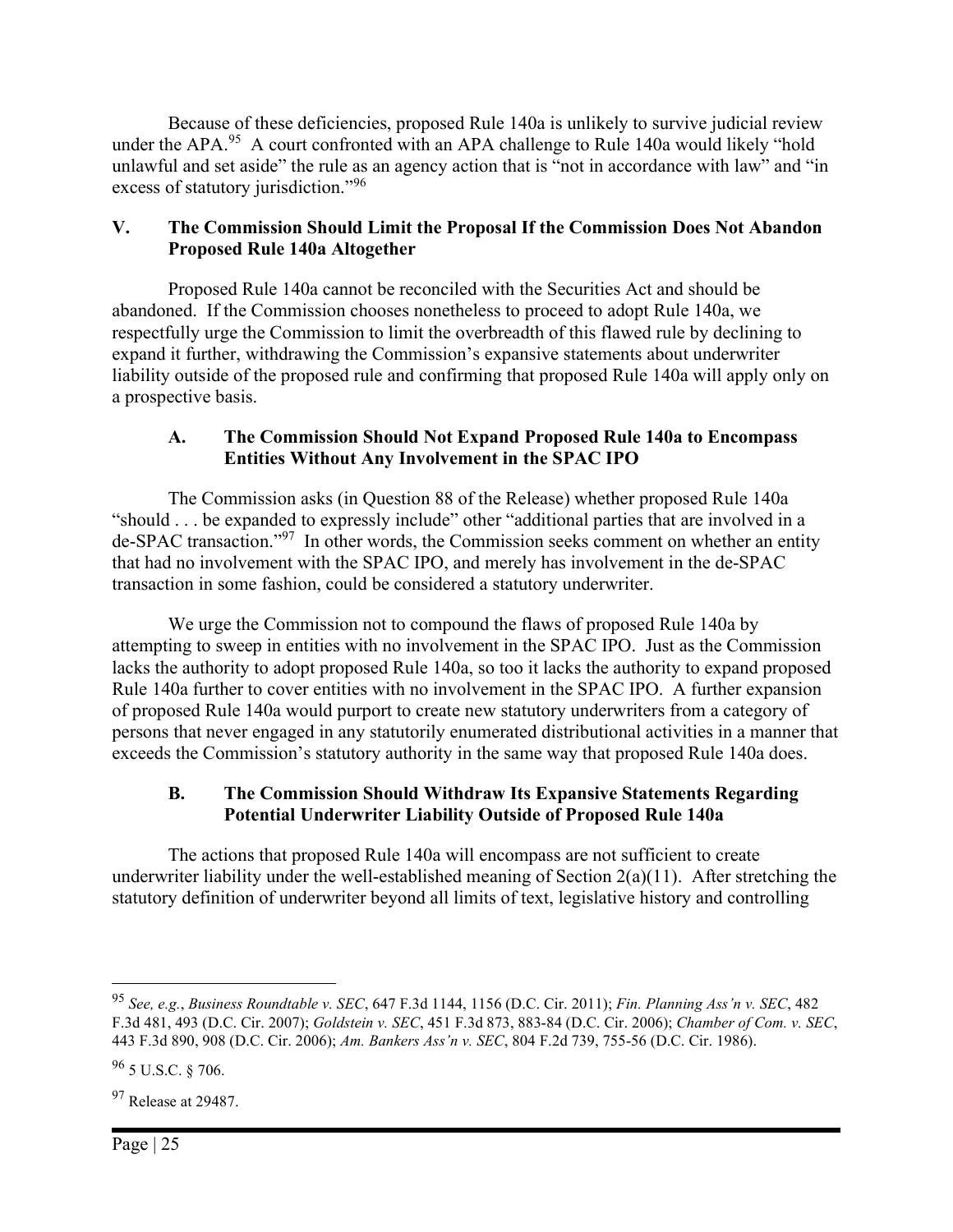judicial precedents, the Commission notes that proposed Rule 140a is not "intended to limit the definition of underwriter for Section  $2(a)(11)$ ."<sup>98</sup>

The Commission then claims that "courts and the Commission may find that other parties" in de-SPAC transactions "are 'statutory underwriters'" in the de-SPAC transaction without having any involvement in the SPAC IPO.<sup>99</sup> These statements are no more supportable than proposed Rule 140a itself and, like the proposed rule, should be formally withdrawn.

## C. The Commission Should Confirm That Proposed Rule 140a Applies Only **Prospectively**

Even if the Commission adopts Rule 140a notwithstanding its legal defects and other flaws, at a minimum the Commission should confirm that the proposed rule applies only prospectively. As the Release itself acknowledges, the Commission is proposing a "new rule" that "would deem" a covered person "to be an underwriter in the de-SPAC transaction."<sup>100</sup> And the Release notes the new and prospective implications of that change, including that current SPACs may incur greater costs to "comply with the full set of new requirements" if the Commission's changes become effective after a SPAC's IPO but before its de-SPAC transaction.<sup>101</sup> Given the manner in which these statements describe the effects of a new rule, we believe that proposed Rule 140a is best read to apply only prospectively, and not retroactively, after adoption.

Nonetheless, the Release's phrasing remains uncertain on this point. Even though proposed Rule 140a should apply only prospectively, some statements in the Release are unclear about the proposed rule's prospective application. For example, the Release repeatedly suggests that proposed Rule 140a is intended to "clarify" underwriter status in de-SPAC transactions.<sup>102</sup>

 $99$  *Id.* 

 $100$  *Id.* at 29463.

 $101$  *Id.* at 29512 ("[T]o the extent that regulatory changes we are proposing, if adopted, would become effective while some current SPACs are in the process of completing a de-SPAC transaction, these SPACs may incur greater unanticipated transaction costs to comply with the full set of new requirements.").

 $102$  *Id.* at 29486 (explaining that "[c]larifying the underwriter status of SPAC IPO underwriters in connection with de-SPAC transactions" will affirm that they are subject to Section 11 liability and thereby motivate them to "help ensure the accuracy of the disclosures in these transactions" (emphasis added)); *id.* at 29486 (noting that "proposed Rule 140a would *clarify* that the SPAC IPO underwriter is an underwriter with respect to the distribution that occurs in the de-SPAC transaction" (emphasis added)); id. at 29487 (asking whether to "limit underwriter status as *clarified* by Rule 140a to the entities acting as traditional underwriter in a SPAC IPO" (emphasis added)); *id.* at 29508 (noting that "proposed Rule 140a clarifies the underwriter status of SPAC IPO underwriters at the de-SPAC transaction stage" (emphasis added)); id. at 29534 (noting that proposed Rule 140a "would *clarify* the underwriter status of SPAC IPO underwriters in registered de-SPAC transactions" (emphasis added)); *id.* (noting that proposed Rule 140a "would *clarify* that a person who has acted as an underwriter in a SPAC IPO and  $\ldots$  participates (directly or indirectly) in the de-SPAC transaction will be deemed" to be a statutory underwriter in the de-SPAC transaction (emphasis added)); id. at 29536 (discussing expected effects of proposed Rule 140a in "clarifying the application of underwriter liability" (emphasis added)); id. at 29558 (explaining that the proposed rule would "clarify the underwriter status of SPAC IPO underwriters in connection with de-SPAC transactions" (emphasis added)).

<sup>98</sup> Id. at 29486.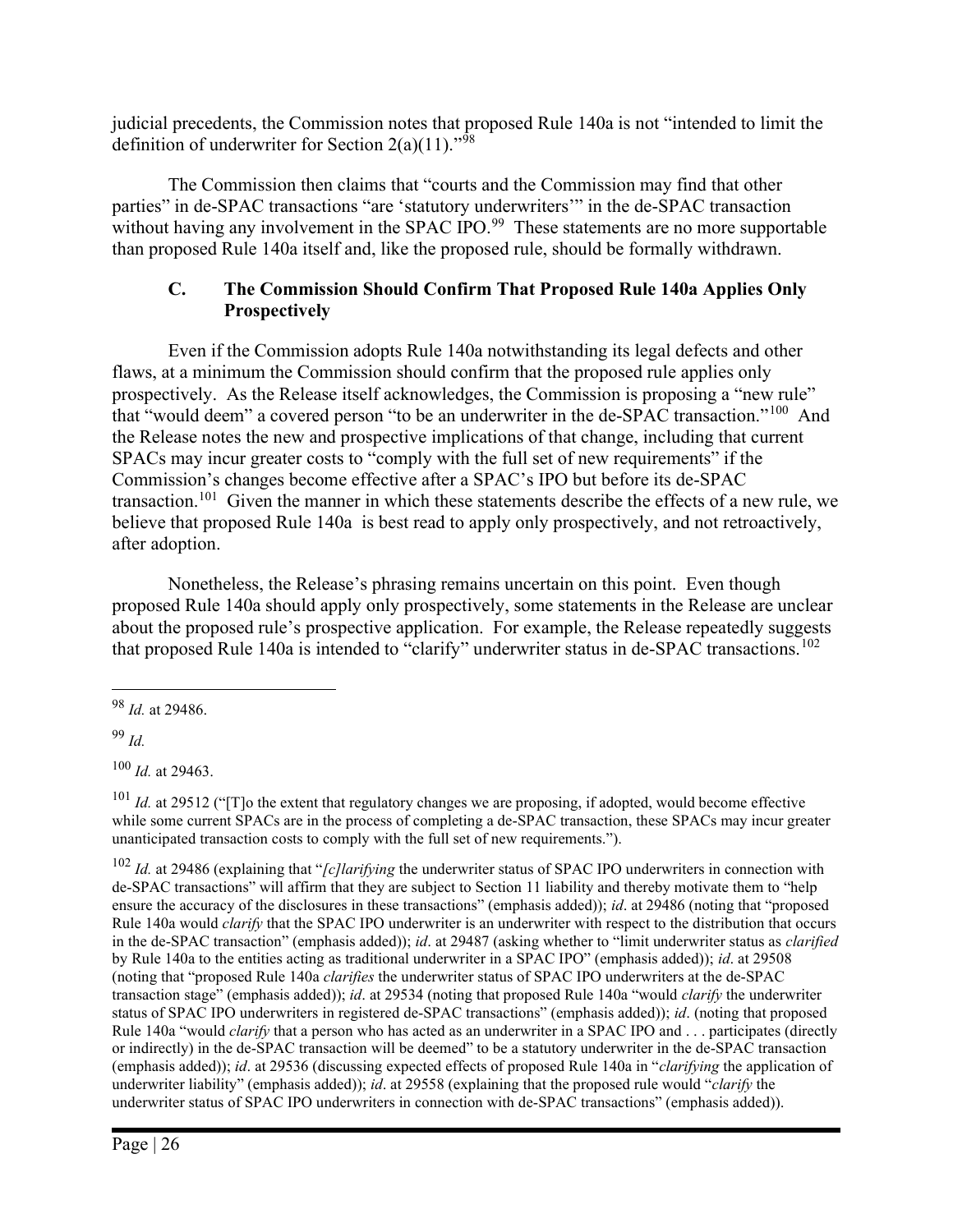Similarly, the Release states that the Commission is "affirming" that the category of persons described in Rule 140a is subject to Section 11 liability.<sup>103</sup> In combination, these statements leave significant uncertainty concerning the potential retroactivity of the proposed rule.

Retroactive application of the proposed rule would be unconstitutional and violate longstanding Supreme Court precedent. "Retroactivity," the Supreme Court has long held, "is not favored in the law."<sup>104</sup> Basic "considerations of fairness dictate that individuals should have an opportunity to know what the law is and to conform their conduct accordingly."<sup>105</sup> In the case of administrative agencies, an agency cannot announce retroactive rules "unless that power is conveyed by Congress in express terms."<sup>106</sup> And even where Congress has conveyed that authority, the general presumption is that a rule has no retroactive effect unless the agency unambiguously states otherwise.<sup>107</sup> The Commission has not explicitly made the rule retroactive here, and with good reason. A retroactive rule would not only upset settled expectations and disrupt de-SPAC transactions currently in progress but also runs afoul of the United States Constitution's Ex Post Facto Clause in light of the Securities Act's criminal penalties.<sup>108</sup>

As a result, if the Commission adopts proposed Rule 140a, the Commission should clarify any final rule to confirm the most natural reading of Rule 140a—that it will apply on an exclusively prospective basis, and only to de-SPAC transactions involving SPACs whose IPO registration statements become effective under the Securities Act after the effective date of the final rule. Any other attempted application of proposed Rule 140a, if adopted, would be contrary to basic tenets of statutory construction under the Securities Act.

#### Conclusion

The Commission's proposal raises important questions about investor protection in connection with de-SPAC transactions. SIFMA recognizes the Commission's desire to help safeguard investors through the involvement of gatekeepers—a role that entities such as underwriting broker-dealers play in connection with securities offerings.<sup>109</sup> But the

<sup>103</sup> Id. at 29463, 29486, 29542.

<sup>104</sup> Bowen v. Georgetown Univ. Hosp., 488 U.S. 204, 208 (1988).

<sup>105</sup> Landgraf v. USI Film Prods., 511 U.S. 244, 265 (1994).

<sup>106</sup> Bowen, 488 U.S. at 208.

<sup>&</sup>lt;sup>107</sup> Id. ("[A]dministrative rules will not be construed to have retroactive effect unless their language requires this result."); see also Landgraf, 511 U.S. at 270 ("Since the early days of this Court, we have declined to give retroactive effect to statutes burdening private rights unless Congress had made clear its intent.").

 $108$  The Securities Act imposes criminal penalties on "[a]ny person who willfully violates" the Act or any "rules and regulations promulgated by the Commission" that are authorized by the Act. 15 U.S.C. § 77x. If proposed Rule 140a were read retroactively, it would arguably make "an action done before the passing of the law, and which was innocent when done, criminal," in violation of the Ex Post Facto Clause. Peugh v. United States, 569 U.S. 530, 538 (2013) (quoting Calder v. Bull, 3 U.S. (3 Dall.) 386, 390 (1798)); see also U.S. Const. art. I, § 9, cl. 3.

 $109$  Cf. FINRA Regulatory Notice 10-22, Obligation of Broker-Dealers to Conduct Reasonable Investigations in Regulation D Offerings (Apr. 2010), https://www.finra.org/rules-guidance/notices/10-22.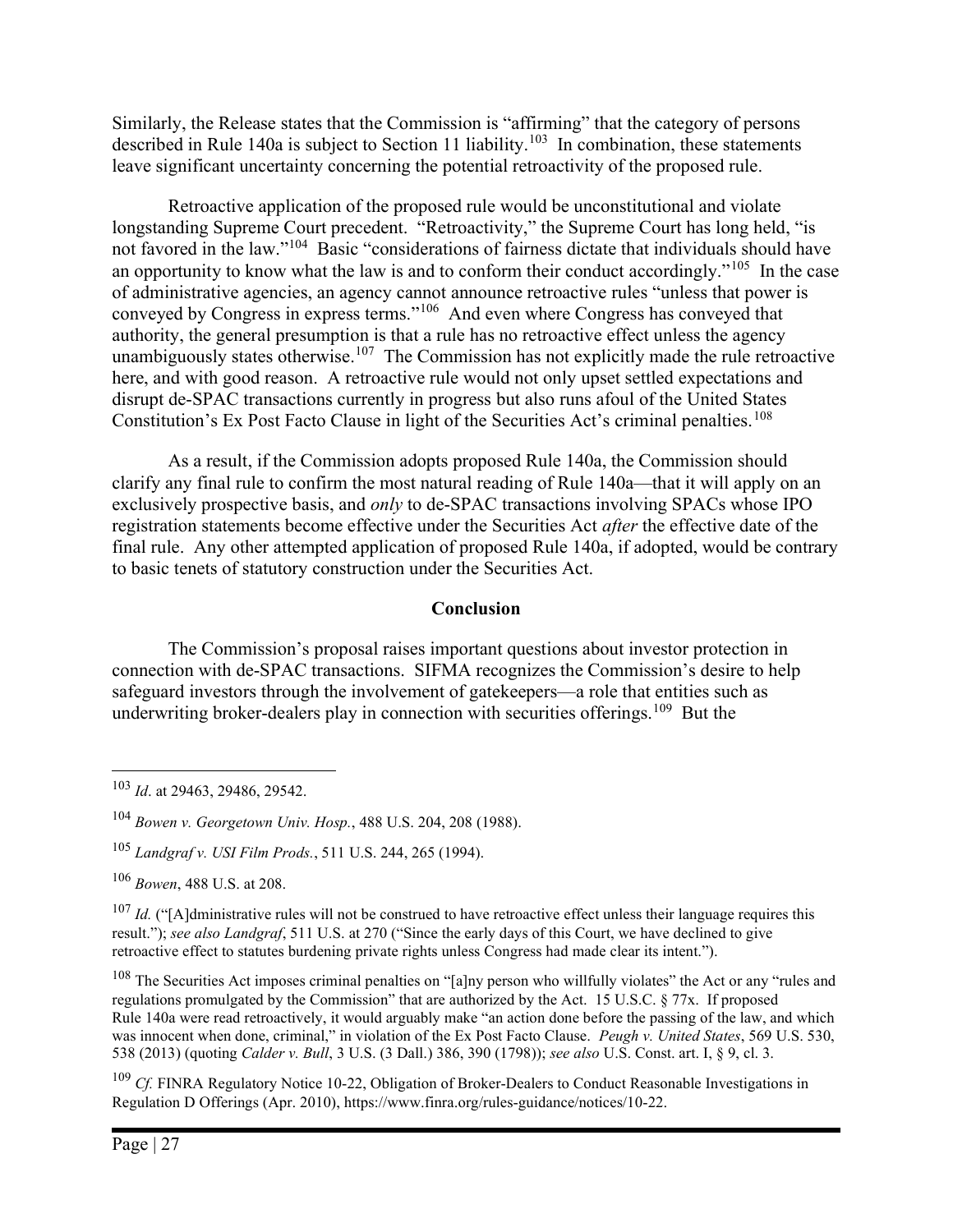Commission's attempt to pursue those admirable goals runs headlong into a direct and unyielding conflict with the statutory framework that Congress crafted in the Securities Act.

While this submission has focused its attention on proposed Rule 140a, SIFMA recognizes that the Commission's proposal also implicates a number of important issues regarding the future of SPAC transactions, and thriving capital markets more broadly. We would welcome the opportunity for constructive dialogue about SIFMA's on-the-ground experience in this area and to discuss those additional issues with the Commission. If you have any questions or require additional information, please do not hesitate to contact us by calling Rob Toomey at (212) 313-1124 or Joe Corcoran at (202) 962-7383.

Very truly yours,

5 Bento

Kenneth E. Bentsen, Jr. President and CEO

Cc: The Hon. Gary Gensler, Chair The Hon. Hester M. Peirce, Commissioner The Hon. Allison Herren Lee, Commissioner The Hon. Caroline A. Crenshaw, Commissioner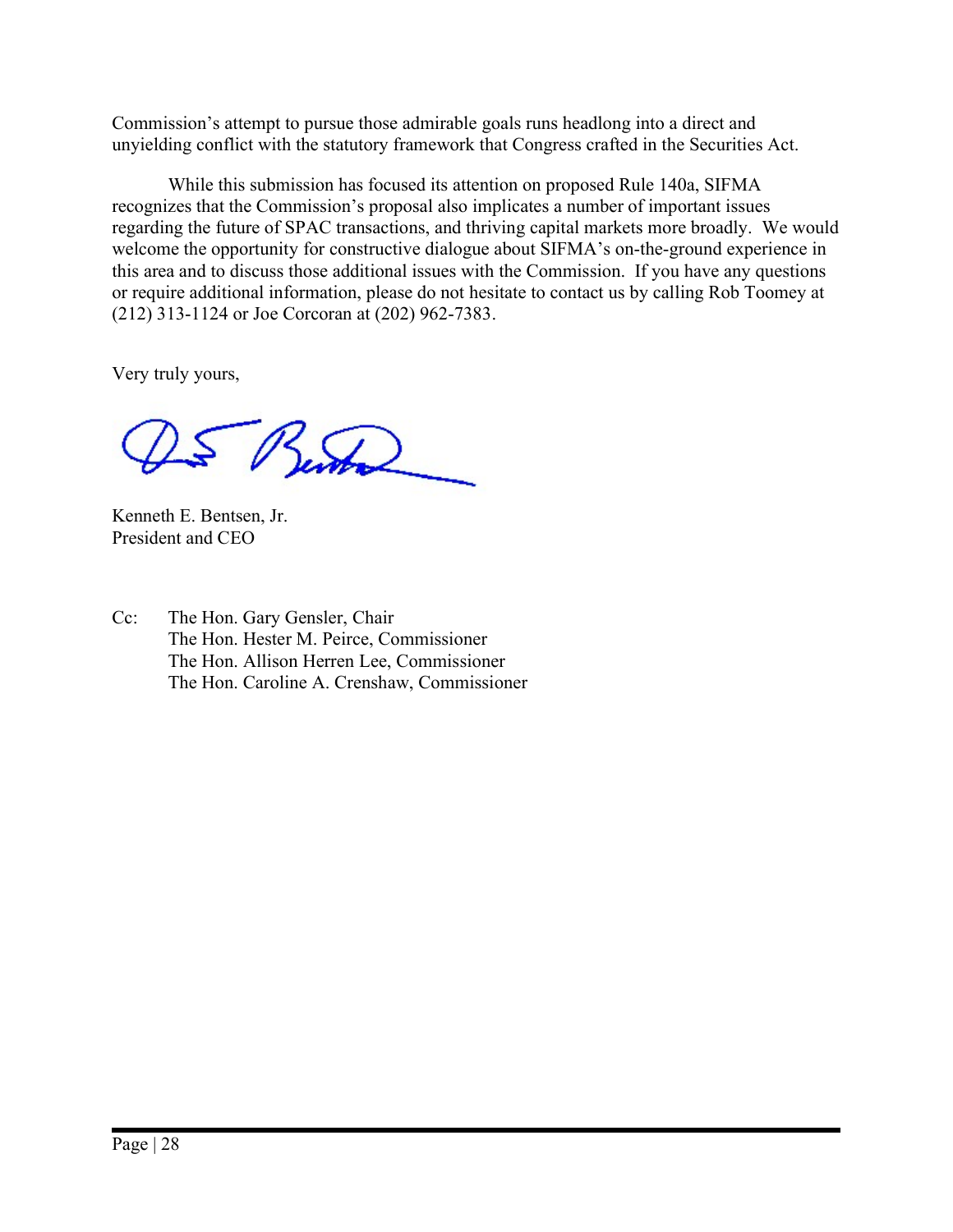#### APPENDIX A

This Appendix provides extensive excerpts from three recent leading cases from key courts analyzing the definition of "underwriter" under Section  $2(a)(11)$ . None of these cases is mentioned or cited *anywhere* in the Release, although *all* of them are much more recent than the cases that the Release does cite.

The cases below provide a detailed and comprehensive analysis of "the text, case law, legislative history, and purpose" of Section  $2(a)(11)$ .<sup>110</sup> The analysis demonstrates that proposed Rule 140a exceeds the scope of Section 2(a)(11) because "Congress did not intend for strict underwriter liability to extend to persons merely interested in a distribution by virtue of their provision of non-distribution services to an offeror."<sup>111</sup>

#### 1. In re Lehman Brothers Mortgage-Backed Securities Litigation, 650 F.3d 167 (2d Cir. 2011)

Plaintiffs . . . appeal from judgments of the United States District Court for the Southern District of New York ..., dismissing their class-action complaints seeking to hold defendants ... Standard & Poor's ("S & P"), Moody's Investors Service, Inc. ("Moody's"), and/or Fitch, Inc. ("Fitch") (collectively, "Rating Agencies"), liable as underwriters . . . for misstatements or omissions in securities offering documents in violation of §§ 11 . . . of the Securities Act of 1933 ("1933 Act"). Plaintiffs submit that the Rating Agencies are "underwriters" as defined by 15 U.S.C.  $§ 77b(a)(11)$  because they helped structure securities transactions to achieve desired ratings. . . . We reject these arguments as without merit. . . .

[P]laintiffs allege that the Rating Agencies, which ordinarily serve as passive evaluators of credit risk, exceeded their traditional roles by actively aiding in the structuring and securitization process. Specifically, plaintiffs allege that issuing banks engaged particular Rating Agencies through a "ratings shopping" process . . . .

During and after this negotiation, the Rating Agencies engaged in an "iterative process" with the banks, providing "feedback" on which combinations of loans and credit enhancements would generate particular ratings. . . . As one Moody's officer described the process: "You start with a rating and build a deal around a rating." . . . Plaintiffs submit that the Rating Agencies thus helped determine the composition of loan pools, the certificates' structures, and the amount and kinds of credit enhancement for particular tranches.

Toward this end, the Rating Agencies allegedly provided their modeling tools to the banks' traders to help them pre-determine the combinations of credit enhancements and loans needed to achieve specific ratings. . . . [T]he models calculated the amount of credit enhancement required for a specific pool of loans to receive a AAA rating. . . . The Rating Agencies, however, had purportedly failed to update their models to reflect accurately the higher risks of certain underlying loans, such as subprime, interest-only, and negative amortization mortgages. The models also failed to account for deteriorating loan origination standards. As a result, plaintiffs complain that the certificates' AAA or investment-grade ratings did not accurately represent their risk. . . .

Section 11 provides the purchasers of registered securities with strict liability protection for material misstatements or omissions in registration statements filed with the SEC. The imposition of strict liability is limited, however, to statutorily enumerated parties . . . [including] underwriters of the security at issue. Plaintiffs assert that the Rating Agencies are strictly liable under § 11 as "underwriters" and that the district court erred in construing that term as limited to persons involved in the distribution of securities.

<sup>110</sup> In re Lehman Bros. Mortgage-Backed Sec. Litig., 650 F.3d 167, 182 (2d Cir. 2011).

 $^{111}$  *Id.* at 181.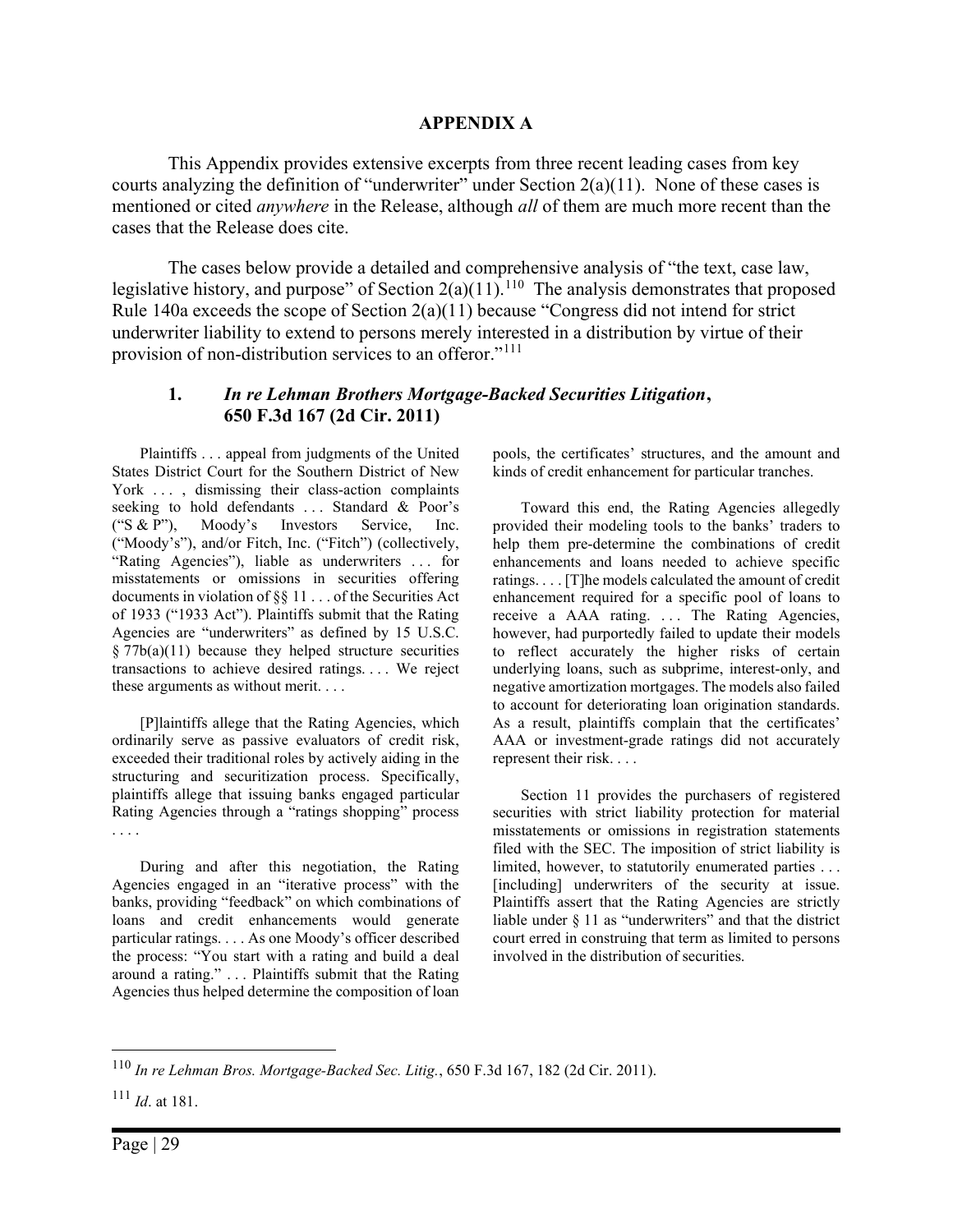The term "underwriter" is defined in the 1933 Act

as:

any person who has purchased from an issuer with a view to, or offers or sells for an issuer in connection with, the distribution of any security, or participates or has a direct or indirect participation in any such undertaking, or participates or has a participation in the direct or indirect underwriting of any such undertaking.

15 U.S.C. § 77b(a)(11). Plaintiffs submit that the Rating Agencies qualify as underwriters because they structured the certificates here at issue to achieve desired ratings, which was a necessary predicate to the securities' distribution in the market. We are not persuaded. The plain language of the statute limits liability to persons who participate in the purchase, offer, or sale of securities for distribution. While such participation may be indirect as well as direct, the statute does not reach further to identify as underwriters persons who provide services that facilitate a securities offering, but who do not themselves participate in the statutorily specified distribution-related activities. . . .

Applying these principles [of statutory plain meaning] here, we conclude that common to all categories of persons identified as "underwriters" by the plain language of  $\S 77b(a)(11)$  is activity related to the actual distribution of securities. With respect to the first two categories of persons qualifying as "underwriters"—those who (1) purchase from an issuer or (2) offer or sell for an issuer—this is evidenced by the fact that the distribution requirement is set off from the two antecedent activities by a comma. . . . Indeed, this interpretation is especially warranted here because the first category, persons "purchasing from an issuer with a view to," is incomplete unless read in conjunction with "the distribution of any security."

With respect to the last two categories of persons qualifying as "underwriters," their connection to the activity of distribution is evidenced by use of the phrase "such undertaking," which plainly references the aforesaid purchases, offers, or sales relating to the distribution of securities. . . .

Thus, to qualify as an underwriter under the participation prongs of the statutory definition, a person must participate, directly or indirectly, in purchasing securities from an issuer with a view to distribution, in offering or selling securities for an issuer in connection with a distribution, or in the underwriting of such an offering. . . . Nothing in the statute's text supports expanding the definition of underwriter to reach persons

not themselves participating in such purchases, offers, or sales, but whose actions may facilitate the participation of others in such undertakings. . . .

Plaintiffs acknowledge that  $\S 77b(a)(11)$  references activities relating to the distribution of securities. Nevertheless, they submit that our precedent has construed the term "underwriter" broadly to "include any person who is 'engaged in steps necessary to the distribution of security issues.'" SEC v. Kern, 425 F.3d 143, 152 (2d Cir. 2005) (quoting SEC v. Chinese Consol. Benevolent Ass'n, Inc., 120 F.2d 738, 741 (2d Cir. 1941)). Relying on this language, plaintiffs submit that any persons playing an essential role in a public offering—including the Rating Agency defendants may be liable as underwriters. We disagree.

Contrary to plaintiffs' contention, our prior cases do not hold that anyone taking steps that facilitate the eventual sale of a registered security fits the statutory definition of underwriter. . . . Indeed, the cases cited by plaintiffs all involved defendants who themselves participated in distributing securities. . . .

In reaching this conclusion, we note that the "steps necessary to the distribution" language . . . was originally employed by this court to explain a registration exemption, not the underwriter definition. In SEC v. Chinese Consolidated Benevolent Association, Inc., we concluded that a corporation soliciting buyers for unregistered Chinese government bonds was a statutory underwriter because it sold securities for an issuer despite not acting at the issuer's behest. As an underwriter, the corporation did not qualify for § 4[(a)](1)'s registration exemption for "'[t]ransactions by any person other than an issuer, underwriter, or dealer.'" We alternatively concluded that the corporation was ineligible for the  $\S 4[(a)](1)$  registration exemption, even if it was not itself an underwriter, because it participated in a transaction involving an issuer. In this context, we stated that "[i]t," meaning the exemption, "does not . . . protect those who are engaged in steps necessary to the distribution of securities because it is limited to transactions between individual investors.

Many of plaintiffs' cases are, in fact, of questionable relevance because they involved SEC enforcement actions against defendants for selling unregistered securities in violation of § 5 rather than § 11 liability for misstatements or omissions in registration statements. See, e.g., SEC v. Kern, 425 F.3d at 147-48; SEC v. N. Am. Research Dev. Corp., 424 F.2d at 70-72, 80-82; SEC v. Culpepper, 270 F.2d at 245-48; SEC v. Chinese Consol. Benevolent Ass'n, Inc., 120 F.2d at 739-41. "[I]n the context of an enforcement action,"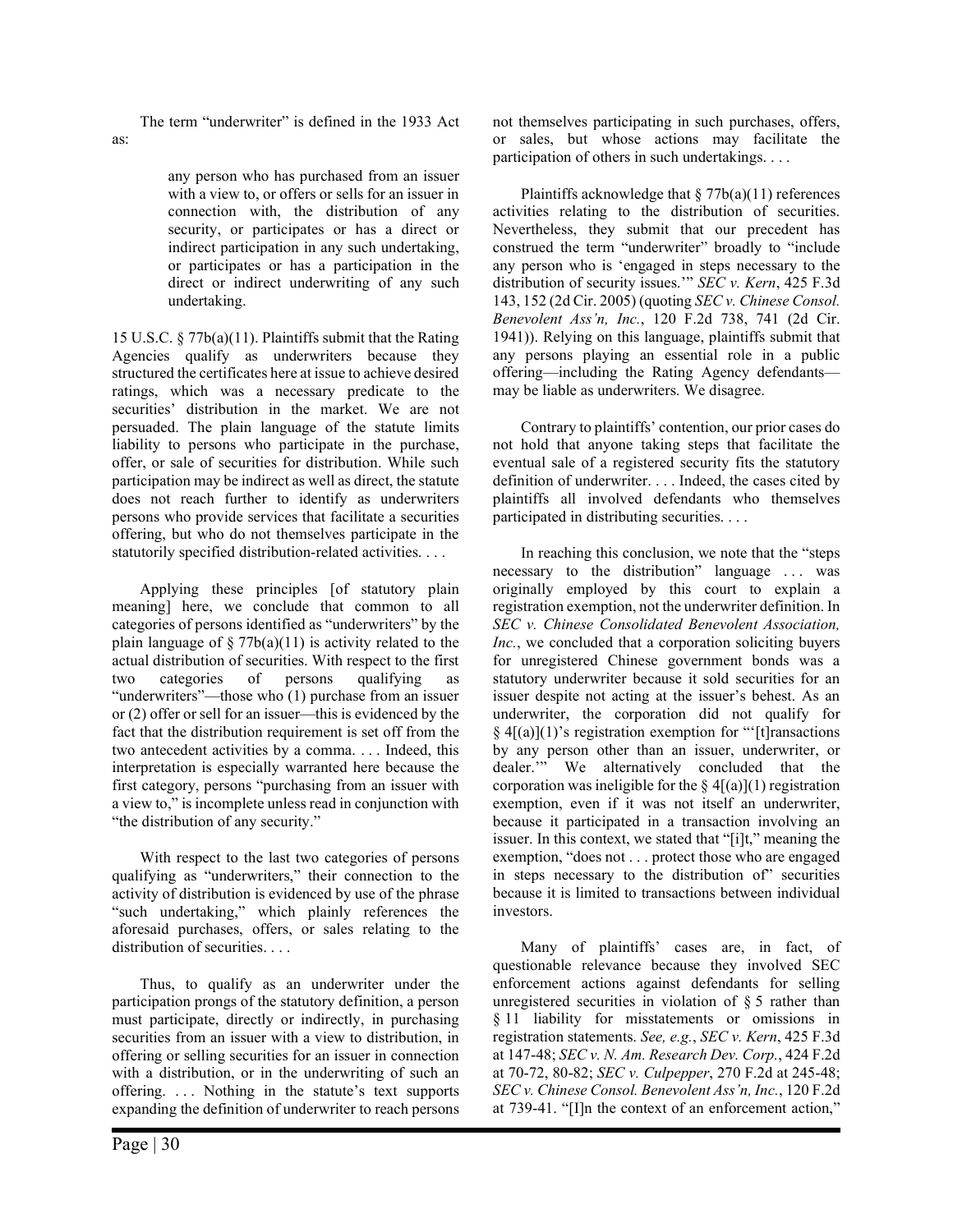courts have held "any person who is a 'necessary participant' or a 'substantial factor' in" a sale of unregistered securities liable pursuant to  $\S$  5. 1 Thomas Lee Hazen, Law of Securities Regulation § 2.2[1][A] (6th ed. 2011); see SEC v. Holschuh, 694 F.2d at 137-38 (noting "doctrine of participant liability" in § 5 actions and concluding defendants were "necessary participant[s]" or a "substantial factor" in sale by forming entities). Although the underwriter definition includes participants in the listed distributional activities, it is not clear that the broad "substantial factor" test should be imported wholesale into § 11.

In urging otherwise, plaintiffs also rely on Harden v. Raffensperger, Hughes Co., 65 F.3d 1392 (7th Cir. 1995), wherein the Seventh Circuit held a qualified independent underwriter ("QIU") subject to § 11 underwriter liability because it was "necessary to the distribution." That conclusion, however, is not as broad as plaintiffs urge because the court in Harden made clear that its inquiry was limited to the statutorily enumerated activities, i.e., whether defendant had participated in "purchas[ing] . . . notes with a view to distribution," or offering or selling notes "in connection with their distribution." Moreover, Harden is easily distinguished .... There, the Seventh Circuit emphasized the appropriateness of imposing § 11 liability on a QIU who voluntarily and explicitly assumed the liabilities of an underwriter because, in accordance with NASD rules, the issuer could not use a nonindependent affiliate as its underwriter without a QIU. . . .

[Invoking] participant liability does not answer the question: participation in what? A plain reading of the text points us to one answer: participation in the distribution of securities, either through the purchase of securities from an issuer with a view towards distribution, the sale or offer of such securities by an issuer, or the underwriting of such undertakings.

A House Report explains that "underwriter" was "defined broadly enough to include not only the ordinary underwriter, who for a commission promises to see that an issue is disposed of at a certain price, but also . . . the person who purchases an issue outright with the idea of then selling that issue to the public." H.R. Rep. No. 73-85, at 13 (1933). Additionally, the definition encompassed "two other groups of persons who perform functions, similar in character, in the distribution:" (1) underwriters of the underwriter, and (2) "participants in the underwriting or outright purchase . . . who are given a certain share or interest." Id. A later House Report states that changes were made to exclude from the definition those who merely furnish an underwriter money, and to adopt a test "of participation in the

underwriting undertaking rather than that of a mere interest in it." H.R. Rep. No. 73-152, at 24 (1933).

By focusing on persons playing roles similar to those disposing of or reselling securities, or those participating in such actions, these reports indicate that "congressional intent was to include as underwriters all persons who might operate as conduits for securities being placed into the hands of the investing public." 2 Thomas Lee Hazen, Law of Securities Regulation § 4.27[1] (6th ed. 2011) (emphasis added) . . . . In short, Congress did not intend for strict underwriter liability to extend to persons merely interested in a distribution by virtue of their provision of non-distribution services to an offeror. See In re WorldCom Sec. Litig., 308 F. Supp. 2d at 344 ("Having a relationship with an issuer or underwriter . . . does not transform one into an underwriter."). . . .

To be sure, "direct or indirect participation" in underwriting subjects a person to strict liability. 15 U.S.C.  $\S 77b(a)(11)$ . But the participation must be in the statutorily enumerated distributional activities, not in non-distributional activities that may facilitate the eventual distribution by others. This approach avoids the implausible result of transforming every . . . professional whose work is theoretically "necessary" to bringing a security to market into an "underwriter" subject to strict liability under  $\S$  11, a dramatic outcome that Congress provided no sign of intending.

[L]imiting liability to those who participate in the listed distributional activities does not render the direct or indirect participation prong of the underwriter definition superfluous. Persons may be liable for participation even though they did not themselves directly sell or offer securities or purchase securities for resale. For example, defendants might "participate" in underwriting by referring investors to sellers or offerors for a fee, cf. Sirianni v. SEC, 677 F.2d 1284, 1287 (9th Cir. 1982); organizing selling efforts, cf. Geiger v. SEC, 363 F.3d 481, 487 (D.C. Cir. 2004) (concluding defendant participated in distribution of unregistered securities by finding buyer, negotiating terms, and facilitating resale); SEC v. Int'l Chem. Dev. Corp., 469 F.2d 20, 31 (10th Cir. 1972) (concluding defendant participated in distribution of unregistered securities by role in publicizing company and interacting with transfer agent); or acting as an intermediary in a purchase of securities for resale. . . . [T]his case presents none of these circumstances.

In sum, we conclude that the text, case law, legislative history, and purpose of the statute demonstrate that Congress intended the participation clause of the underwriter definition to reach those who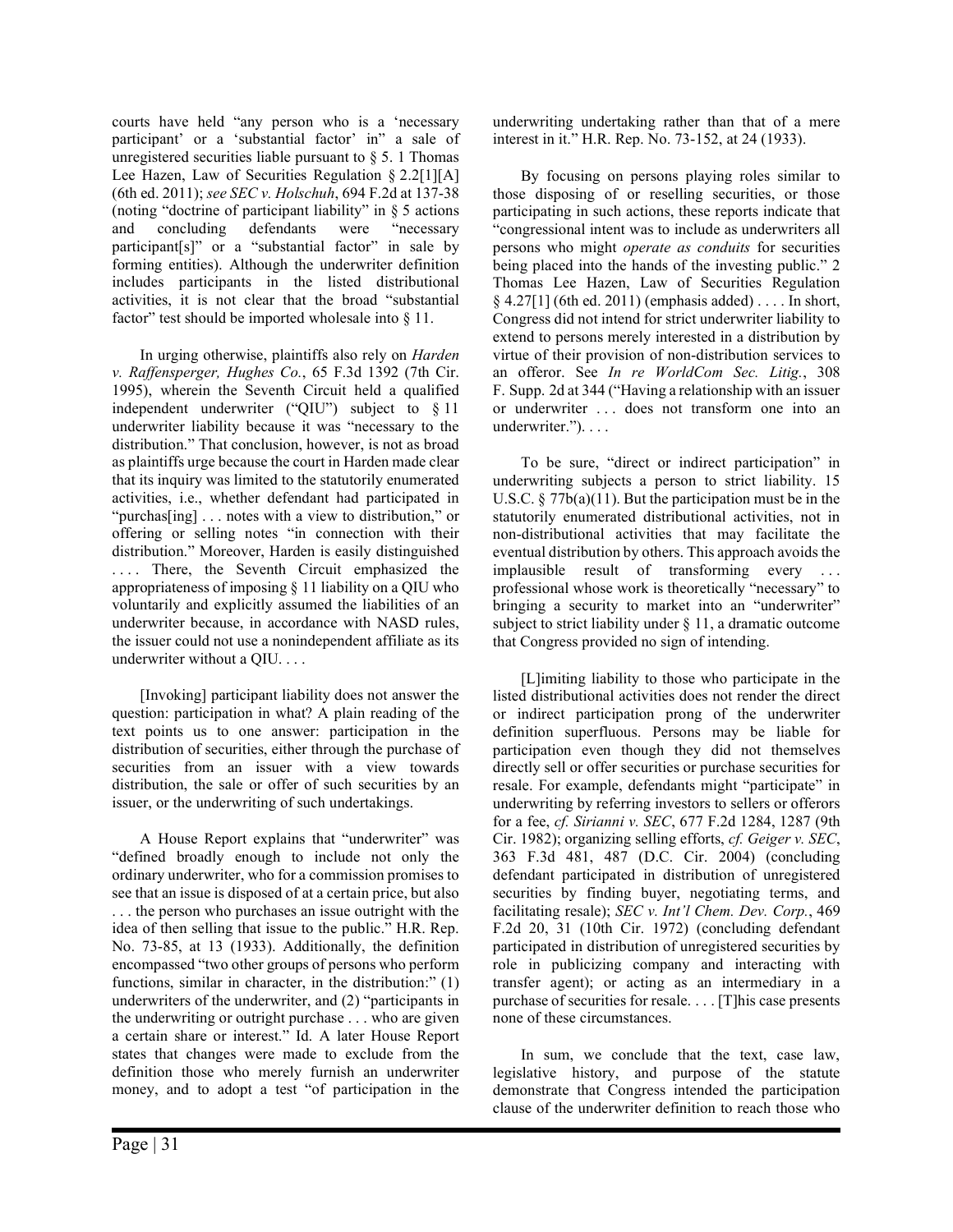participate in purchasing securities with a view towards distribution, or in offering or selling securities for an issuer in connection with a distribution, but not further.

The complaints contain extensive descriptions of the Rating Agencies' activities in structuring the certificate transactions, dictating the kinds and quantity of loans or credit enhancements needed for desired ratings, and providing modeling tools to traders to prestructure loan pools. Plaintiffs submit that these allegations demonstrate that the Rating Agencies played a necessary role in the securities' distribution . . . . We disagree. Like all of the district courts to have considered similar claims, we conclude that structuring or creating securities does not constitute the requisite participation in underwriting.

[E]ven [if] . . . the Rating Agencies "had a good deal to do with the composition and characteristics of the pools of mortgage loans and the credit enhancements of the [c]ertificates that ultimately were sold," plaintiffs failed to allege that defendants "participated in the relevant" undertaking: that of purchasing securities from the issuer with a view towards distribution, or selling or offering securities for the issuer in connection with a distribution. . . .

Furthermore, expanding § 11 to cover the conduct of the Rating Agencies would contradict that section's specific enumeration of liable parties, which does not include a number of persons necessary to the creation of securities, such as banks that originated the underlying loans, traders who structured the transactions, or experts who did not consent to being named. Because plaintiffs' theory would render these narrowly drawn categories meaningless and contradict well-settled canons of statutory construction, see, e.g., Corley v. United States, 556 U.S. 303, 129 S.Ct. 1558, 1566, 173 L.Ed.2d 443 (2009) (noting that "statute should be construed so that effect is given to all its provisions, so that no part will be inoperative or superfluous, void or insignificant" (internal quotation marks omitted)); Weinstein v. Islamic Republic of Iran, 609 F.3d 43, 49 (2d Cir. 2010), we decline to adopt it. Rather, we conclude that the mere structuring or creation of securities does not constitute participation in statutory underwriting.

Plaintiffs' attempts to distinguish Refco, a case on which the district court relied, are unavailing. In that case, the district court dismissed a § 11 claim alleging that attorneys participated in underwriting by commenting on a registration statement because drafting offering documents did not constitute participation in purchasing securities for resale. See In re Refco, Inc.

Sec. Litig., 2008 WL 3843343, at \*3. Plaintiffs here submit that the Rating Agencies' role in creating securities is not equivalent to commenting on a draft registration statement. That may be true. But any difference in the type of participation is immaterial when neither the attorneys in Refco nor the Rating Agencies here took part in distributing securities to the public. See id. at \*4.

For the same reason, we reject Wyoming's claim that the Rating Agencies' alleged review of and comments on draft prospectus supplements incorporated into the registration statements stated a § 11 claim. Similarly, we reject the Union Plaintiffs' conclusory pleading that  $S & P$  and Moody's are liable under  $\S 11$ for their alleged participation in drafting and disseminating offering documents. As discussed, § 11 imposes strict liability only on enumerated parties, excluding "certain individuals who play a part in preparing the registration statement," such as "corporate officers other than those" specified and experts "not named as having prepared or certified" any part of the registration statement. Herman MacLean v. Huddleston, 459 U.S. at 386 n. 22, 103 S.Ct. 683; see also In re Refco, Inc. Sec. Litig., 2008 WL 3843343, at \*3. Holding "the myriad of participants in the drafting process" strictly liable would eviscerate the "specific categories of individuals defined in § 11 as the proponents of the [registration] statement," making "anyone who commented on a draft statement, however innocently, a guarantor of every assertion" therein. In re Refco, Inc. Sec. Litig., 2008 WL 3843343, at \*3. Accordingly, we conclude that merely commenting on draft offering documents does not constitute the requisite participation in underwriting. . . .

Contrary to plaintiffs' assertion, this conclusion will not absolve rating agencies of all liability for their roles in fraudulent securities offerings. As plaintiffs acknowledged at oral argument, they may bring securities fraud claims against the Rating Agencies pursuant to § 10(b) of the Securities Exchange Act of 1934 ("1934 Act"), although liability under that section is, of course, subject to scienter, reliance, and loss causation requirements not applicable to § 11 claims. It is precisely because § 11 "give[s] rise to liability more readily," however, that it is applies "more narrowly" than § 10(b). In re Morgan Stanley Info. Fund Sec. Litig., 592 F.3d at 359-60.

In sum, because plaintiffs failed to plead facts sufficient to bring the Rating Agencies within the statutory definition of underwriter, their § 11 claims against these defendants were properly dismissed.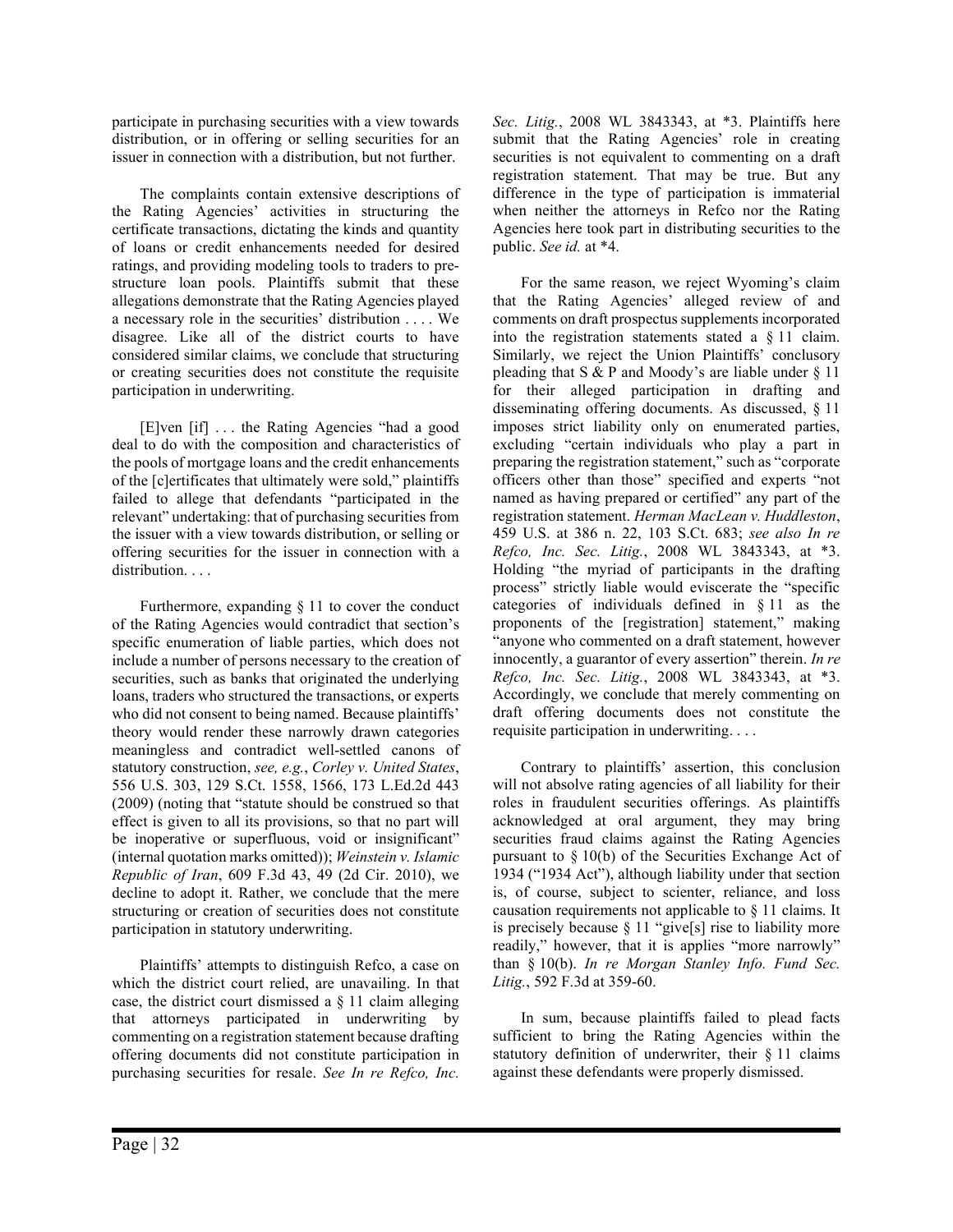#### 2. In re REFCO, Inc. Securities Litigation, 2008 WL 3843343 (S.D.N.Y. Aug. 14, 2008)

[P]laintiffs ... alleged that Refco covered up massive losses resulting from uncollectible loans, and that this deliberately fraudulent non-disclosure rendered materially misleading (among other Refco financial statements and prospectuses for the sale of securities) the Bond Registration Statement filed with the Securities and Exchange Commission ("SEC"), pursuant to which Refco offered registered bonds for public sale in April 2005. Prior to this offering, Refco had offered unregistered bonds through an underwriting by the 144A Defendants, who purchased the securities and immediately resold them to certain institutional investors, including some of the plaintiffs. These bonds were exempt from registration under SEC Rule 144A, 17 C.F.R. § 230.144A, which exempts private placements to qualified institutional buyers from the registration requirements of the Securities Act of 1933. Holders of the unregistered bonds were permitted to exchange their securities for registered bonds issued in the 2005 public offering in a transaction referred to as an "Exxon Capital exchange," and certain of the plaintiffs undertook such exchanges. . . .

[P]laintiffs . . . allege that the 144A Defendants and their lawyers played a substantial role in drafting and editing the Bond Registration Statement on the basis of which the registered bonds were sold to the public. Plaintiffs argue that this is sufficient to make the 144A Defendants responsible under § 11 for the misstatements contained in the Bond Registration Statement. The 144A Defendants argue that involvement in the drafting or editing of an offering document in connection with a public offering is insufficient for  $\S$  11 liability....

[P]articipants in the drafting process can be sued for violations of § 10(b) and Rule 10b-5 for fraud when they participate in making fraudulent statements with scienter. But § 11 liability attaches to the parties specified in that provision even without scienter. To hold all of the myriad of participants in the drafting process—and not merely the specific categories of individuals defined in § 11 as the proponents of the statement—responsible for any material misstatement in the document would make anyone who commented on a draft statement, however innocently, a guarantor of every assertion in the registration statement. . . .

While the definition of "underwriter" is indeed broad and is to be interpreted broadly, it must be read in relation to the underwriting function that the definition is intended to capture. Thus, a careful reading of the definition refutes plaintiffs' mistaken contention that a literal reading of the statute favors their interpretation. The definition primarily references those who "purchase from an issuer with a view to . . . the distribution of any security." 15 U.S.C.  $\S 77b(a)(11)$ . The language on which plaintiffs rely then adds to this definition anyone who "participates  $\dots$  direct[ly] or indirect[ly]  $\dots$  in any such undertaking." Id. (emphasis added). The "participation" in question is participation in the "undertaking" referred to immediately before: that of purchasing securities from an issuer with a view to their resale—that is, the underwriting of a securities offering as commonly understood. Whatever conduct may be covered by this language, it cannot easily be read to include the 144A Defendants' merely commenting on a draft of a registration statement for a bond offering in which they took no part in the distribution of the bonds.

The general judicial understanding of the statute has been in accord with this Court's interpretation, as courts have emphasized that the breadth of the definition of "underwriter" is intended to sweep up all—but only those who play a role in the distribution of the securities. As this Court stated in its earlier opinion, while the definition is indeed broad, "'[u]nderwriter' is not . . . a term of unlimited applicability that includes anyone associated with a given transaction." Indeed, the Eighth Circuit has held that "[t]he congressional intent in defining 'underwriter' was to cover all persons who might operate as conduits for the transfer of securities to the public." Ackerberg v. Johnson, 892 F.2d 1328, 1335 (8th Cir. 1989) (citing legislative history). . . .

Plaintiffs' citation to Harden v. Raffensperger, Hughes Co., 65 F.3d 1392 (7th Cir. 1995), is similarly inapposite as the Seventh Circuit's definition of "underwriter" in that case "dealt with an entirely different animal, the 'qualified independent underwriter,' that accepts § 11 liability per NASD regulations," In re Adelphia Commc'ns Corp. Sec. Deriv. Litig., No. 03 MD 1529, 2007 WL 2615928, at  $*9$  (S.D.N.Y. Sept. 10, 2007)...

In short, like the prior complaint, the Second Amended Complaint fails to state a claim against the 144A Defendants for liability under § 11. . . .

Accordingly, for the reasons stated above, the motion of defendants Credit Suisse Securities (USA), Banc of America Securities LLC, and Deutsche Bank Securities, Inc. to dismiss Count Three of the . . . Class Action Complaint as against them is granted.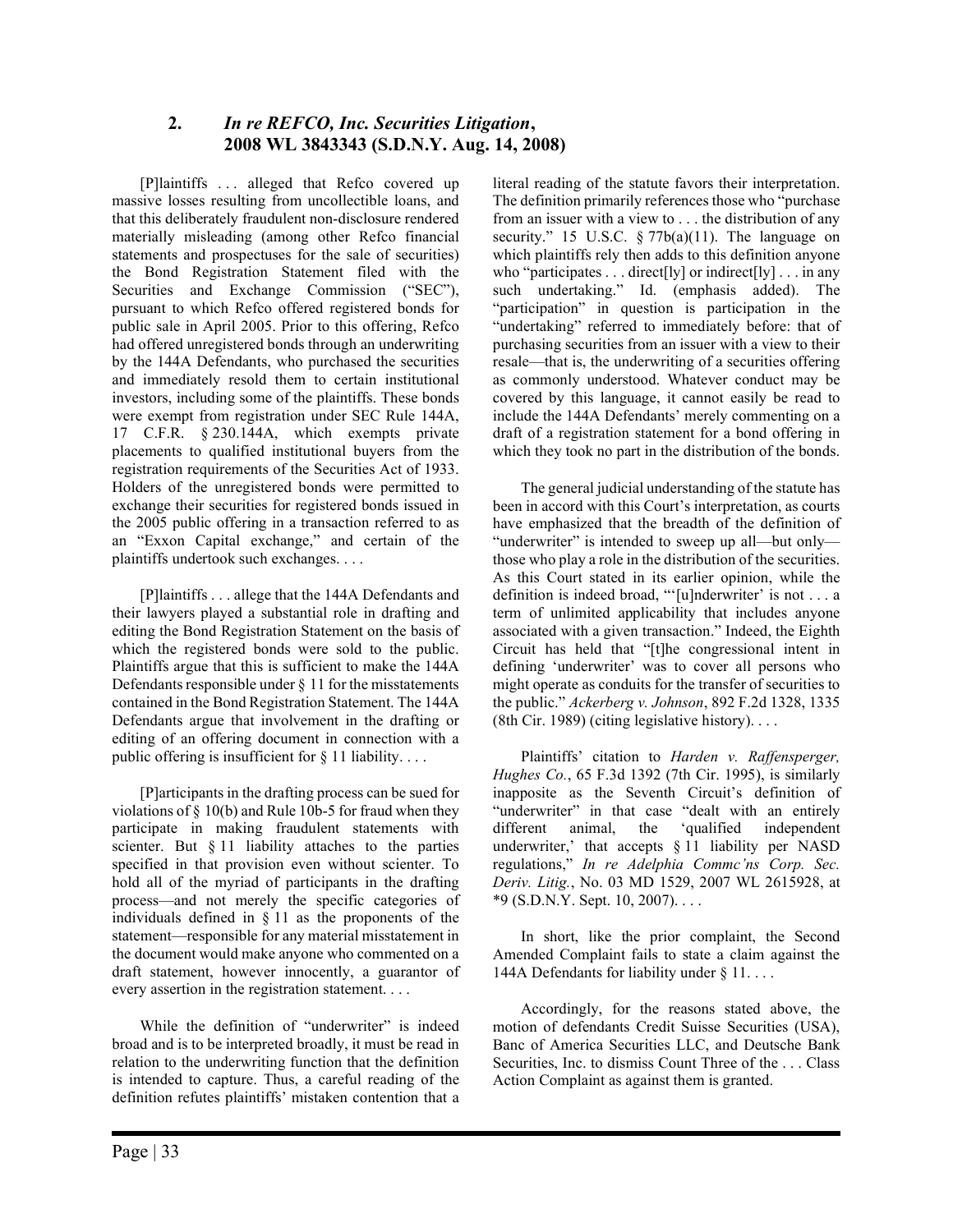#### 3. Federal Deposit Insurance Corp. v. First Horizon Asset Securities Inc., 443 F. Supp. 3d 505 (S.D.N.Y. 2020)

[P]laintiff Federal Deposit Insurance Corporation ("FDIC") brought this action [as receiver] on Colonial Bank's behalf against defendants that underwrote and sold the certificates it purchased.

To create the securities,  $\ldots$  [a] sponsor  $\ldots$ purchases loans from [an] originator and transfers them to a depositor. The depositor, or issuer, transfers the loans to a trust, which sells the certificates. An underwriter purchases certificates . . . and distributes them to investors. . . . In more complex securitizations, the cash flow is divided into different parts called tranches, and the certificates are divided into different classes. . . .

FDIC claims that defendant RBS underwrote the certificates in . . . two securitizations at issue in this motion . . . . RBS argues that it is not liable because it was not an underwriter of the . . . [two] certificates, and moves for partial summary judgment dismissing claims against it with respect to those two certificates. . . .

Under the Securities Act, an "underwriter" is defined as "any person who has purchased from an issuer with a view to, or offers or sells for an issuer in connection with, the distribution of any security, or participates or has a direct or indirect participation in any such undertaking, or participates or has a participation in the direct or indirect underwriting of any such undertaking." 15 U.S.C. § 77b(a)(11).

Although both securitizations' prospectus supplements list RBS . . . as an underwriter, they specify that RBS is an underwriter of the subordinated class certificates, not the senior class certificates that Colonial Bank purchased. Rather, Credit Suisse and HSBC are named as the underwriters of ... [those two] senior certificates . . . .

FDIC argues that RBS's liability as an underwriter is not limited to the tranche or class of subordinated certificates. However, the right to sue that Section 11 gives a purchaser of a security is to sue "every underwriter with respect to such security," 15 U.S.C. § 77k(a), or "underwriters of the security at issue," Lehman, 650 F.3d at 175. That right does not encompass suing every underwriter with respect to the entire securitization and each of its securities. . . . The only securities at issue here are the two senior certificates Colonial Bank purchased, which RBS did not purchase, offer, sell, or distribute.

FDIC argues that RBS participated in the distribution of the certificates by performing due diligence on the loans backing the certificates in the securitization, verifying the accuracy of the statements in the prospectus supplements, asking accountants to perform procedures on the prospectus supplements, obtaining counsel's opinions on the prospectus supplements, and approving the prospectus supplements' final content. . . .

Although RBS's performance of due diligence and review of the prospectus supplements helped facilitate the securities offerings, those activities do not involve the purchase, offer, or sale of the securities and thus are not part of their distribution. RBS's only distributional activities are in connection with the subordinated certificates. . . .

FDIC further argues that RBS participated in the underwriting of the senior certificates because its actions were essential to the distribution of the certificates to Colonial Bank. Specifically, FDIC contends that RBS's purchase, offer, and sale of the subordinate certificates "were a condition to the closing of the ... transactions," and thus "the senior certificates that Colonial Bank bought would never have been offered without RBS's participation." . . . . Even if those statements are true, those relationships are not part of the purchase, offer, or sale of the senior certificates. . . . "Congress enacted a broad definition of underwriter status in order to 'include as underwriters all persons who might operate as conduits for securities being placed into the hands of the investing public.'" SEC v. Lybrand, 200 F. Supp. 2d 384, 393 (S.D.N.Y. 2002), aff'd, SEC v. Kern, 425 F.3d 143 (2d Cir. 2005) (emphasis added) (quoting Thomas Lee Hazen, The Law of Securities Regulation 431 (4th ed. 2002)).

Accordingly, there is no genuine issue whether RBS is an underwriter of the senior certificates at issue: it is not.

RBS's motion for partial summary judgment . . . dismissing claims against it with respect to the . . . [two] certificates is granted.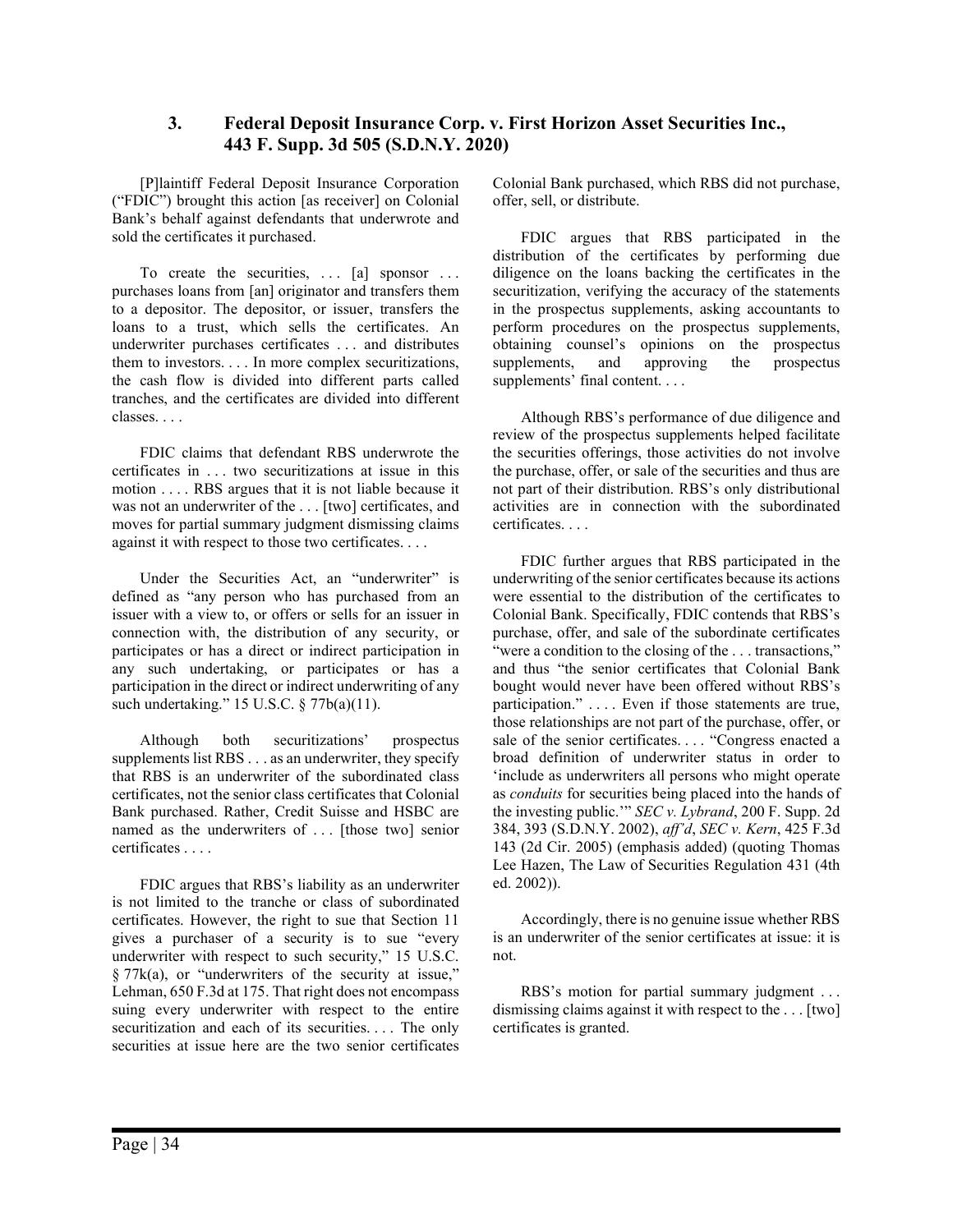#### APPENDIX B

This Appendix analyzes each of the judicial precedents that the Release cites in support of proposed Rule 140a. Despite the sweeping breadth of this proposed new rule, the Commission devotes only three paragraphs in the Release to describe the new rule's purported legal basis. And this three-paragraph discussion cites only nine judicial precedents in support of the assertions regarding statutory underwriter status. As described below, none of these precedents supports the broad claims for which the Release cites them.

#### 1. SEC v. Chinese Consolidated Benevolent Association (1941)

The Release cites *SEC* v. *Chinese Consolidated Benevolent Association*,  $^{112}$  for these five propositions:

- underwriter status may attach to persons who are "deemed 'statutory underwriters' under the underwriter definition, such as by 'selling for an issuer. $\cdot$ <sup>113</sup>
- $\bullet$  selling "for an issuer" does not require "a relationship with the issuer";<sup>114</sup>
- selling "for an issuer" does not require compensation for the statutory underwriter's services;<sup>115</sup>
- $\bullet$  selling "for an issuer" does not require privity of contract with the issuer;  $116$  and
- selling "for an issuer" does not require having been "retained to act as firm commitment underwriters in the de-SPAC transaction."<sup>117</sup>

These statements from the Release suggest a sweeping, seemingly boundless, breadth that is absent from both Section 2(a)(11) and the holding of Chinese Consolidated Benevolent Association.

Instead, the teaching of Chinese Consolidated Benevolent Association is much more limited. As a leading securities law treatise notes, "the second clause of Section 2(a)(11)—'sells for an issuer'—has been used sparingly in determining whether particular persons qualify as underwriters."<sup>118</sup> Nearly all of those infrequent instances, moreover, involved *unregistered* distributions—*i.e.*, public offerings of securities conducted without any filing of a registration

- <sup>115</sup> Id. at 29485 & n.189; id. at 29486 n.203.
- <sup>116</sup> *Id.* at 29485 & n.191; *id.* at 29486 n.203.

 $118$  Hicks, *supra* note 21, § 9:39.

<sup>112</sup> 120 F.2d 738 (2d Cir. 1941).

<sup>113</sup> Release at 29484 & n.186.

 $^{114}$  *Id.* at n.186.

<sup>117</sup> Id. at 29486 & n.202.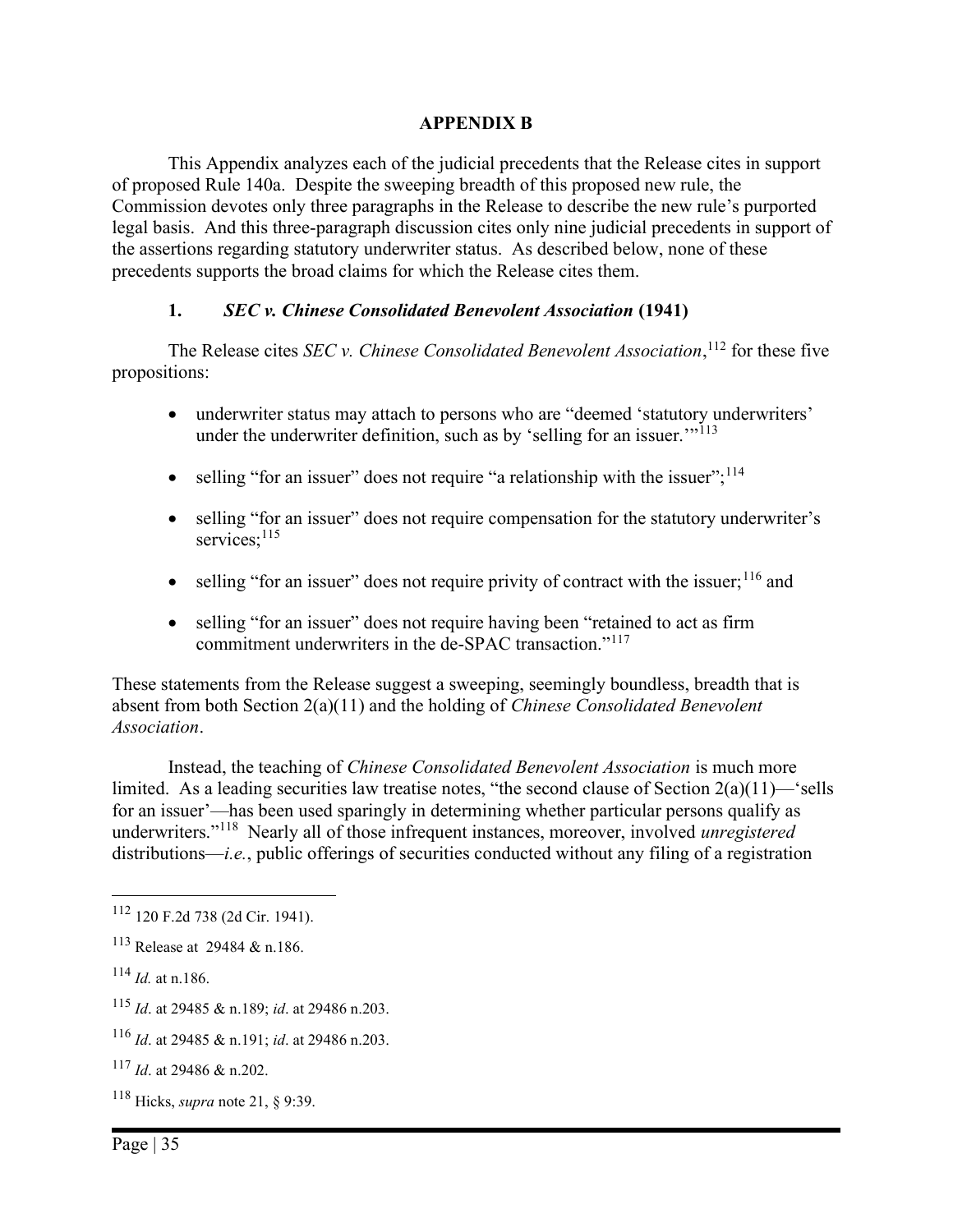statement, in flagrant violation of Section 5 of the Securities Act.<sup>119</sup> This was the factual setting of Chinese Consolidated Benevolent Association, which involved a patriotic association engaged in a continuous solicitation of orders to buy unregistered bonds of the Chinese government. Through "mass meetings, advertising in newspapers . . . and personal appeals," the association engaged in "systematic continuous solicitation, followed by collection and remission of funds to purchase the securities, and ultimate distribution of the bonds in the United States," albeit without profit to the association.<sup>120</sup> No registration statement under the Securities Act had ever been filed with respect to the public offering (*i.e.*, distribution) of the securities.<sup>121</sup> The court, noting that Section 2(a)(3) of the Securities Act defines "sale" or "offer to sell" as including every "solicitation of an offer to buy" a security, found that the association had violated Section 5(a) of the Securities Act because "it engaged in selling unregistered securities issued by the Chinese government when it solicited offers to buy the securities" and that "a series of events were set in motion by the solicitation of offers to buy which culminated in a distribution" that the association had initiated.<sup>122</sup> As a result, the court held that the association had acted as an underwriter under the second clause of Section  $2(a)(11)$ , as a "person who ... sells for an issuer" in connection with the distribution of the Chinese government bonds.<sup>123</sup>

Thus, Chinese Consolidated Benevolent Association held that a person can become a statutory underwriter under the second clause of Section  $2(a)(11)$  when that person: (i) solicits orders to buy the issuer's securities; (ii) engages in a systematic continuous solicitation; (iii) collects funds from buyers and remits payment to the issuer; and (iv) directly facilitates the purchase and ultimate distribution of securities without registration.<sup>124</sup> At no point, however, does the Release acknowledge the holding in the case—instead citing Chinese Consolidated Benevolent Association to assert only that underwriter status requires no relationship with the issuer, no compensation for the underwriter's services, no privity of contract with the issuer, and no retention as firm commitment underwriters.

More recently, in 2011, the Second Circuit explained that its prior decision in *Chinese* Consolidated Benevolent Association, 81 years ago, does not hold that the definition of underwriter includes "any person who is 'engaged in steps necessary to the distribution of security issues," and that the case also does "*not* hold that anyone taking steps that facilitate the eventual sale of a registered security fits the statutory definition of underwriter."<sup>125</sup> The Second Circuit also noted that the reference in Chinese Consolidated Benevolent Association to "steps necessary to the distribution" was "originally employed by this court to explain a registration

<sup>119</sup> See id. at § 9:39 n.19.

<sup>120</sup> 120 F.2d at 739, 741.

 $121$  *Id.* at 739.

 $122$  *Id.* at 740-41.

 $123$  *Id.* at 741.

 $124$  See id. at 739, 741.

<sup>125</sup> In re Lehman Bros. Mortgage-Backed Sec. Litig., 650 F.3d 167, 177 (2d Cir. 2011) (quoting SEC v. Kern, 425 F.3d 143, 152 (2d Cir. 2005)).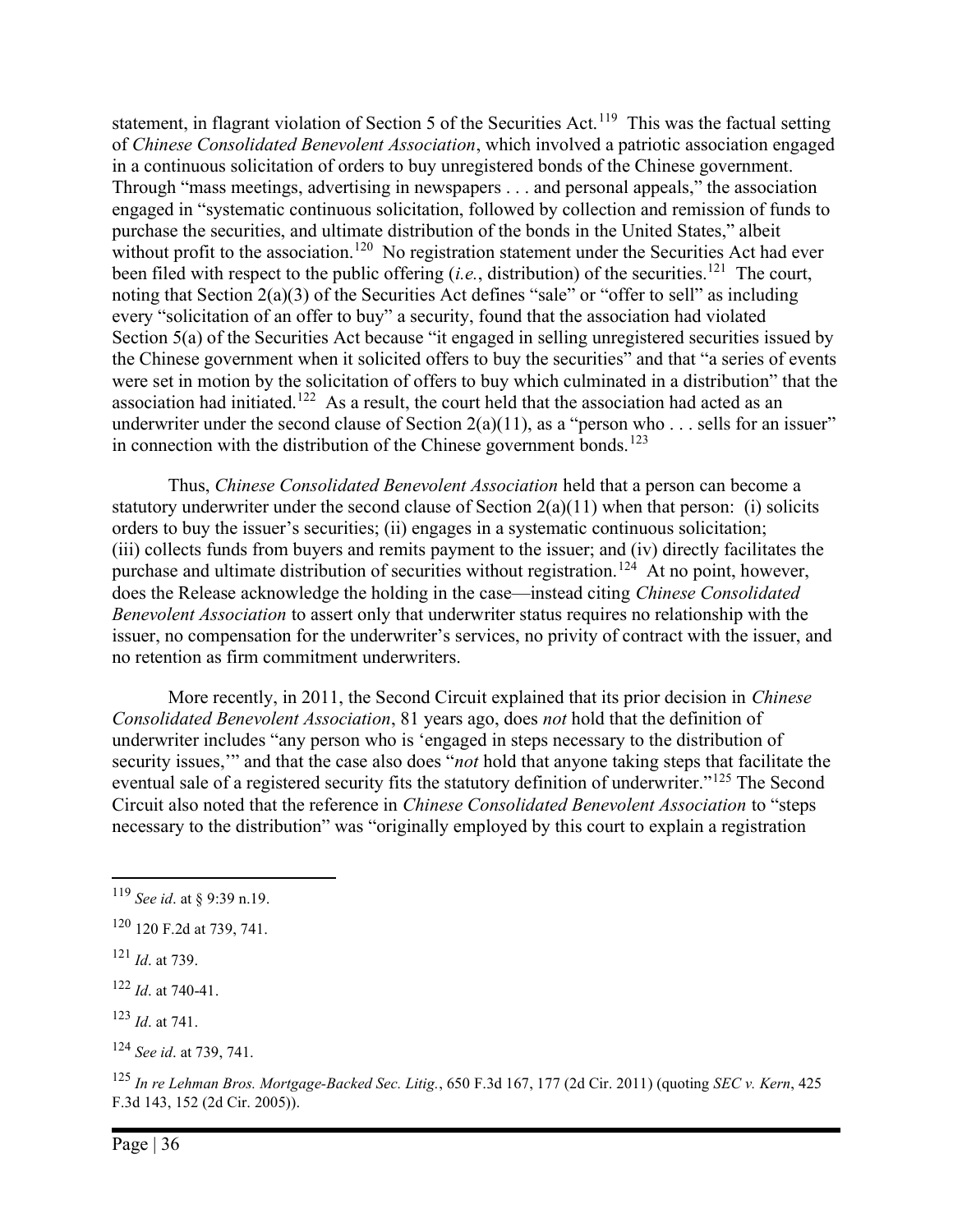exemption, not the underwriter definition."<sup>126</sup> The Second Circuit explained that its previous decision in Chinese Consolidated Benevolent Association held (i) that "a corporation soliciting buyers for unregistered Chinese government bonds was a statutory underwriter because it sold securities for an issuer despite not acting at the issuer's behest" and that, "[a]s an underwriter, the corporation did not qualify for  $\S 4[(a)](1)$ 's registration exemption for '[t] ransactions by any person other than an issuer, underwriter, or dealer'"; and (ii) in the alternative, that the corporation was ineligible for the Section 4(a)(1) exemption even if the corporation was not an underwriter because the seller "participated in a transaction involving an issuer." The court explained that it was in the context of this latter holding—not the former holding, relating to the underwriter definition—that Chinese Consolidated Benevolent Association held that the exemption in Section  $4(a)(1)$  "does not ... protect those who are engaged in steps necessary to the distribution of' securities because it is limited to transactions between individual investors."<sup>127</sup>

Finally, the Second Circuit dismissed the applicability of Chinese Consolidated Benevolent Association in the context of a registered offering under the Securities Act. The court highlighted the "questionable relevance" of the case because it involved an enforcement action by the Commission "against defendants for selling unregistered securities in violation of § 5 rather than § 11 liability for misstatements or omissions in registration statements."<sup>128</sup>

## 2. Harden v. Raffensperger, Hughes & Co. (1995)

The Release cites *Harden v. Raffensperger, Hughes & Co.*,<sup>129</sup> for these two propositions:

- "Both federal courts and the Commission previously have found that other parties involved in securities offerings can be deemed 'statutory underwriters' under the definition, such as by . . . directly or indirectly 'participating' in a distribution by engaging in activities 'necessary to the distribution' or in 'distribution-related activities.' Such parties can attain underwriter status even if they . . . do not sell securities directly to the public  $\dots$ ."<sup>130</sup>
- "The defendant argued that it was not an underwriter because it had neither purchased nor sold any of the distributed securities. The court held that the defendant's activities fell within the 'participates' and 'has a participation' language of Section 2(a)(11), reasoning that Section 2(a)(11) is broad enough to encompass all persons who engage in the steps necessary to the distribution of securities."<sup>131</sup>

 $126$  *Id.* at 178 n.7 (emphasis added).

<sup>127</sup> Id. (quoting Chinese Consol. Benevolent Ass'n, 120 F.2d 738, 741 (2d Cir. 1941)).

<sup>128</sup> Id. at 178 n. 8 (emphasis added) (quoting Chinese Consol. Benevolent Ass'n, 120 F.2d at 739-41).

<sup>129</sup> 65 F.3d 1392 (7th Cir. 1995).

<sup>130</sup> Release at 29484-85 & n.187.

 $131$  *Id.* at 29485 n.187.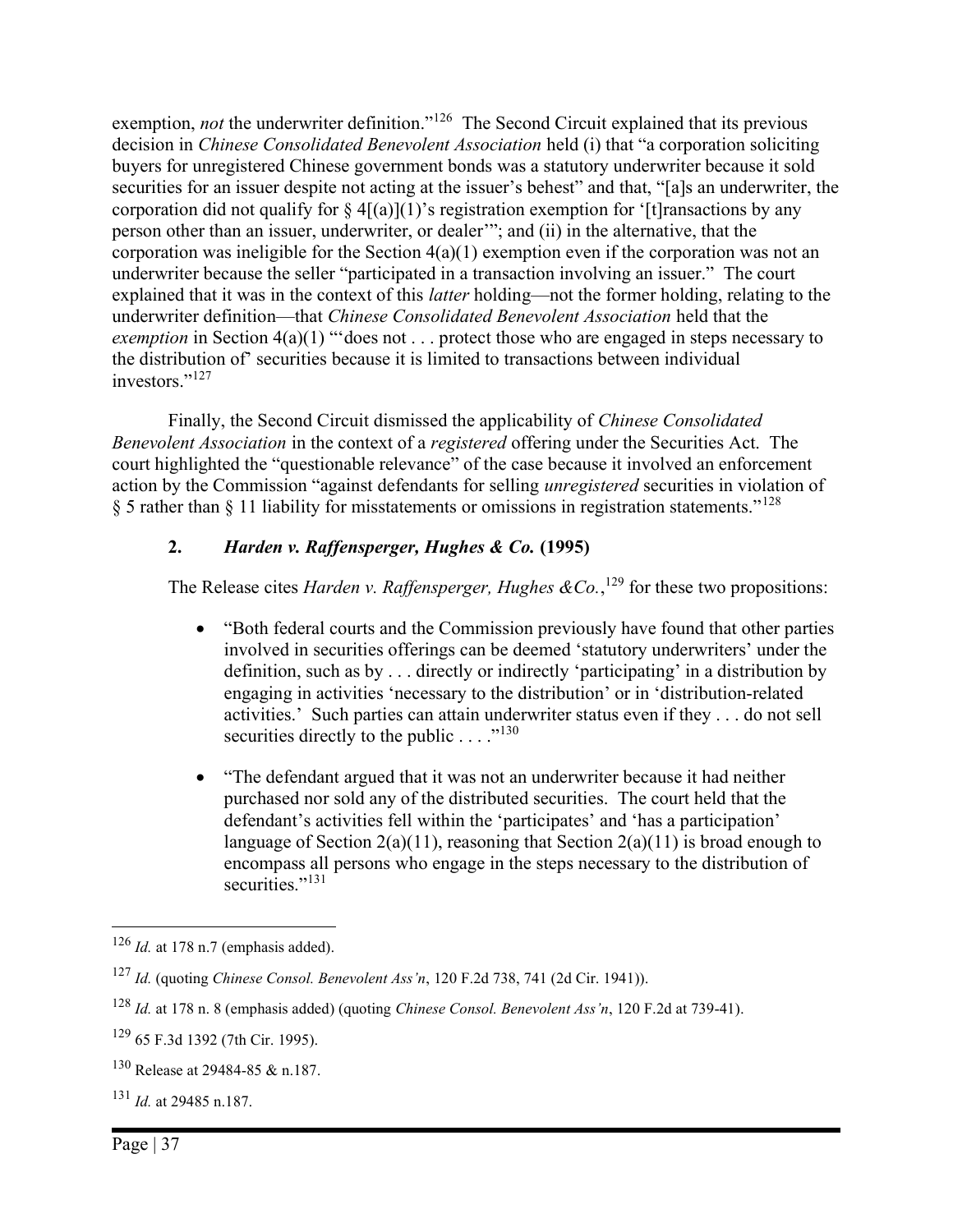But as the Release acknowledges, Harden's holding was limited to the context of a qualified independent underwriter (" $\tilde{Q}IU$ ").<sup>132</sup> Under FINRA (then-NASD) rules, the issuer in that case could not use a nonindependent affiliate as its underwriter.<sup>133</sup> For that reason, it needed a QIU instead.<sup>134</sup> The QIU then *voluntarily* and *explicitly assumed* the liabilities of an underwriter.<sup>135</sup> Thus, *Harden* does not support the Commission's approach in proposed Rule 140abecause *Harden* turned on the special context and role played by QIUs.<sup>136</sup> Harden is "inapposite as the Seventh Circuit's definition of 'underwriter' in that case 'dealt with an entirely different animal, the "qualified independent underwriter," that accepts § 11 liability per NASD regulations."<sup>137</sup>

#### 3. SEC v. Kern (2005)

The Release cites *SEC* v. *Kern*,<sup>138</sup> for this proposition: "[T]he statutory definition of underwriter is much broader. Both federal courts and the Commission previously have found that other parties involved in securities offerings can be deemed 'statutory underwriters' under the underwriter definition, such as by selling 'for an issuer'  $\dots$  ."<sup>139</sup>

Again, the Release suggests that Kern supports a sweepingly broad interpretation of the underwriter definition, but Kern supports no such thing. Indeed, Kern did not address the underwriter definition at all. Instead, Kern held that the defendant made sales that "were part of the same 'transaction'" as a distribution with actual underwriters, and therefore did not satisfy Section 4(1)'s exemption of "*transactions* by any person other than an issuer, underwriter or dealer."<sup>140</sup> The sales at issue in *Kern*, moreover, were of *unregistered securities*<sup>141</sup>—a fact pattern that bears little resemblance to a SPAC IPO or de-SPAC transaction, which (assuming proposed Rule 145a is adopted) will both require registration under the Securities Act. Kern, then, does not stand for the proposition that those who do not satisfy Section 2(a)(11)'s definition of statutory underwriter may nonetheless be "deemed" underwriters.

 $134$  *Id.* 

 $135$   $1d$ .

<sup>138</sup> 425 F.3d 143 (2d Cir. 2005).

<sup>139</sup> Release at 29484 & n.186.

 $^{141}$  *Id.* at 145.

 $132$  *Id.* ("[A] third party retained as a 'qualified independent underwriter' to perform due diligence and recommend a minimum yield for a bond offering deemed a statutory underwriter.").

<sup>133</sup> 65 F.3d at 1397.

<sup>136</sup> See In re Lehman Bros. Mortgage-Backed Sec. Litig., 650 F.3d 167, 179 (2d Cir. 2011) (distinguishing Harden on these grounds as inapposite for determining "participation" under Section  $2(a)(11)$ ).

<sup>&</sup>lt;sup>137</sup> In re REFCO, Inc. Sec. Litig., 2008 WL 3843343, at \*4 n.6 (S.D.N.Y. Aug. 14, 2008) (quoting In re Adelphia Commc'ns Corp. Sec. Deriv. Litig., 2007 WL 2615928, at \*9 (S.D.N.Y. Sept. 10, 2007)).

 $140$  Kern, 425 F.3d at 152-53 (emphasis in original).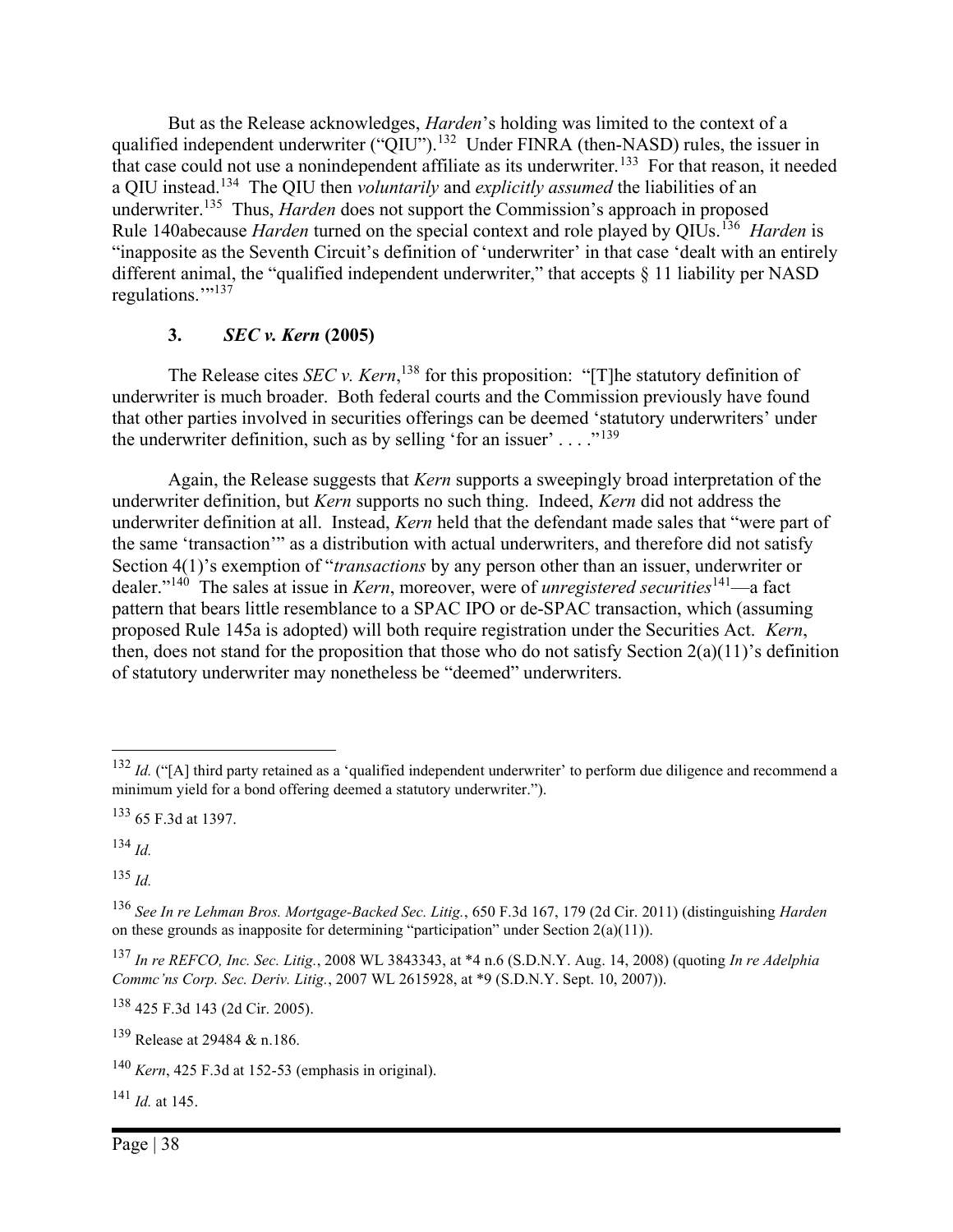## 4. SEC v. Allison (1982)

The Release cites *SEC* v. Allison,<sup>142</sup> for this proposition: "Similarly, courts have interpreted the underwriter definition broadly to include promoters, officers, and control persons who have arranged for public trading of an unregistered security through advertisements, research reports, or other promotional efforts." $14\frac{1}{3}$  The implication being that facilitating a distribution of securities is enough to qualify as an underwriter under Section  $2(a)(11)$ .

But *Allison* does not support the Commission's inferential leap. In that case, "Defendants" directly participated in the offers and sales of the securities: they arranged for public trading to commerce through market makers, brokers, and transfer agents; they stimulated demand through advertisements, research reports, and television promotions; and, through these efforts, they were able to sell a substantial amount of stock in SNG and Olympic to the public."<sup>144</sup> In other words, the defendants did not merely facilitate sales of securities, they had extensive participation in the offer and sale. And, again, this case involved the sale of unregistered securities<sup>145</sup>—a difference in kind and not degree from a SPAC IPO and de-SPAC transaction.

## 5. Gilligan, Will & Co. (1959)

The Release cites *Gilligan, Will & Co. v.* SEC,<sup>146</sup> for the following propositions:

- The Release characterizes the case as one "holding that a distribution exists if there are sales to those who cannot 'fend for themselves.'"<sup>147</sup>
- "Accordingly, as in a traditional underwritten public offering, public investors who were unfamiliar with the formerly private company—would benefit from the additional care and diligence exercised by SPAC underwriters in connection with the de-SPAC transaction."<sup>148</sup>

As the Release correctly notes, Gilligan held that "a 'distribution' requires a 'public offering."<sup>149</sup> But that axiomatic statement does not support the Commission's attempt in proposed Rule 140a to treat different distributions as a single, continuous distribution. Moreover, the Commission cannot rely simply on the policy goal that "public investors . . . would benefit" from deeming SPAC underwriters as underwriters of the de-SPAC transaction

<sup>148</sup> Id. at 29486 & n.199.

<sup>149</sup> *Id.* at 29485 & n.193 (quoting 267 F.2d at 466).

<sup>142</sup> No. C-81-19 RPA, 1982 WL 1322 (N.D. Cal. 1982)

<sup>143</sup> Release at 29485 & n.192.

 $144$  *Allison*, 1982 WL 1322, at \*3 (emphasis added).

 $^{145}$  *Id.* at \*1.

<sup>146</sup> 267 F.2d 461 (2d Cir. 1959)

<sup>&</sup>lt;sup>147</sup> Release at 29485 & n.193 (quoting *Gilligan* as citing *Ralston v. Purina Co.*, 346 U.S. 119 (1953)).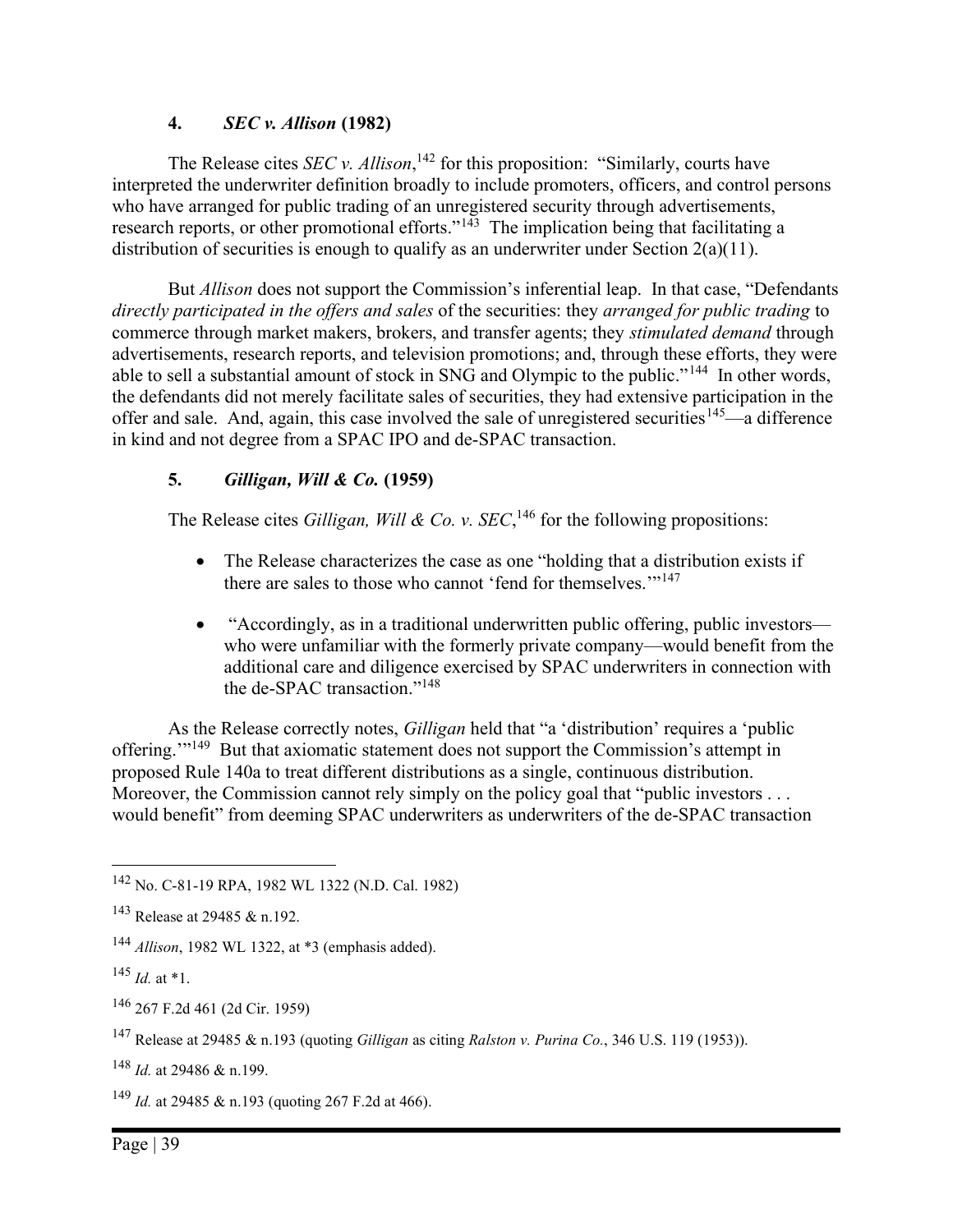while ignoring the plain text.<sup>150</sup> Gilligan's actual holding demonstrates that an individual or entity can be an underwriter under Section 2(a)(11) only in limited circumstances. For instance, in Gilligan the court held that there was a public offering, of which Gilligan, Will & Co. was an underwriter, when Gilligan purchased unregistered securities from the issuer, and Gilligan then sold those unregistered securities to the public.<sup>151</sup> That limited holding does not support the Commission's sweeping interpretation.

# 6. Geiger v. SEC (2004)

The Release cites *Geiger v.*  $SEC.$ <sup>152</sup> for three propositions:

- "[T]he statutory definition of underwriter is much broader. Both federal courts and the Commission previously have found that other parties involved in securities offerings can be deemed 'statutory underwriters' under the underwriter definition, such as by . . . directly or indirectly 'participating' in a distribution by engaging  $\ldots$  in 'distribution-related activities."<sup>153</sup>
- Summarizing Geiger as a case in which a "defendant 'participated' in a distribution as a statutory underwriter through its actions in finding a buyer, negotiating the terms of the transaction, and facilitating resale of securities."<sup>154</sup>
- Characterizing Geiger as a case "where the court agreed with the SEC that the petitioners, Charles F. Kirby and Gene Geiger (head trader and salesman, respectively, at a securities brokerage firm), who made resales in broker transactions over a two-week period of 133,333 shares of the roughly 25 million shares then outstanding, were engaged in a distribution within the meaning of Section 2(a)(11) of the Securities Act and that one 'did not have to be involved in the final step of [a] distribution to have participated in it.<sup> $11.11$ </sup>

Again, the Release makes an inferential leap from Geiger's actual holding to a sweepingly broad view of Section  $2(a)(11)$  that *Geiger* does not support. In *Geiger*, the court held that the defendant "participated" (within the meaning of Section  $2(a)(11)$ ) in the distribution of unregistered securities by finding a buyer, negotiating terms, and facilitating resale of the securities.<sup>156</sup> That kind of extensive participation in the sale of unregistered securities is a far cry from the level of participation that proposed Rule 140a would reach—i.e., no participation at all.

<sup>152</sup> 363 F.3d 481 (D.C. Cir. 2004)

<sup>156</sup> 363 F.3d at 487.

 $150$  *Id.* at 29485-86.

<sup>151</sup> Gilligan, 267 F.2d at 464-67.

<sup>153</sup> Release at 29484-85 & n.188.

<sup>154</sup> Id.

<sup>155</sup> Id. at 29485 & n.196 (alteration in original) (quoting Geiger, 363 F.3d at 487).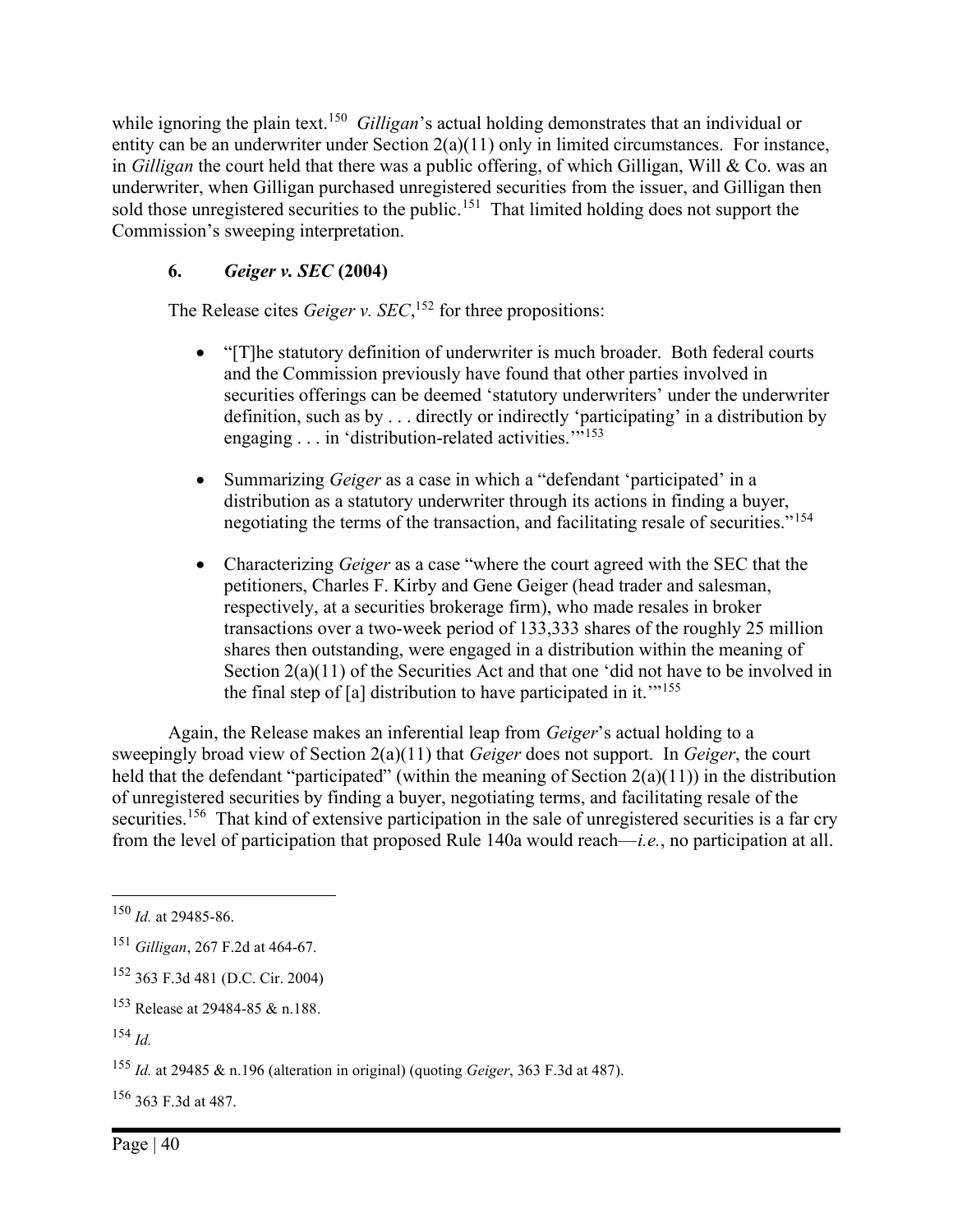## 7. R. A. Holman & Co., Inc. v. SEC (1966)

The Release cites R. A. Holman & Co., Inc. v.  $SEC.$ <sup>157</sup> for two propositions:

- "A distribution has been said to comprise 'the entire process by which in the course of a public offer a block of securities is dispersed and ultimately comes to rest in the hands of the investing public."<sup>158</sup>
- Summarizing R. A. Holman as "finding that an ongoing distribution and related manipulation had occurred where a broker-dealer sold securities on a 'delayed delivery' basis and there was a real possibility at the time of purchase that the purchaser would cancel the order."<sup>159</sup>

R. A. Holman's core holding is merely that a distribution is not complete until the securities have come to rest in the hands of public investors. But the Commission takes that unobjectionable holding and extrapolates that it can deem securities from the SPAC IPO not to have come to rest in the hands of the public when they clearly have. R. A. Holman does not support the Commission's unprecedented proposition that the distribution of securities from a SPAC IPO is continuous after those securities have come to rest in the hands of public investors. The "entire process" ends when the securities come to rest, not indefinitely.

## 8. In the Matter of Oklahoma-Texas Trust (1937)

The Release summarizes In the Matter of Oklahoma-Texas Trust,  $160$  to stand for the following proposition: "finding an ongoing distribution where portions of a registered offering continued to be held by securities dealers."<sup>161</sup>

But that is not *Oklahoma-Texas Trust's* central holding, nor does the case's actual holding support the Commission's broad reimagining of Section 2(a)(11). To the contrary, Oklahoma-Texas Trust concluded that the Commission had authority to suspend the effectiveness of a registration statement despite the "completion of the original distribution."<sup>162</sup> In other words, it reinforces the notion that the Commission cannot "deem" a distribution to be continuous, or reinterpret two separate distributions to be one single distribution.

<sup>162</sup> 1937 WL 32951, at \*6 (emphasis added).

<sup>157</sup> 366 F.2d 446 (2d Cir. 1966).

<sup>158</sup> Release at 29485 & n.196 (citation and alteration omitted).

 $159$  *Id.* n.196.

<sup>160</sup> 2 SEC 764, 769, 1937 WL 32951 (Sept. 23, 1937), aff'd, 100 F.2d 888 (10th Cir. 1939).

<sup>161</sup> Release at 29485 n.196.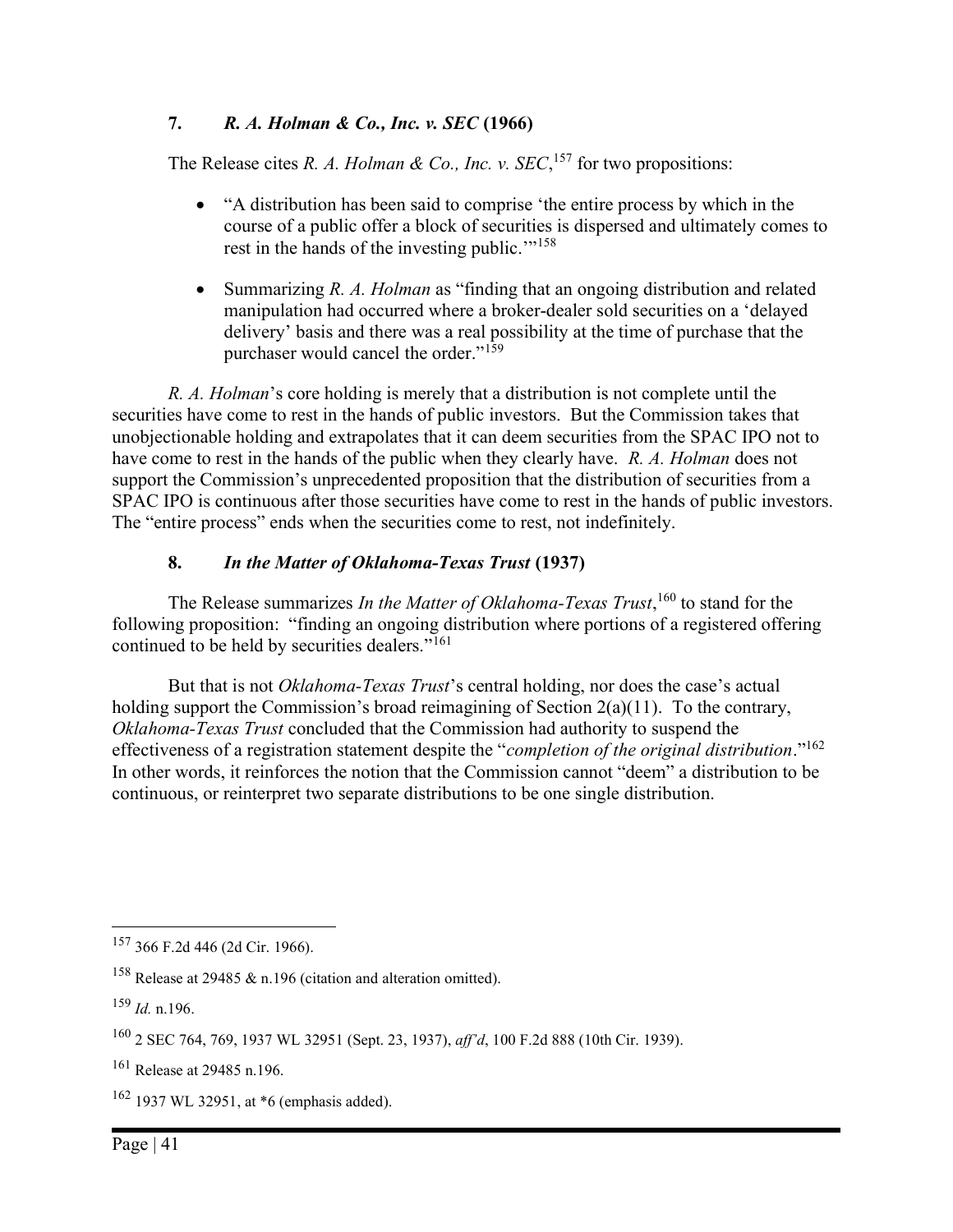## 9. SEC v. Datronics Engineers, Inc. (1973)

The Release cites *SEC* v. *Datronics Engineers*, *Inc.*, <sup>163</sup> for the following propositions:

- "The de-SPAC transaction . . . is effectively how the private operating company's securities 'come to rest'—in other words, are distributed—to public investors as shareholders of the combined company."<sup>164</sup>
- "A court has addressed in dicta whether a somewhat analogous situation [to a de-SPAC transaction] involving the introduction of private companies to the public markets through an existing shareholder base was a distribution."<sup>165</sup>
- Summarizing the case as follows: "Datronics, a public corporation, acquired a number of privately-held, target companies in merger transaction. A subsidiary of the defendant would merge with the target company, with the subsidiary surviving the merger. Both the shareholder-principals of the target and Datronics received stock in the surviving subsidiary. After the merger, Datronics distributed some of its shares to its shareholders as a dividend. In this way, formerly privately-held companies became publicly owned without going through a registered public offering. The court stated in dicta, 'we think that Datronics was an underwriter within the meaning of the 1933 Act. Hence its transactions were covered by the prohibitions, and were not within the exemptions, of the Act. By definition, the term underwriter "means any person who has purchased from an issuer with a view to, or offers or sells for an issuer in connection with, the distribution of any security, or participates or has a direct or indirect participation in any such undertaking." By this underwriter distribution Datronics violated Section 5 of the 1933 Act—sale of unregistered securities."<sup>166</sup>

While the Release attempts to analogize the de-SPAC transaction to the business combination transaction at issue in Datronics, an evaluation of the facts of Datronics belies that contention. Datronics fundamentally is a case about spin-off transactions—not mergers or other combinations like those at issue in a de-SPAC transaction. And while the Fourth Circuit's dicta might support the idea that a de-SPAC transaction itself *can* be a public offering of securities, it does not support the contention that the de-SPAC transaction is a continuation of the distribution that took place in the SPAC IPO. In Datronics, the company acquired various businesses and subsequently spun off those businesses to its shareholders via dividends of unregistered securities.<sup>167</sup> That fact pattern bears virtually no resemblance to the registered distribution of

<sup>167</sup> 490 F.2d at 252-53.

<sup>163</sup> 490 F.2d 250 (4th Cir. 1973)

<sup>&</sup>lt;sup>164</sup> Release at 29485 & n.198.

 $165$  *Id.* at n.198.

 $166$  *Id.* (alterations and citations omitted) (quoting *Datronics*, 290 F.2d at 254).